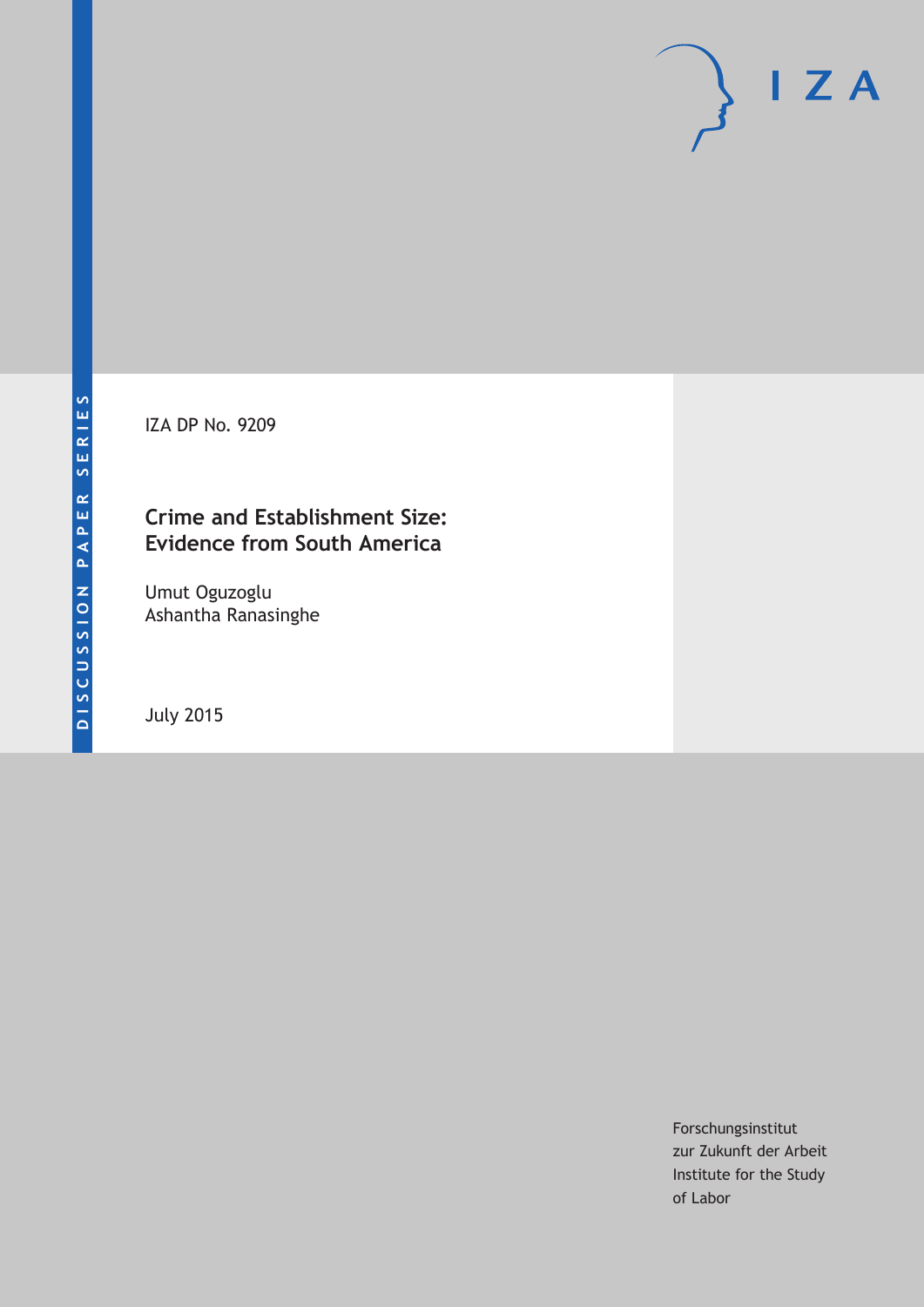# **Crime and Establishment Size: Evidence from South America**

## **Umut Oguzoglu**

*University of Manitoba and IZA* 

### **Ashantha Ranasinghe**

*University of Manitoba* 

Discussion Paper No. 9209 July 2015

IZA

P.O. Box 7240 53072 Bonn **Germany** 

Phone: +49-228-3894-0 Fax: +49-228-3894-180 E-mail: iza@iza.org

Any opinions expressed here are those of the author(s) and not those of IZA. Research published in this series may include views on policy, but the institute itself takes no institutional policy positions. The IZA research network is committed to the IZA Guiding Principles of Research Integrity.

The Institute for the Study of Labor (IZA) in Bonn is a local and virtual international research center and a place of communication between science, politics and business. IZA is an independent nonprofit organization supported by Deutsche Post Foundation. The center is associated with the University of Bonn and offers a stimulating research environment through its international network, workshops and conferences, data service, project support, research visits and doctoral program. IZA engages in (i) original and internationally competitive research in all fields of labor economics, (ii) development of policy concepts, and (iii) dissemination of research results and concepts to the interested public.

IZA Discussion Papers often represent preliminary work and are circulated to encourage discussion. Citation of such a paper should account for its provisional character. A revised version may be available directly from the author.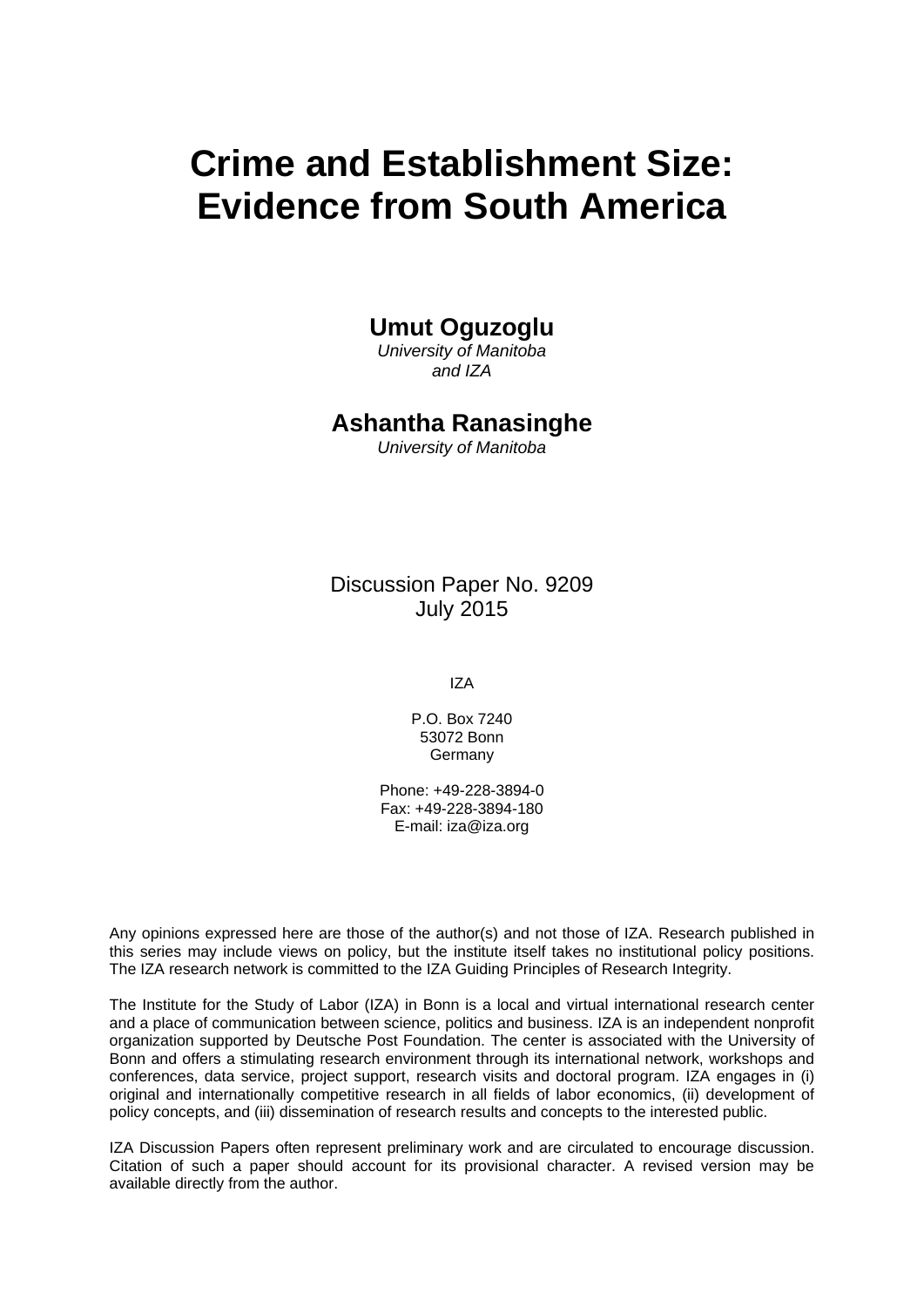IZA Discussion Paper No. 9209 July 2015

# **ABSTRACT**

# **Crime and Establishment Size: Evidence from South America\***

Establishment exposure to crime is a frequent occurrence and a major obstacle to business operation in developing economies. We present a simple theory for the frequency and severity of crime across establishment size that is validated against the data in South America. We find that high expectation of crime at the establishment- level is strongly associated with lower sales, labor and capital investment, and consistent with our theory is most evident among medium size establishments. We consider a variety of specifications that are tenable with a causal interpretation of our results. Moreover, when evaluated relative to a host of distortions emphasized in the literature, crime remains important for explaining establishment size and addressing it may be one of the more important policy reforms for spurring development in South America.

JEL Classification: O1, O4, D2

Keywords: crime, establishment size, misallocation

Corresponding author:

 $\overline{a}$ 

Umut Oguzoglu Department of Economics University of Manitoba 647 Fletcher Argue R3T 5V5 Winnipeg, MB Canada E-mail: umut.oguzoglu@umanitoba.ca

<sup>\*</sup> We thank Josh Lewis, Pedro Bento, Wayne Simpson, Trevor Tombe, Julia Witt and seminar participants at Dalhousie University for helpful comments and suggestions. All errors are our own.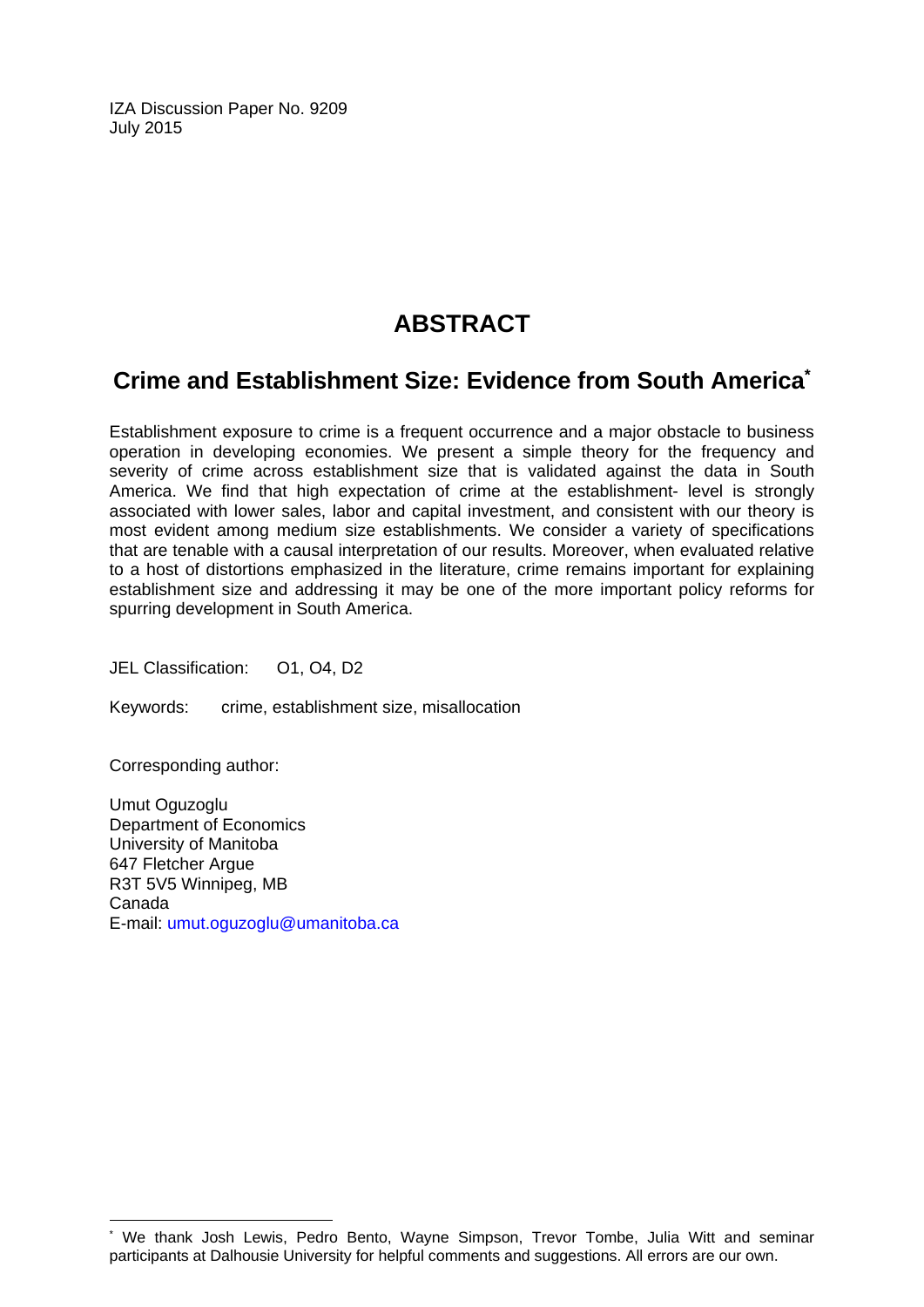### 1 Introduction

At least since the pioneering work of Becker (1968), economists have studied the effects of crime on the broader economy within an rational-agent(s) framework. A diverse literature has emerged with a variety of questions examining cross-country or city-level differences in crime, selection into criminal activity and its broader social effects.<sup>1</sup> However, there is limited evidence for how crime, specifically the exposure to it, affects establishment-level behaviour. In particular, does crime affect decisions related to production, and are there differential effects across the size distribution of establishments? Our focus is to provide evidence for these effects, specifically in relation to inputs in production, output and their differential effects across establishment size using micro-level data.

We emphasize crime because it is highly prevalent in many developing countries, particularly in South America. According to the Enterprise Surveys over 40 percent of establishments in South America report crime is a major obstacle to business operation, which is higher than those who report access to finance, practices of the informal sector or tax administration are major obstacles. There is also considerable heterogeneity in establishment exposure to crime and related losses, both across and within countries in South America. For instance, in Brazil close to 40 percent of establishments report at least one incident related to crime in the previous year and average losses are about 7 percent of annual sales. The corresponding values in Colombia are 29 and 1.1 percent. We think the prevalence of crime should have important implications for factors used in production since establishments have incentives to operate on a smaller scale and invest less (Svensson, 1998). Our goal is to provide a simple framework to analyze these effects and estimate the importance of crime on measures related to establishment size.

Our theory incorporates a channel for crime into an otherwise standard framework of

<sup>&</sup>lt;sup>1</sup>Selected examples include Glaser *et al.* (1996) who studies the social interactions of crime, Di Tella and Schargrodsky (2004) study the role of policing on crime, Dell (2015) examines drug trade related violence and Munyo (2015) studies selection into crime at the juvenile life-cycle stage. Related to cross-country studies of crime see Fajnzylber et al. (1998), Miron (2001) and related to corruption see Treisman (2000).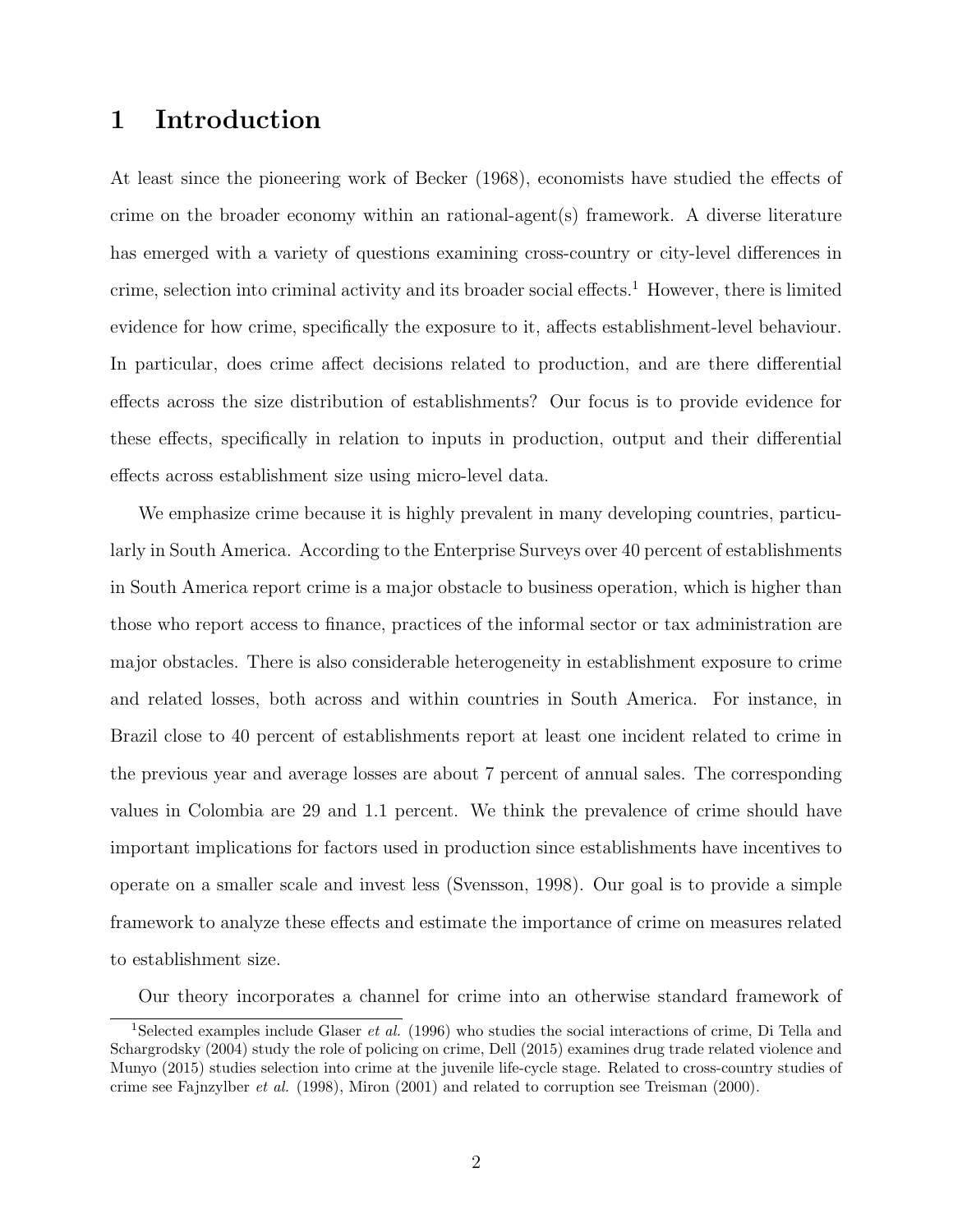heterogeneous establishments that differ in productivity. Establishments use capital in production and face an endogenous probability that a fraction of capital is lost due to crime. Those that use more capital in production are a bigger target for crime, however, they can lower its probability by spending on private protection. Our theory predicts the fraction of capital lost due to crime is hump-shaped in establishment size/productivity. Put differently, mid-size establishments are more vulnerable to crime than small and large establishments. This is due to the role of private protection. Large establishments use lots of capital in production and find it profitable to spend on protection which lowers the likelihood of crime. In contrast, small establishments face minimal crime because they use little capital in production. Mid-size establishments are not adequately profitable to buy sufficient protection and lose the most from crime. Differences in the potential for crime generate heterogeneous responses in production whereby establishments strategically under-produce to minimize losses from crime. Our simple theory generates three testable predictions that can be validated empirically: 1) high potential for crime lowers inputs in production and establishment output, 2) spending on protection rises with establishment size and 3) crime is most prevalent in lowering inputs/production among mid-size establishments.

To test our theory we focus on countries in South America and use the World Bank Enterprise Surveys, which contains micro-level data on establishment production and other relevant characteristics. Also included are obstacles to business operation, including information related to crime – whether the establishment experienced crime in the past year and losses attributed to it – and spending on private protection (security).<sup>2</sup> The dataset also includes establishment responses to whether crime, theft and disorder is an obstacle to business operation, which we refer to as crime expectation. This is particularly relevant for our analysis because measures related to establishment size and losses from crime are co-dependant variables determined within the model. An implication is that using losses from crime in our empirical framework will generate biased estimates. We instead use crime expectation,

<sup>&</sup>lt;sup>2</sup>To be clear, establishments report whether they experienced incidents related to arson, robbery, theft or vandalism, which we interpret as crime.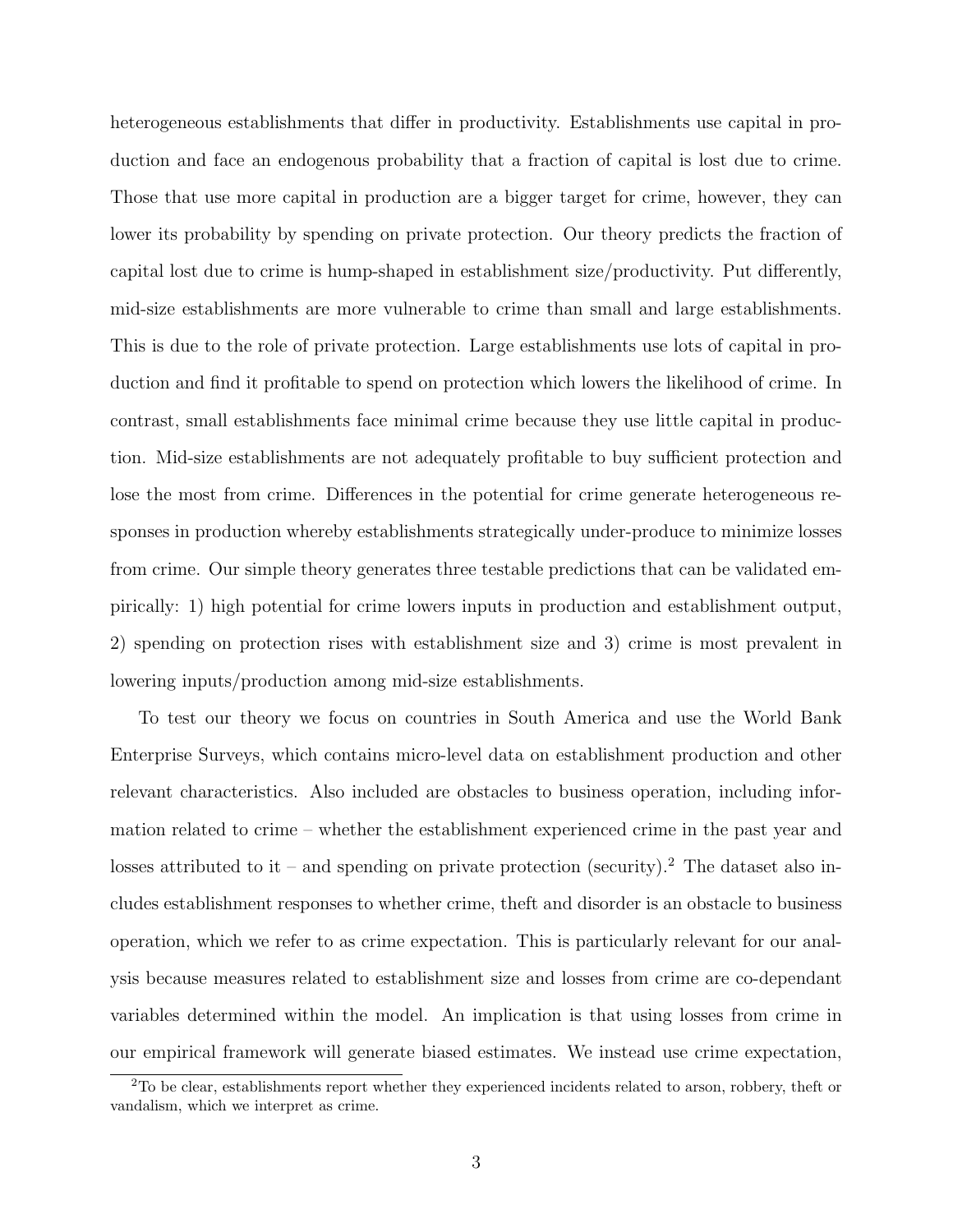which reflects an establishment's belief or perception of the severity of crime on business operation, to estimate its effects on establishment size. In fact, crime expectation works well for our analysis because it can capture an establishment's strategic response to crime that actual losses from crime fail to account for: an establishment may lower production if they anticipate substantial losses from crime even though they may not subsequently face crime.

We find, establishments that report high crime expectation are associated with higher spending on protection and have lower sales, labor and capital investment. For instance, when including country, city, industry and establishment specific controls, establishments that have high crime expectation are associated with 20 percent lower sales, 13 percent fewer employees and 10 percent lower capital investment. We also evaluate the differential effects of crime expectation across small, medium and large establishments. Consistent with our theory, medium size establishments are most burdened by crime. Our estimates imply that medium size establishments who report high crime expectation hire 7 percent fewer employees and have 30 percent lower sales relative to medium size establishments that do not report high crime expectation. Corresponding results for small and large establishments are not statistically significant.

We also consider several specifications of our framework that are more tenable to a causal interpretation of our results. First, we re-estimate the effects of crime expectation among establishments that did and did not face crime separately, to verify if crime expectation and its effects on size are influenced by current losses from crime. We find that crime expectation remains negatively associated with sales, labor and capital even among establishments that did not face crime. Second, using panel data we estimate the effects of lagged crime expectation on current establishment outcomes. The motivation underlying this strategy is that lagged crime expectation has a one-directional interpretation: it can affect current decisions related to production, but current decisions have no potential to influence expectations from a previous period. Third, we employ an instrumental variable approach using average crime expectation within industry, city and country as an instrument for crime expectation. Our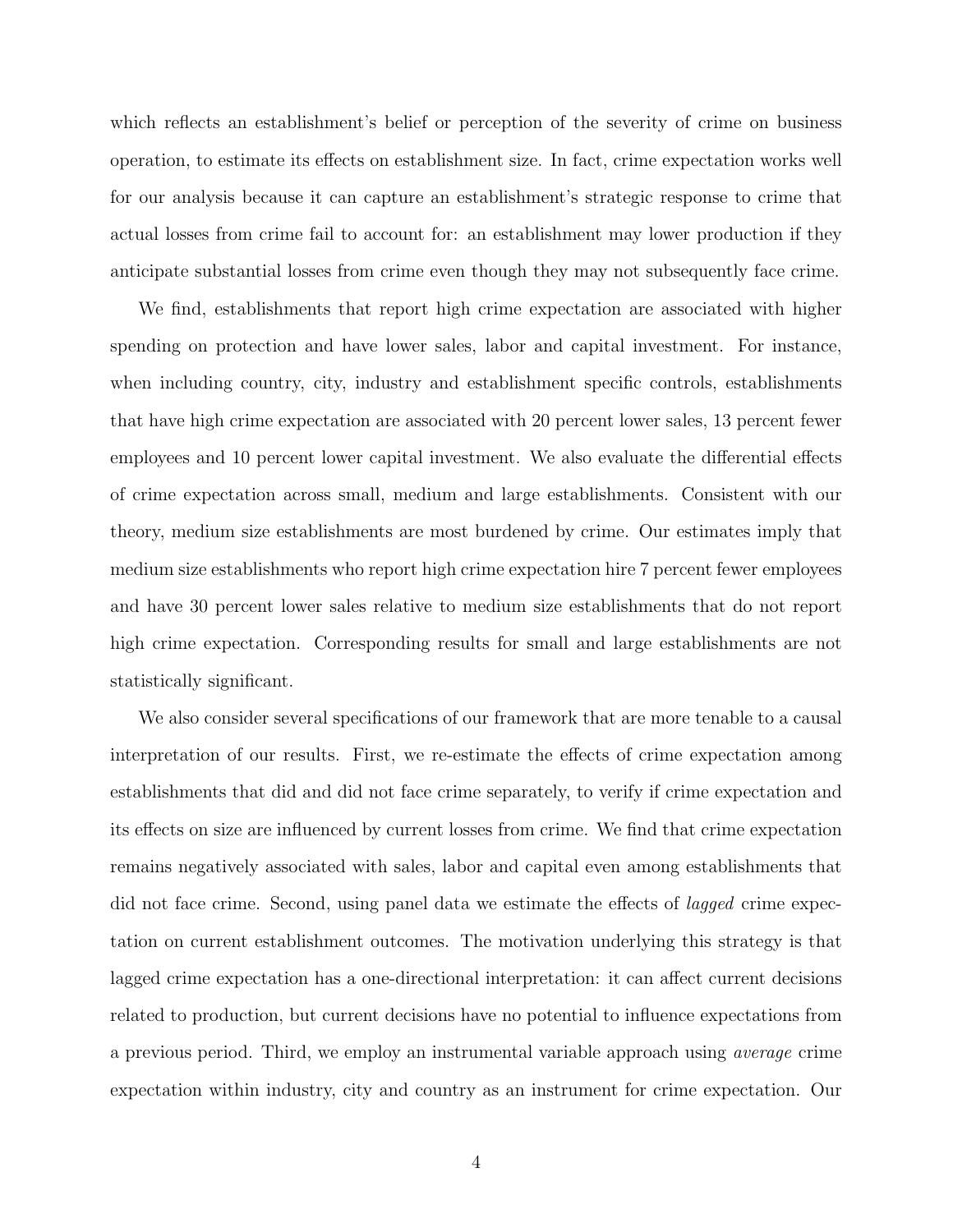results have a plausibly causal effect if average crime expectation affects size only through its effects on establishment-level crime expectation. In all specifications we obtain estimates that are overwhelmingly consistent with our story: establishments that have high crime expectation have lower sales, labor and capital investment.

This paper relates to the literature that emphasizes the allocation of resources is important for understanding establishment size and productivity differences in poor countries (Banerjee and Duflo, 2005; Restuccia and Rogerson, 2008; Guner et al 2008; Hsieh and Klenow, 2009 and Bartelsman et al. 2013). We highlight the importance of crime as a mechanism for understanding these differences. Moreover, we show that establishments may strategically under-produce to avoid losses from crime, which lowers average establishment size in these countries, which is consistent with Bento and Restuccia (2015) who document a clear negative relationship between establishment size and development. Related is Ranasinghe (2014) and Ranasinghe and Restuccia (2015) who study extortion and crime using quantitative macro models that feature heterogeneous producers. Our results are complimentary to theirs, though we use micro-level data to estimate the implied effects of crime on establishment production. Also related is Johnson et al. (2002) who show that weak property rights and expropriation discourage establishment re-investment of profit in their business.

Several other papers in the literature have emphasized access to finance (Buera et al., 2011), the informal sector (La Porta and Shleifer, 2014), corruption (Dusha, forthcoming) and transportation/entry barriers (Adamopoulos, 2011 and Moscoso Boedo and Mukoyama, 2012), as important distortions for understanding establishment under-performance in poor countries. The Enterprise Surveys contain 'expectation' measures, similar to that for crime, related to these distortions also, which enable us to assess their importance relative to crime in South America. Including these distortions as additional controls in our regressions, crime remains an important distortions for explaining establishment size differences, and this is especially evident among mid-size establishments. Our results indicate that lowering crime maybe one of the most pertinent policy prescriptions to foster establishment growth and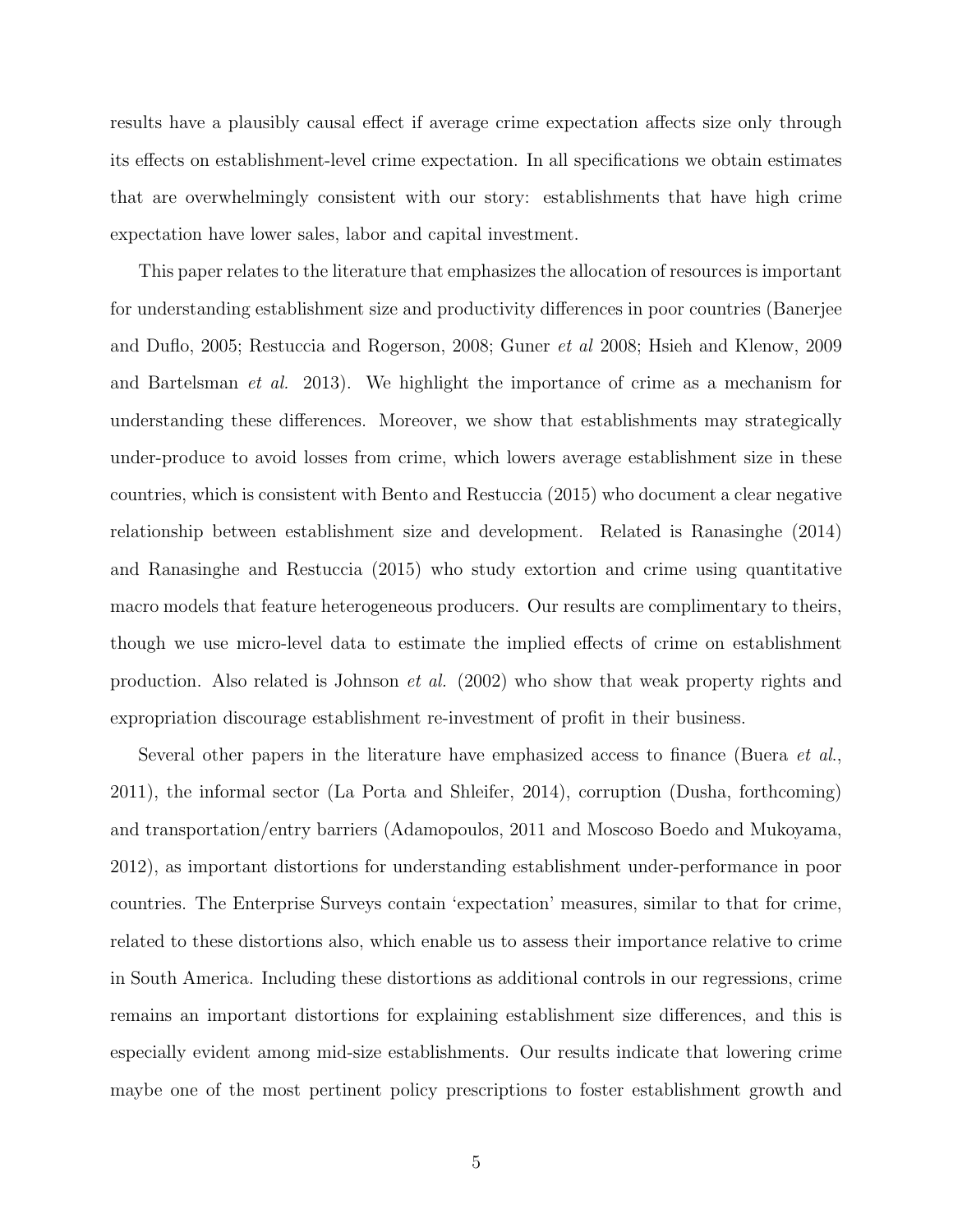expansion (Johnson et al., 2002).

The paper proceeds as follows. Section 2 provides micro-level evidence related to crime in South America and relative to other distortions. In Section 3 we present a simple model that incorporates a channel for crime and generates testable predictions that we take to the data. Section 4 describes the data in detail and Section 5 outlines our empirical strategy. The effects of crime on establishment outcomes and robustness checks are presented in Section 6, and Section 7 concludes.

### 2 Facts related to crime

The World Bank Business Environment and Enterprise Performance Survey (BEEPS) contains establishment-level data related to major obstacles businesses face in day to day operations. Included are questions related to crime: its frequency, losses attributed to it (as a percentage of sales and in absolute terms) and a ranking of its severity. We leave the discussion on the particulars of the dataset for a later section and focus here on key facts related to crime at the country-level. While crime related data is available for over 100 countries we restrict attention to crime in South America, where it is most severe and to limit institutional differences in our cross-country comparisons (Brunetti *et al.*, 1997).

Table 1 reports key measures related to establishment-level crime in South America. Column 2 reports the percentage of establishments that report incidences related to arson, robbery, theft or vandalism on their premises in the past year (henceforth crime). This definition of crime is related to criminal activity and not petty crime (for example, theft of workplace stationary). A notable fact from Table 1 is that crime is a frequent occurrence in South America. In most countries, over 35 percent of establishments report at least one incident related to crime in a given year – establishments in Peru report the fewest incidences related to crime (24 percent of surveyed establishments) and establishments in Chile report the most (48 percent). A high frequency of crime however may not imply that it is a severe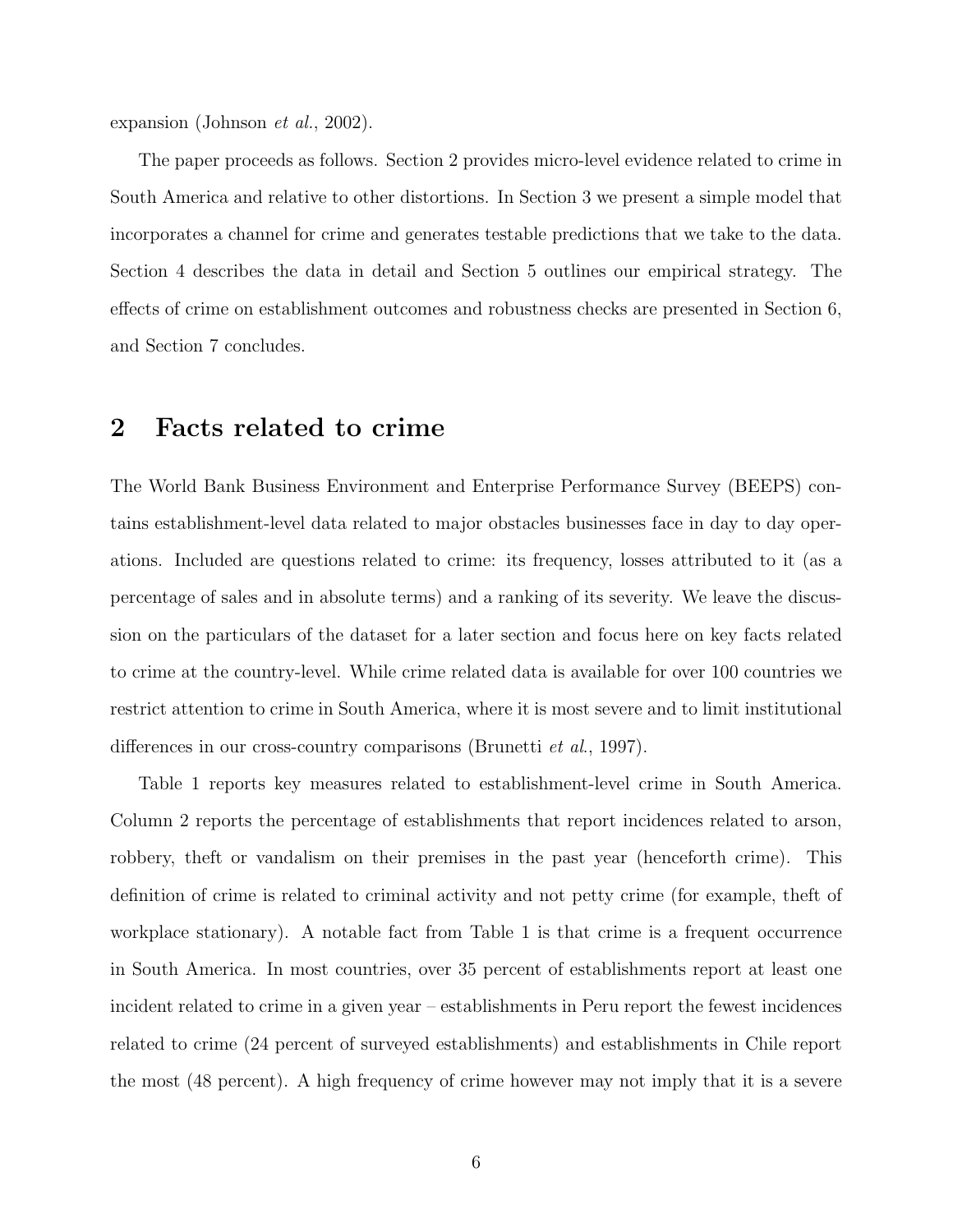constraint to business operation. To gauge its severity, establishments are asked to rate whether crime is not a problem, a minor problem, a moderate problem, a major or a severe problem.<sup>3</sup> The third column in Table 1 reports the fraction of establishments that report crime is a major or severe (henceforth major) obstacle to business operation. In most South American countries, well over 30 percent of establishments report crime is a major obstacle to business operation, with values as high as 60 and 70 percent in Venezuela and Brazil. To put these numbers in context, the fraction of establishments that report crime is a major obstacle to business operation in Germany, Korea and Ireland (three developed countries in the dataset) range from 1 to 5 percent. Finally, column 4 reports average losses from crime as a percentage of sales for all establishments and column 5 reports this same statistic among establishments that experienced crime. Losses due to crime are a non-trivial share of sales, especially among those establishments that experience crime. For example, in Ecuador among establishments that are victims of crime, average losses as a percentage of sales is 3.4 percent, and for the country as whole is 1 percent.

Crime is a frequent occurrence, a major obstacle to doing business and a non-trivial share of sales in South America. Next, we ask whether crime is one of the main obstacles for doing business in South America or simply one of the myriad problems that plagues development in this region. Some of the constraints for business performance emphasized in the literature include access to finance, access to licences and permits and functioning of the courts.<sup>4</sup> The Enterprise Surveys contain data on these obstacles which allow us to assess the severity of crime relative to these obstacles (access to finance, permits and courts). Specifically, and similar to the case for crime, establishments are asked to rate whether access to finance, access to licences and permits, and functioning of courts are a major, moderate, minor or non-obstacle to business operation. Table 2 reports the fraction of establishments that say

<sup>&</sup>lt;sup>3</sup>To be precise, establishments are asked to rate whether crime, theft and disorder is a constraint to doing business. We interpret this question as primarily related to crime since it follows immediately after questions pertaining to crime in the survey.

<sup>4</sup>See for example Banerjee and Duflo (2005) and Restuccia and Rogerson (2008) for a broad discussion related to the obstacles to doing business. See Buera *et al.*,  $(2011)$ , Midrigan and Xu  $(2014)$ , Mosco-Boedo and Mukoyama (2009), and Guner *et al.* (2008) for a macro perspective arising from these business obstacles.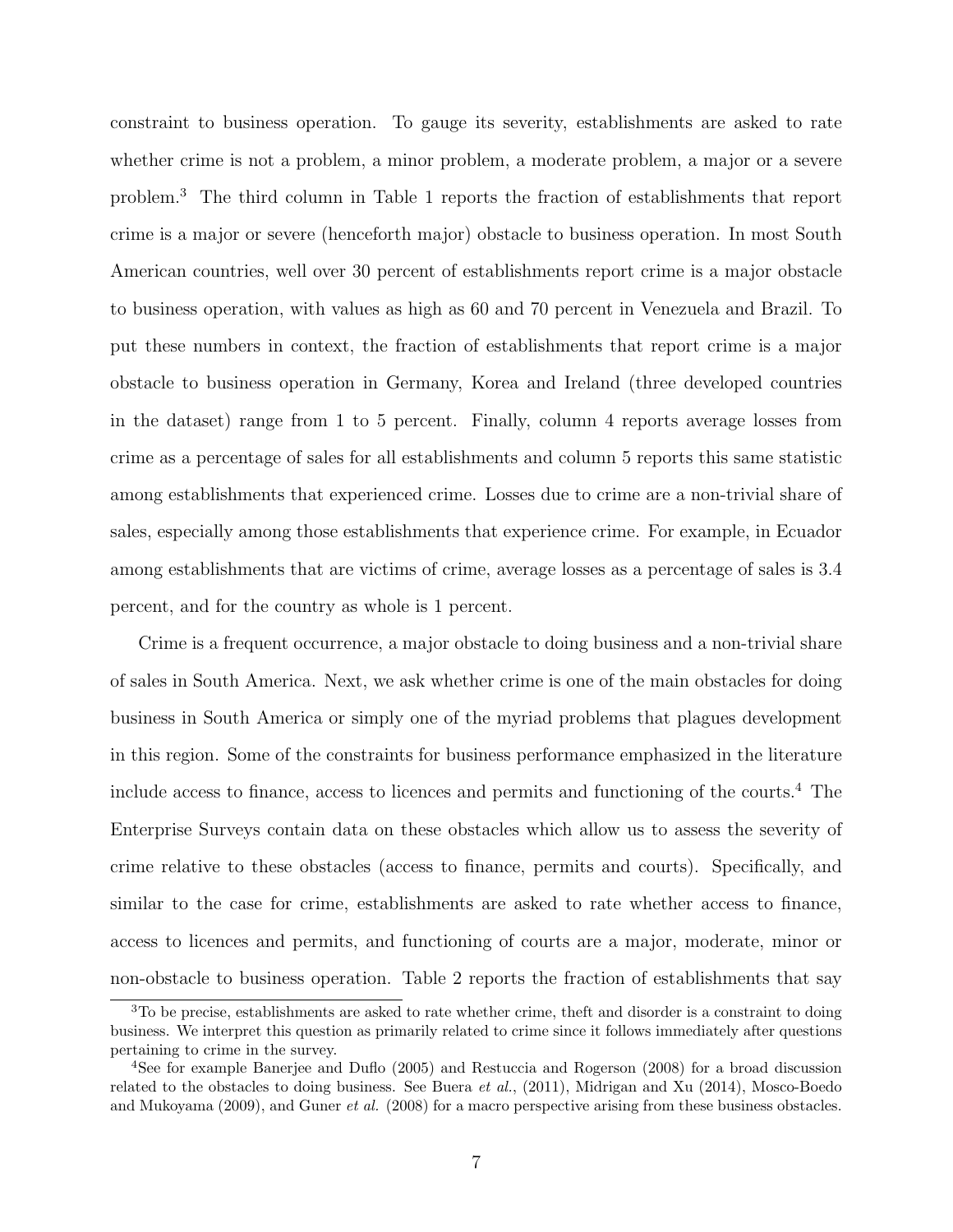|                | Incidence of crime    | Major obstacle           | Avg. losses     | Avg. losses (if $> 0$ ) |
|----------------|-----------------------|--------------------------|-----------------|-------------------------|
| Country        | (% of establishments) | $(\%$ of establishments) | $(\%$ of sales) | $(\% \text{ of sales})$ |
| Argentina      | 33                    | 29                       | 0.6             | 2.0                     |
| <b>Bolivia</b> | 31                    | 45                       | 0.8             | 3.5                     |
| Brazil         | 38                    | 69                       | 2.5             | 6.9                     |
| Chile          | 48                    | 38                       | 0.8             | 1.7                     |
| Colombia       | 29                    | 33                       | 0.3             | $1.1\,$                 |
| Ecuador        | 31                    | 35                       | 1.0             | 3.4                     |
| Guyana         | 43                    | 36                       | 1.0             | 2.5                     |
| Paraguay       | 39                    | 37                       | 1.3             | 3.7                     |
| Peru           | 24                    | 28                       | 0.6             | 2.8                     |
| Uruguay        | 38                    | 35                       | 0.3             | $1.1\,$                 |
| Venezuela      | 44                    | 59                       | 1.4             | 3.6                     |

Table 1: Crime across South American Countries

The second through fifth columns report the percentage of establishments that report incidences related to crime in the past year, the percentage of establishments that report crime is a major obstacle to business operation and average losses due to crime as percentage of sales (among all establishments and contingent on facing crime). All country statistics are from 2010 except for Brazil which is from 2009 (BEEPS, World Bank).

a given distortion is a major obstacle to business operation. In South America a substantial percentage of establishments report access to finance, licences and permits and functioning of courts are major obstacles to business operation. However, more establishments report crime is major obstacle than either of these in 7 of the 11 countries listed. These descriptive statistics suggest that crime maybe one of the more important distortions for understanding establishment (under)performance in South America.

We also examine two often cited constraints to business performance in developing countries: tax rates and corruption (not reported in Table 2). As a major obstacle to doing business, crime is on par with tax rates. In fact, in 6 of the 11 countries, more establishments report crime is a major obstacle to business operation than those who report tax rates are. Corruption, however, appears to be one of the biggest obstacles in South America. In 8 of the 11 countries, more establishments list corruption as a major obstacle than crime. Nonetheless, we view crime as one of the features underlying corruption and as the preceding tables show, crime is one of the major obstacles to business performance.

Given its severity in South America we consider how crime can affect business perfor-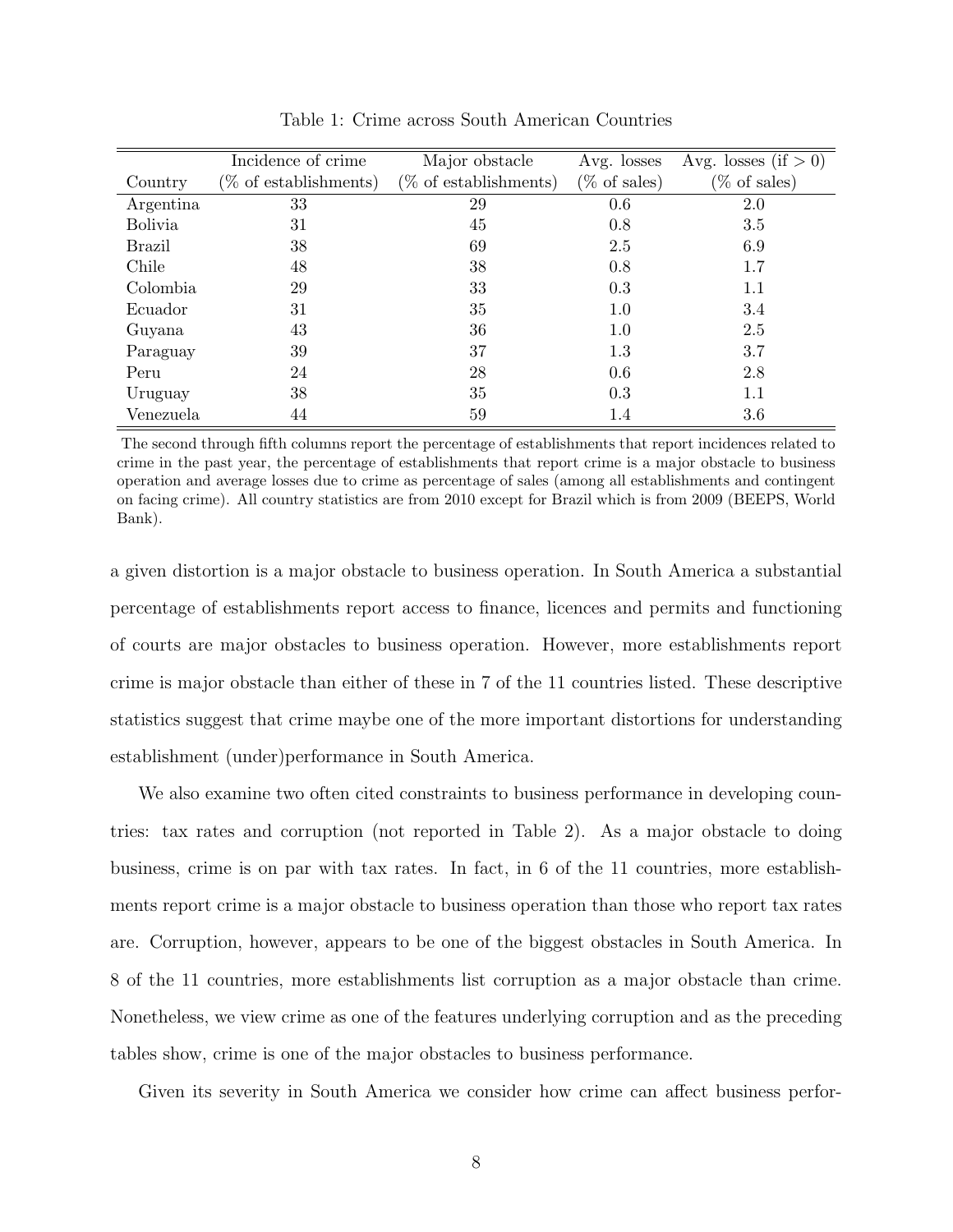|                | (percentage of establishments) |         |         |        |  |  |  |
|----------------|--------------------------------|---------|---------|--------|--|--|--|
| Country        | Crime                          | Finance | Permits | Courts |  |  |  |
| Argentina      | 29                             | 44      | 21      | 44     |  |  |  |
| <b>Bolivia</b> | 45                             | 29      | 13      | 35     |  |  |  |
| Brazil         | 69                             | 45      | 48      | 45     |  |  |  |
| Chile          | 38                             | 18      | 8       | 13     |  |  |  |
| Colombia       | 33                             | 41      | 11      | 24     |  |  |  |
| Ecuador        | 35                             | 19      | 18      | 42     |  |  |  |
| Guyana         | 36                             | 18      | 13      | 22     |  |  |  |
| Paraguay       | 37                             | 20      | 23      | 27     |  |  |  |
| Peru           | 28                             | 9       | 20      | 29     |  |  |  |
| Uruguay        | 35                             | 16      | 8       | 12     |  |  |  |
| Venezuela      | 59                             | 9       | 23      | 30     |  |  |  |

Table 2: Major obstacles to doing business

This Table reports the percentage of establishments that report whether crime, access to finance, obtaining business licences and permits, and the functioning of the court system are major obstacles to business operation.

mance. According to the data, not all establishments face crime and for those that do, losses attributed to crime varies considerably across and within countries. Our focus is to examine the affects of crime on establishment size and whether there exists systematic patterns across size. In particular, does the probability of facing crime and losses attributed to it vary across size, and how does this affect establishment production and its implications for understanding resource misallocation? The micro-level data related to crime in the Enterprise Surveys are ideal for analyzing these effects. We begin by presenting a simple theory of crime related establishment size that will guide our empirical analysis.

# 3 Model

We consider an otherwise standard model of heterogeneous establishments/producers and incorporate a channel for crime as in Ranasinghe (2014). In our framework, establishment production is influenced by expected losses from crime. Decisions facing an establishment is presented first, followed by the decision of an exogenous group (mafia) that expropriates capital from an establishment (crime). We focus on a static setting as it more naturally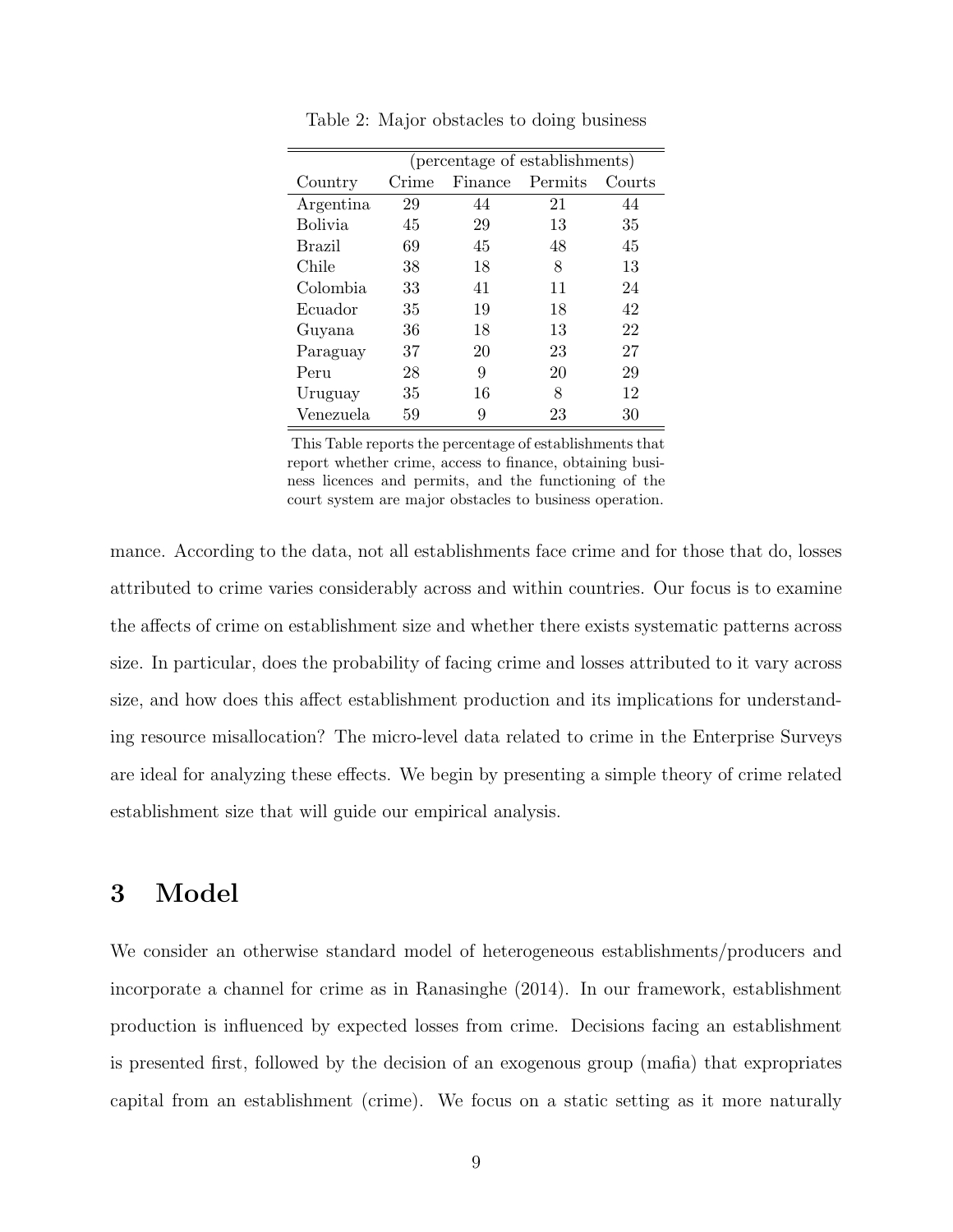relates to the empirical analysis that follows. Moreover, we assume perfectly competitive markets and introduce crime as the only source of friction in the economy to highlight the importance of this channel.

### 3.1 Environment

Establishments have heterogenous productivity  $s \in S$ , and produce a homogeneous final good y. Production technology is standard:  $y = sk^{\alpha}, 0 < \alpha < 1$ , where k is capital used in production and  $y$  is output. We abstract from labor for simplicity. Differences in productivity are to capture the efficiency of establishments and/or demand for its goods. Since productivity is complimentary in production it implies that capital and output increase with productivity.

Next, we allow for the possibility that a fraction of establishment capital is lost due to crime (expropriated by the mafia). There are two factors that affect the likelihood an establishment faces crime: 1) an exogenous level of property rights – related to legal institutions and rule of law – that is common across establishments within an economy, and 2) establishment spending on private protection. We take the stance that stronger property rights and protection expenditure reduce the likelihood of crime. Specifically, an establishment faces crime with probability  $1 - F(\lambda, p) \in (0, 1)$ , where  $\lambda$  is a measure of property rights and p is establishment-level protection. When  $F(\lambda, p) = 1$ , which can occur if property rights are very strong and/or if an establishment invests in sufficient protection, there is no potential for crime. In what follows, we assume a functional form for  $F(\lambda, p)$  that is increasing in both arguments.

#### 3.2 Crime and Establishment decisions

The problem of an establishment is to choose capital and protection to maximize profit. The mafia observes these decisions and chooses a fraction of capital to expropriate (details to follow). Timing wise, an establishment moves first followed by the mafia. Therefore,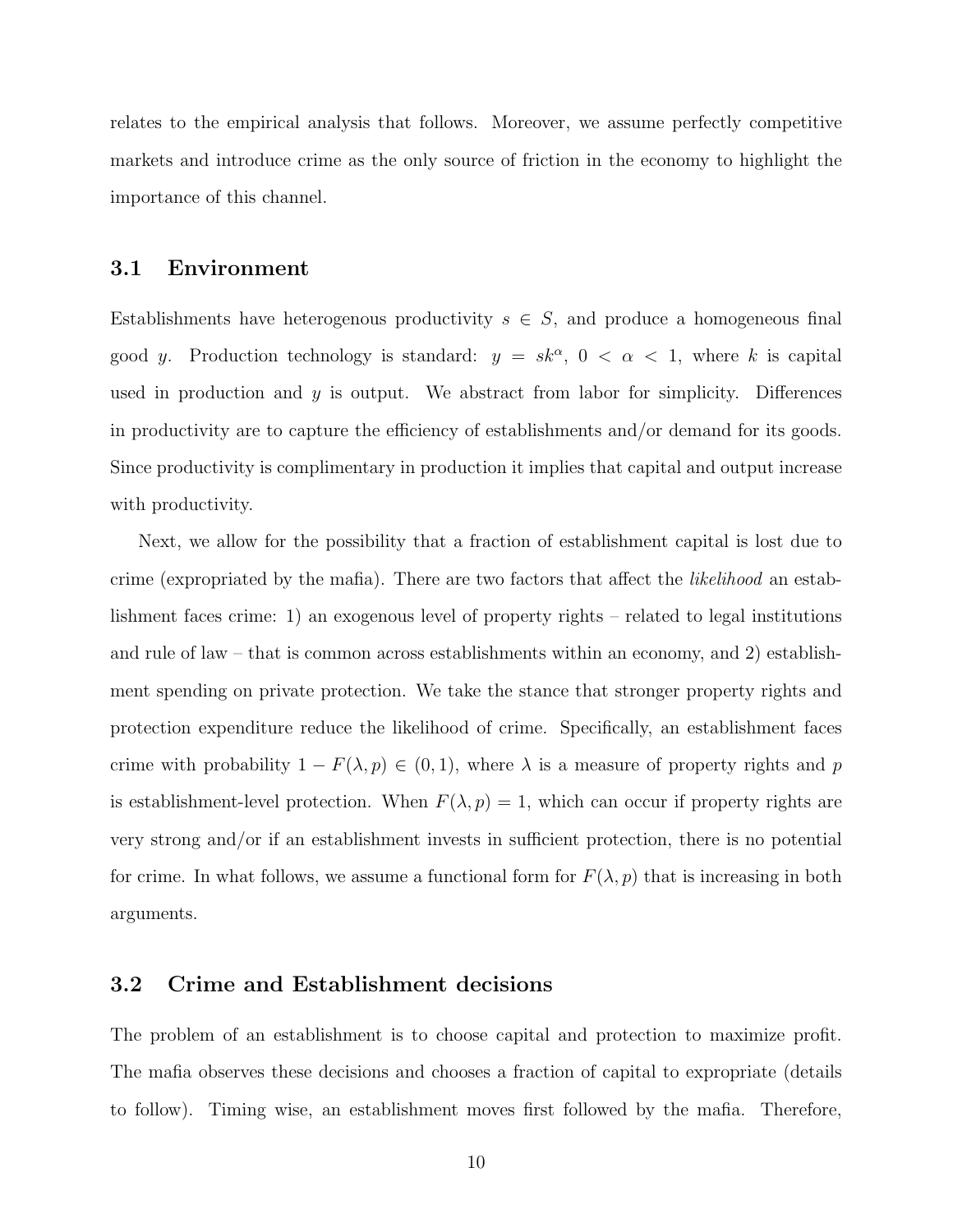establishment decisions related to production and protection are influenced by expected losses from crime, or put differently, in anticipation of the mafia's best-response to its choices. Let  $\pi(s,k) = sk^{\alpha} - rk$  and  $\pi_e(s,k) = sk^{\alpha} - (r+e)k$  represent establishment profit when it does not and does face crime, where r is the rental cost of capital and  $e \in (0,1)$  is the fraction of capital lost due to crime.<sup>5</sup> An establishment with productivity s chooses capital and protection to maximize expected profit in the following way:

$$
\widetilde{\pi}(s) = \max_{k \ge 0, p \ge 0} F(\lambda, p)\pi(s, k) + (1 - F(\lambda, p))(1 - e)\pi_e(s, k) - c_p(p),
$$
  
= 
$$
\max_{k \ge 0, p \ge 0} \pi(s, k) - (1 - F(\lambda, p))ek - c_p(p).
$$
 (1)

Equation (1) states that with probability  $F(\lambda, p)$  the establishment does not face crime and earns its full profit from production  $\pi(s, k)$ , and with probability  $1 - F(\lambda, p)$  faces crime and earns  $\pi_e(s, k)$ .  $c_p(p)$  is the cost of buying protection which is increasing in  $p^0$ . This expression simplifies to imply the establishment earns its entire profit from production less the fraction of capital lost due to crime ek, which occurs with probability  $1 - F(\lambda, p)$ . When property rights are perfect such that  $F(\lambda, p) = 1$  (or if an establishment buys lots of protection) there is no opportunity for crime. In this instance, the problem of an establishment becomes a standard one of choosing capital to maximize profit, the first-best scenario.

Next, we describe the decision of the mafia. For simplicity we assume a stand-in mafia with monopoly power that can expropriate capital from establishments.<sup>7</sup> The mafia has full information concerning establishment capital and protection, and optimizes by choosing how

<sup>&</sup>lt;sup>5</sup>Crime serves as an additional cost to capital since a fraction of capital is stolen after production has taken place;  $\pi_e(s, k) = sk^{\alpha} - (1+r)k + k(1-e)$ . When  $e = 0$ ,  $\pi_e(s, k) = \pi(s, k)$ . We have also worked-out a version of the model where crime is on establishment output instead of inputs in production. The central implications of the model are consistent under either specification.

<sup>6</sup>Protection expenditure is related to items such as surveillance, monitoring equipment and guards. In our framework this reduces the potential of crime and is independent of establishment capital. In the equilibrium of the model, protection expenditure is increasing in establishment size (capital).

<sup>7</sup>Typically, there may be multiple groups that engage in establishment-level crime within a region, especially activities related to robbery and vandalism. For our purposes, and in particular the empirical analysis that follows, what matters are establishment (expected) losses from crime and not its source, which allows us to abstract to a stand-in mafia.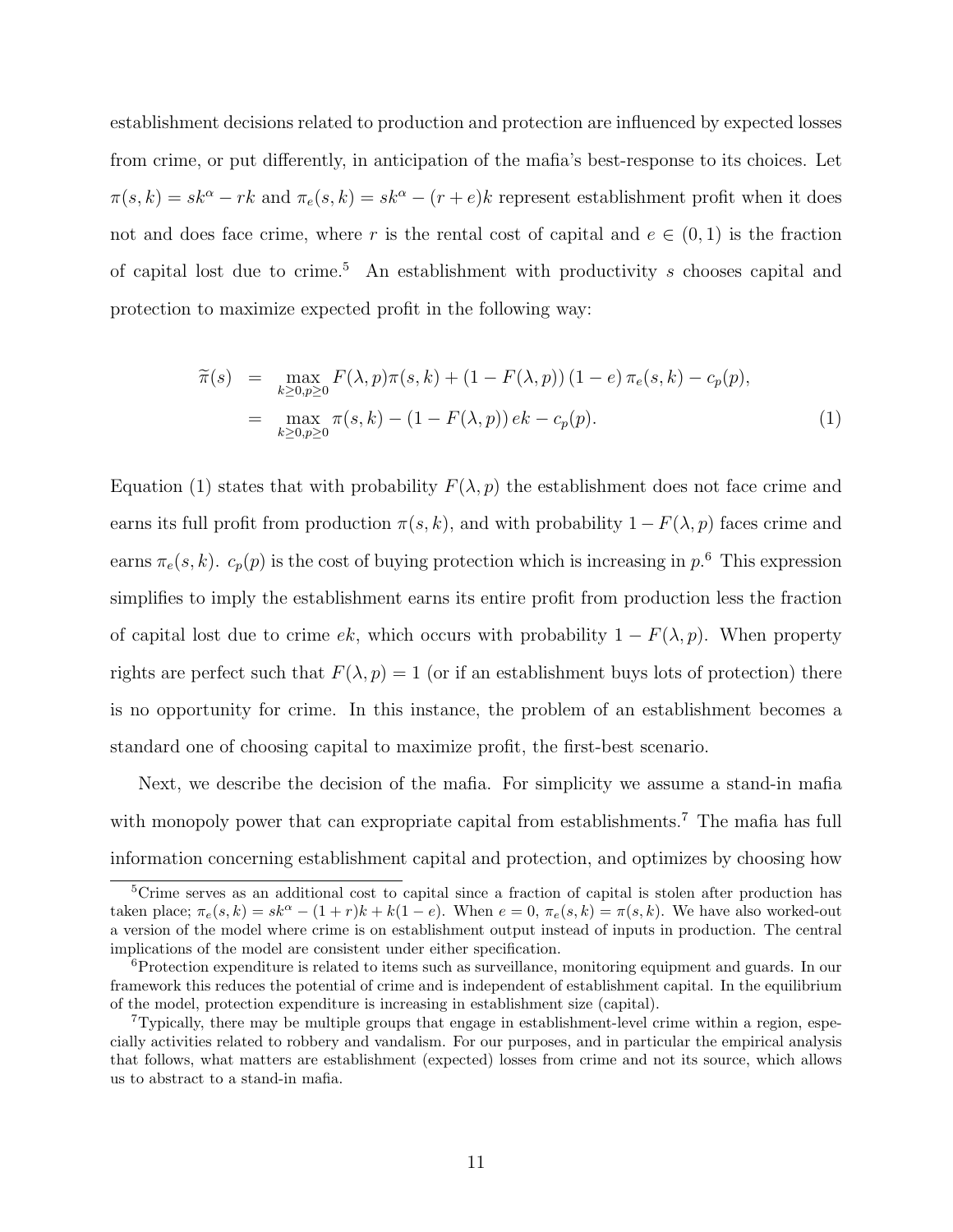much to expropriate from each establishment.<sup>8</sup> Specifically, the problem for the mafia is

$$
\Pi_M(s) = \max_{e \ge 0} (1 - F(\lambda, p)) ek - c_e(e).
$$
 (2)

The expression in (2) accounts for the fact the mafia expropriates an amount  $ek$  from an establishment which occurs with probability  $1 - F(\lambda, p)$ . Crime is unsuccessful with probability  $F(\lambda, p)$  and has a return equal to zero.  $c_e(e)$  is the cost associated with crime which is increasing in  $e$  – to steal/damage a higher fraction of capital, more resources must be spent by the mafia to successfully complete the task. Based on (2), establishments that use more capital in production are a more lucrative target for crime, however, increasing protection expenditure makes it less likely the mafia is successful in expropriating capital. Understanding the trade-offs between crime, protection and capital demand, and how it varies across size is a topic we discuss in the following sub-section.

We can now discuss the partial equilibrium implications for establishment-level production. Solving (1), and taking crime and protection as given, optimal capital and production are

$$
k^*(s) = \left(\frac{\alpha s}{r + (1 - F(\lambda, p))e}\right)^{\frac{1}{1-\alpha}},\tag{3}
$$

$$
y^*(s) = \left(\frac{\alpha s}{r + (1 - F(\lambda, p)) e}\right)^{\frac{\alpha}{1 - \alpha}}.
$$
\n(4)

Capital and production decisions are the standard, first-best values except for  $h \equiv (1 - F(\lambda, p)) e$ , a term which captures anticipated or expected losses from crime. Since we assume a functional form for  $F(\lambda, p)$  that is increasing in both arguments, our theory makes two key predictions:

- (i)  $\frac{dk}{dh} \leq 0$ : establishment capital demand falls with expected losses from crime.
- (ii)  $\frac{dk}{dp} \geq 0$ : high capital establishments spend more on protection.

These predictions are analogous for establishment output. In our empirical analysis we

<sup>&</sup>lt;sup>8</sup>This is not in the literal sense but rather to capture that criminal organizations can gauge the approximate value of items that can be stolen from an establishment, as well the difficulty in successfully doing so.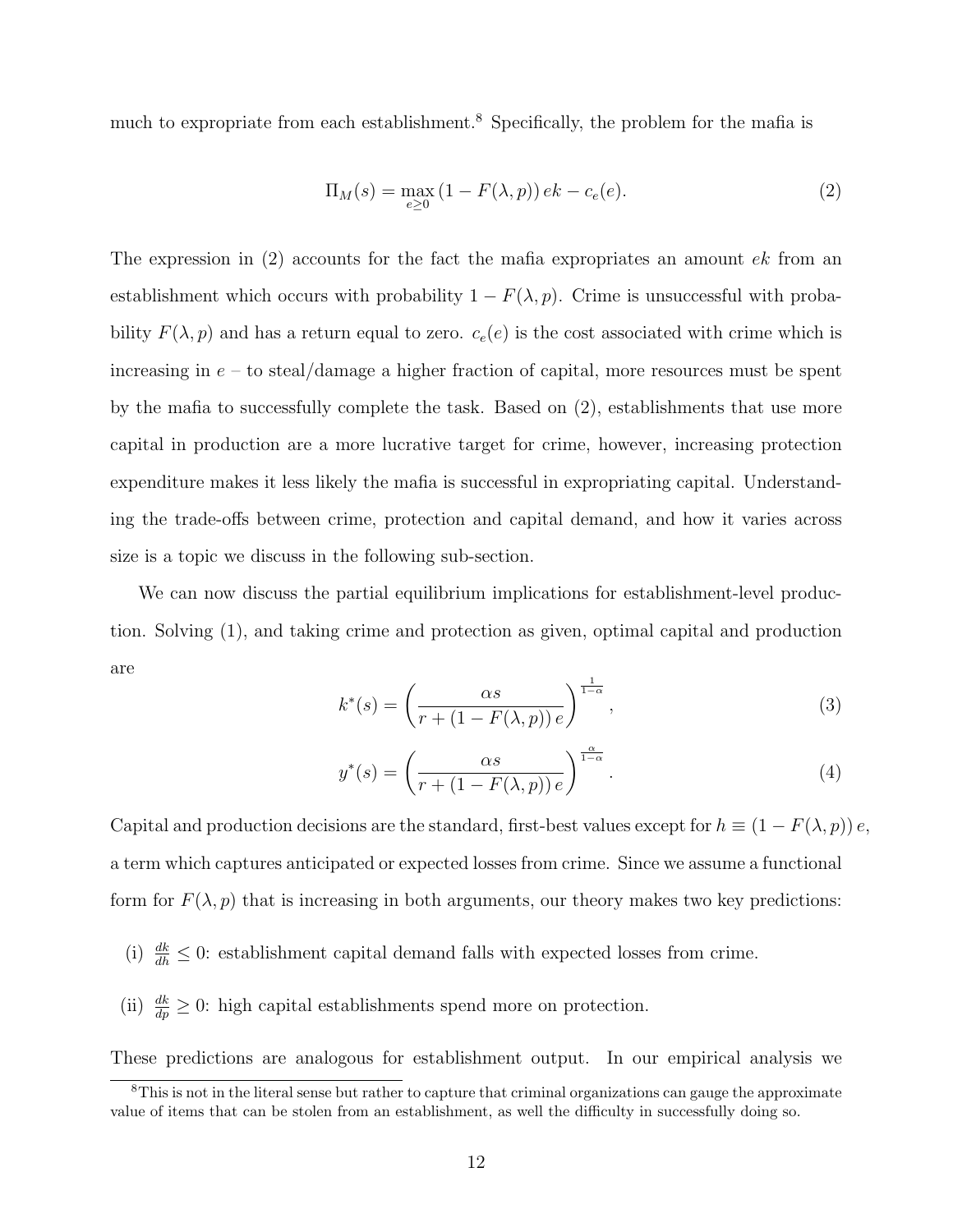test the validity of these predictions and pay particular attention to prediction (i), which highlights the emphasis of the paper: the effects of crime on establishment size, specifically in relation to output and inputs used in production. Importantly, expected losses from crime will vary across establishments within and across countries; within countries due to differences in protection expenditure (p) and across countries due to differences in property rights  $(\lambda)$ . Our focus is estimate the importance of crime on measures related to establishment size accounting for these considerations.

#### 3.3 Equilibrium

We now examine the equilibrium implications of the model. To this end, we take a stance on the functional forms for  $F(\lambda, p)$ , the cost of buying protection  $c_p(p)$  and the mafia's cost function for crime  $c_e(e)$ . We assume that  $F(\lambda, p) = \lambda + \lambda p^{\theta}$ , where  $\theta > 0$  and  $p \in [0, \bar{p}]$ with  $\bar{p} \equiv \left(\frac{1-\lambda}{\lambda}\right)$  $\left(\frac{-\lambda}{\lambda}\right)^{\frac{1}{\theta}}$ . This implies that protection and property rights reduce the likelihood of crime, are complimentary and the probability of facing crime is at most  $1 - \lambda$ .<sup>9</sup> For the cost functions, we assume  $c_p(p) = bp^{\psi}/\psi$  and  $c_e(e) = ae^{\rho}/\rho$  with  $b, \psi, a, \rho > 0$ . Setting the values of  $b = \rho = \psi = 2$ , the equilibrium solutions for protection and crime, for any choice of capital, are equal to<sup>10</sup>

$$
p = \frac{\lambda(1-\lambda)k^2}{a+\lambda^2k^2}, \qquad e = \frac{(1-\lambda)k}{a+\lambda^2k^2}.
$$
 (5)

We note that k depends on establishment productivity s, which implies p and e also depend on productivity.

<sup>&</sup>lt;sup>9</sup>We implicitly think of  $\lambda$  as a *probability* with which the state can prevent crime. Countries that have stronger property rights have higher  $\lambda$ 's and are better are preventing crime. Noting that  $\bar{p} = \left(\frac{1-\lambda}{\lambda}\right)^{\frac{1}{\bar{p}}},$  $F(1, p) = 1$  and  $F(0, p) = 0$ . Based on our complimentarily assumption this implies when property rights are perfect  $(\lambda = 1)$ , protection is not required and when property rights are non-existent  $(\lambda = 0)$ , protection is ineffective towards reducing crime.

<sup>&</sup>lt;sup>10</sup>In fact, as long as  $\psi > 0$ ,  $\rho > 1$  and  $\theta = \frac{\psi(\rho-1)}{2}$  $\frac{p-1}{p}$ , the predictions that follow hold for any specification of parameter values. We focus on  $b = \rho = \psi = 2$  because it simplifies the solutions without altering anything central to the model. See Ranasinghe (2014) for a discussion on the sensitivity of the analytical results from alternate cost functions for crime and protection.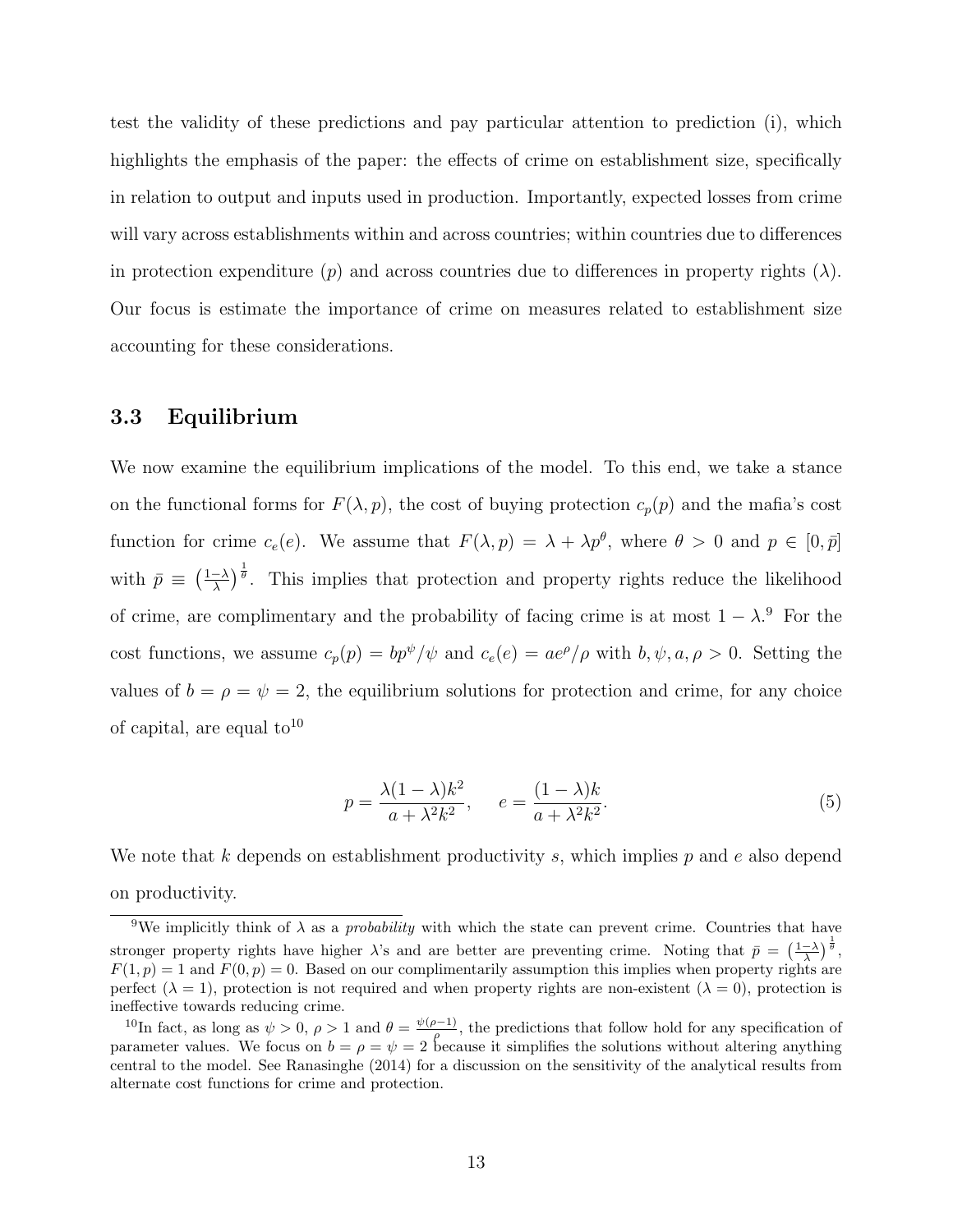Differentiating these expressions with respect to capital implies that protection is rising with k in equilibrium (larger establishments spend more on protection), and the fraction of capital lost due to crime  $e$ , is 'hump-shaped' in k. Note also that because capital rises with productivity, it follows that p also rises with s and e is hump-shaped in s. The latter is particularly relevant because it implies losses from crime are non-linear in establishment size. According to our theory large establishments spend lots on protection which reduces the likelihood of crime and thus potential losses, and small establishments experience limited losses from crime because they do not have much capital to steal. Mid-size establishments are the more lucrative targets for the mafia: they use sufficient capital in production to warrant crime yet are not sufficiently profitable to spend on adequate protection to reduce the likelihood of crime.

Using these insights we can evaluate how expected losses  $(h \equiv (1 - F(\lambda, p))e)$  varies across establishment size (capital), and across economies that differ in property rights. As depicted in Figure 1, expected losses from crime are 'hump-shaped' in productivity (and capital) and expand outward as property rights fall. Importantly, in countries where property rights are weak, mid-size establishments have a higher expectation of crime than small and large establishments, and are therefore most affected by crime.

We can also use our solutions for crime and protection to understand its effects on capital misallocation. Substituting the expressions in (5) into (1) and differentiating with respect to capital generates an expression for optimal capital demand

$$
MPK = r + \xi(\lambda, k),\tag{6}
$$

where MPK is the marginal product of capital and  $\xi(\lambda, k) = \frac{2a(1-\lambda)^2 k}{(a+\lambda)^2 k^2}$  $\frac{2a(1-\lambda)^2 k}{(a+\lambda^2 k^2)^2} \geq 0$ . When  $\lambda = 1$ or k is extremely large,  $\xi(\lambda, k) = 0$  and we have the first-best outcome where capital is chosen where the  $MPK = r$ . When  $\lambda < 1$  (i.e. an environment where crime is possible)  $\xi(\lambda, k)$  is positive and hump-shaped in capital implying that establishments choose capital below optimal capacity (since  $MPK$  is higher), and this is especially prominent among mid-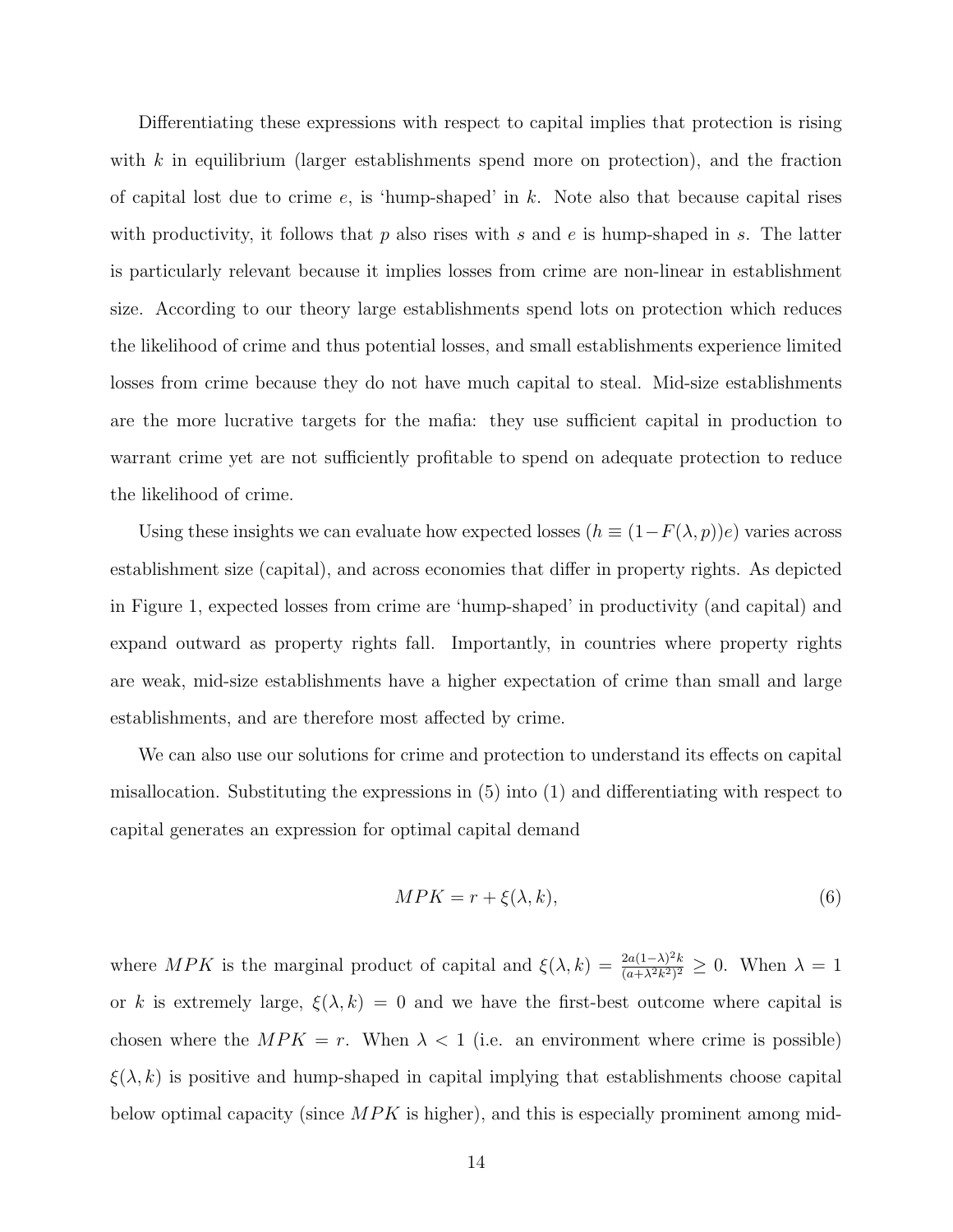

Figure 1: Expected losses from Crime

size establishments. Put differently, establishments that anticipate significant losses from crime operate on a smaller scale to mitigate losses and this is most prevalent among mid-size establishments. We evaluate the validity of these predictions in what follows.

### 4 Data

The data we use is from the World Bank Business Environment and Enterprise Surveys (BEEPS). The data is collected via face-to-face interviews, typically with the manager, to understand the major obstacles establishments face in day-to-day operation. A convenient feature is the survey is administered in a similar form within continents which allows for cross-country comparisons. We restrict our empirical analysis to countries in South America to limit variation in institutional and cultural differences, and because crime is most prevalent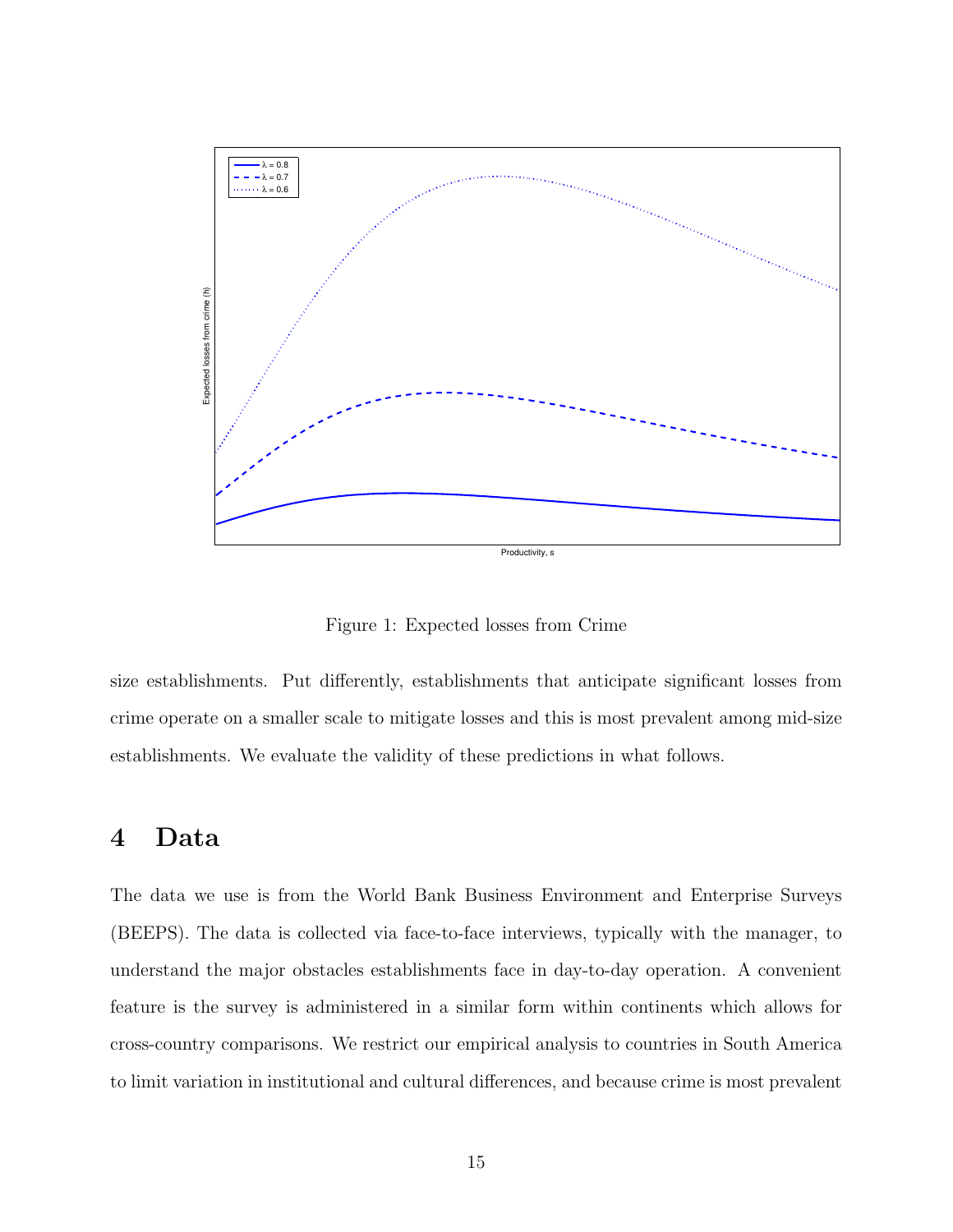in this region. The initial rollout of the survey was conducted in 2003 with subsequent and more complete rollouts conducted within a three-to-four year span. To be comparable across countries we use 2010 survey with the exception of Brazil which is from 2009 survey. The BEEPS also provide longitudinal information for a sub-sample of firms within a country. We exploit this feature for robustness by using panel data between 2003 and 2009 for Brazil, and panel data between 2006 and 2010 for all other countries in our sample.

The dataset includes establishments in manufacturing, service and other sectors (mostly construction and transport). The manufacturing sector accounts for over 70 percent of establishments and the service sector accounts for more than 20 percent. About 85 percent of businesses are stand-alone (i.e. do not belong to a larger establishment). The dataset includes general information related to the establishment (legal status, year it was formed), questions related to production and operation costs (sales, employees, capital) as well as specific questions related to distortions they face (access to licences, electricity, bank loans). We exclude establishments from our sample who do not report values for sales, those who were deemed untruthful in their responses, as well as establishments above the 99th percentile for sales, labor, capital and protection expenditure, by country. In total we are left with over 6000 establishments in our sample for 2010: Argentina (792), Bolivia (167), Brazil (1523), Chile (875), Colombia (774), Ecuador (301), Paraguay (263), Peru (842), Uruguay (386) and Venezuela (153).

For the empirical analysis that follows we require information related to measures of establishment size, proxies for productivity, country-level controls, and information related to crime. For measures related to size, we focus on establishment-level sales, labor (annual cost of labor and/or number of full-time employees), capital investment and protection spending.<sup>11</sup> We also have general information related to the establishment including the top manager's experience in the industry, number of employees when established, registration status (sole

<sup>&</sup>lt;sup>11</sup>For capital investment we use the sum of annual expenditure on machinery, vehicles and equipment, and annual expenditure on land and buildings. We account for land and building expenditure because they signal profitability and are subject to acts of arson or vandalism. For protection, we know which establishments spend on protection and the share of sales it accounts for.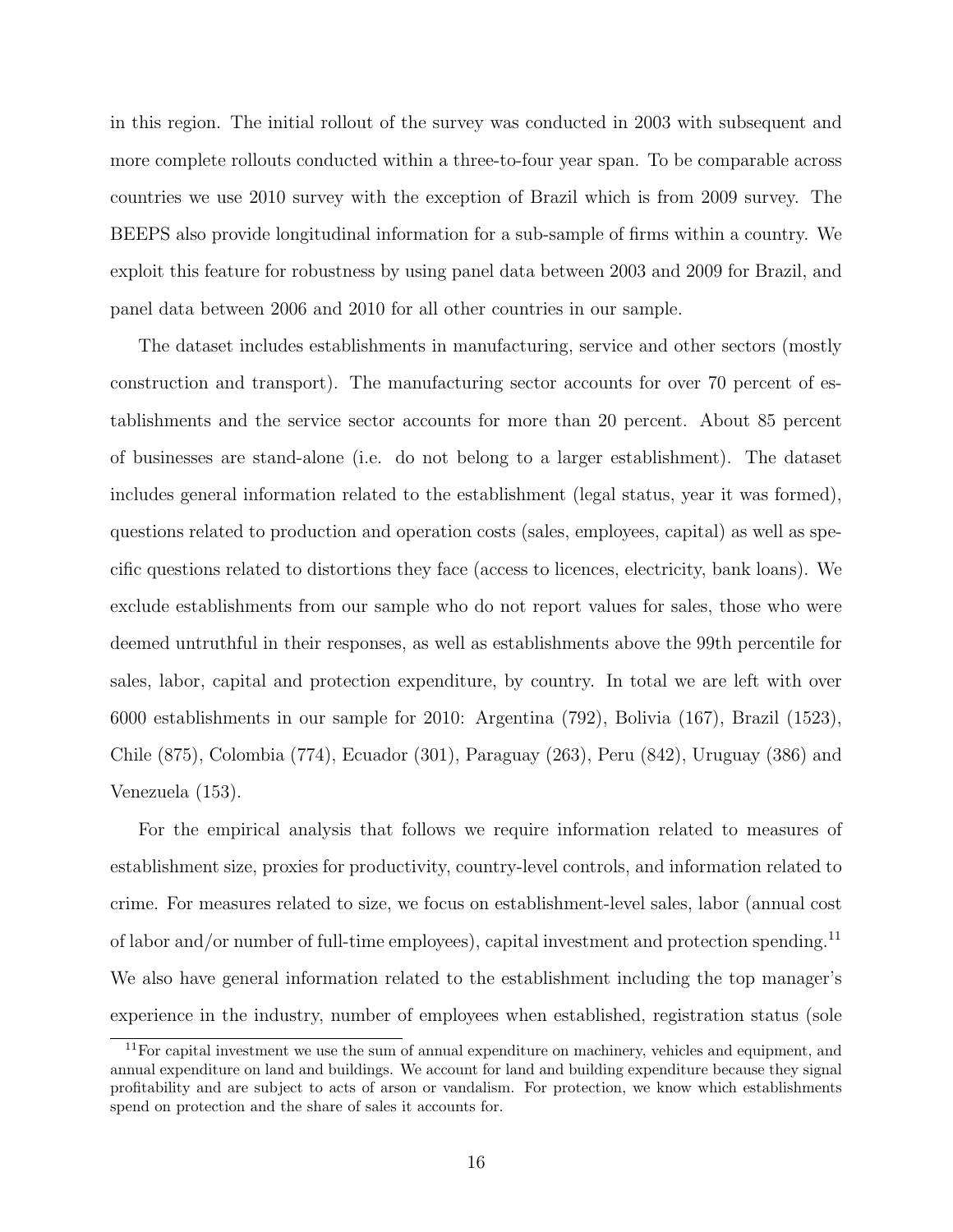proprietorship, partnership, privately or publicly held) and whether the establishment is a stand-alone enterprise or part of a larger firm. We use these characteristics as proxies for establishment-level productivity. Also included are close to 30 classifications for industry ranging from food, textiles, chemicals, construction (manufacturing related industries) to retail, hotels, restaurants and information technology (more service oriented industries). We also know the characteristic of a city an establishment operates in  $-$  whether a capital city, and if not, the approximate population size:  $< 50, 50 - 250, 250 - 1000$  and  $> 1000$ , in thousands. We use information on industry and city as additional controls.

As already noted, establishments are asked if they experienced losses as a result of theft, robbery, vandalism or arson – which we refer to as crime – and approximate losses it accounts for as percentage of annual sales or in total value. Establishments also report whether crime, theft and disorder are a non-obstacle, minor, moderate, major or severe obstacle to current business operations. Hence, we know whether an establishment faced crime, losses it accounts for and a ranking of its severity.

A further convenience of the dataset is that it includes a variety of questions related to distortions establishments encounter. In particular, whether practices of competitors in the informal sector, functioning of courts, transportation and access to finance are obstacles to business performance. We use this information in what follows to measure the importance of crime, net of these distortions.

# 5 Empirical strategy

Two central predictions from the model presented in Section 3 are that crime prompts establishments to operate on a smaller scale and its severity varies across establishment size. We now introduce our empirical specification to test this theory. Our estimating equations are versions of (3) and (4) which imply inputs in production and output are positively related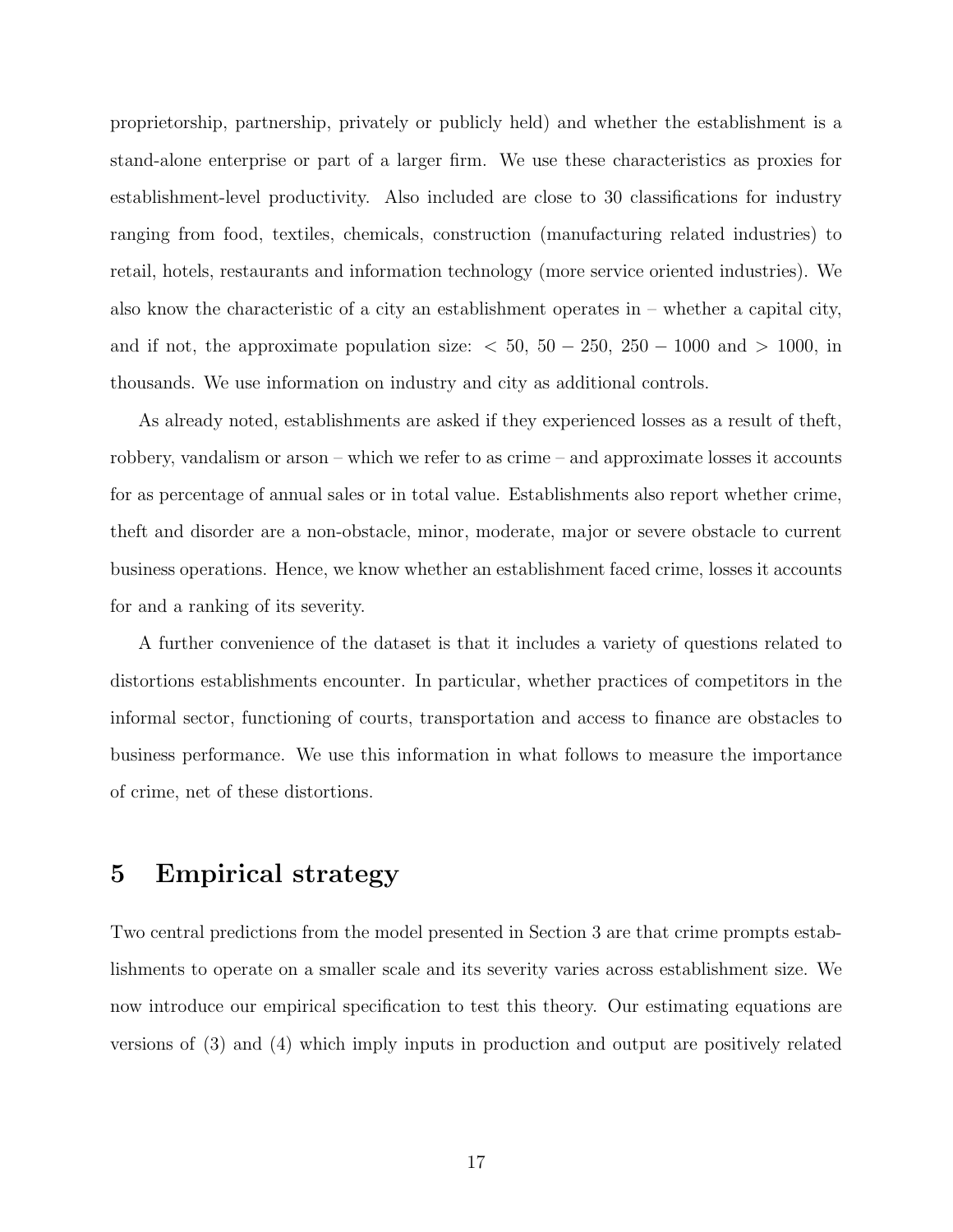to protection spending and productivity specific factors, and negatively related to crime.<sup>12</sup> We focus on four dependant variables related to establishment size: sales, number of employees, capital investment (henceforth capital) and protection spending. The independent variable of interest is related to crime. While data on establishment-level losses from crime are available, the model presented in Section 3 implies output, capital, protection and crime are endogenous outcomes. Current period losses from crime depend on establishment capital, in which the latter already accounts for  $-$  or is chosen in anticipation of  $-$  expected losses from crime.

To estimate the effects of crime on establishment size a measure for expectation of crime, or alternatively, anticipated losses from crime is required. As noted earlier, establishments report whether crime is not an obstacle, a minor, moderate, major or severe obstacle to business operation – an assessment of the severity of crime on their business – which reflects an establishment's expectation of crime (crime expectation). While crime expectation does not directly capture anticipated losses from crime, it does capture an establishment's belief or expectation of the degree to which crime affects business operation, and is therefore informative of the effects of crime on measures related to establishment size. In fact, crime expectation works well for our purposes because it captures an establishment's belief regarding the severity of crime irrespective of whether they have faced crime, thereby allowing us to capture the full effect of crime on establishment outcomes.<sup>13</sup> Our estimation approach is based on the premise that crime expectation affects decisions related to production, in which these production decisions subsequently affect the potential for crime.

We define crime expectation as an indicator-variable, equal to one if an establishment reports crime is a major or severe obstacle to business operation (high crime expectation) and zero otherwise (low crime expectation). We also consider a version where crime expectation

 $12$ For simplicity, capital is the only input in the model and is subject to crime. Other inputs, say labor, will be affected by crime if inputs in are complimentary in production.

<sup>&</sup>lt;sup>13</sup>For instance, an establishment may reduce capital (or other inputs) if they anticipate a high likelihood of crime (crime expectation) even though they may not subsequently face crime. Crime expectation is therefore ideal because it captures establishment strategic responses to crime that actual losses from crime fail to account for.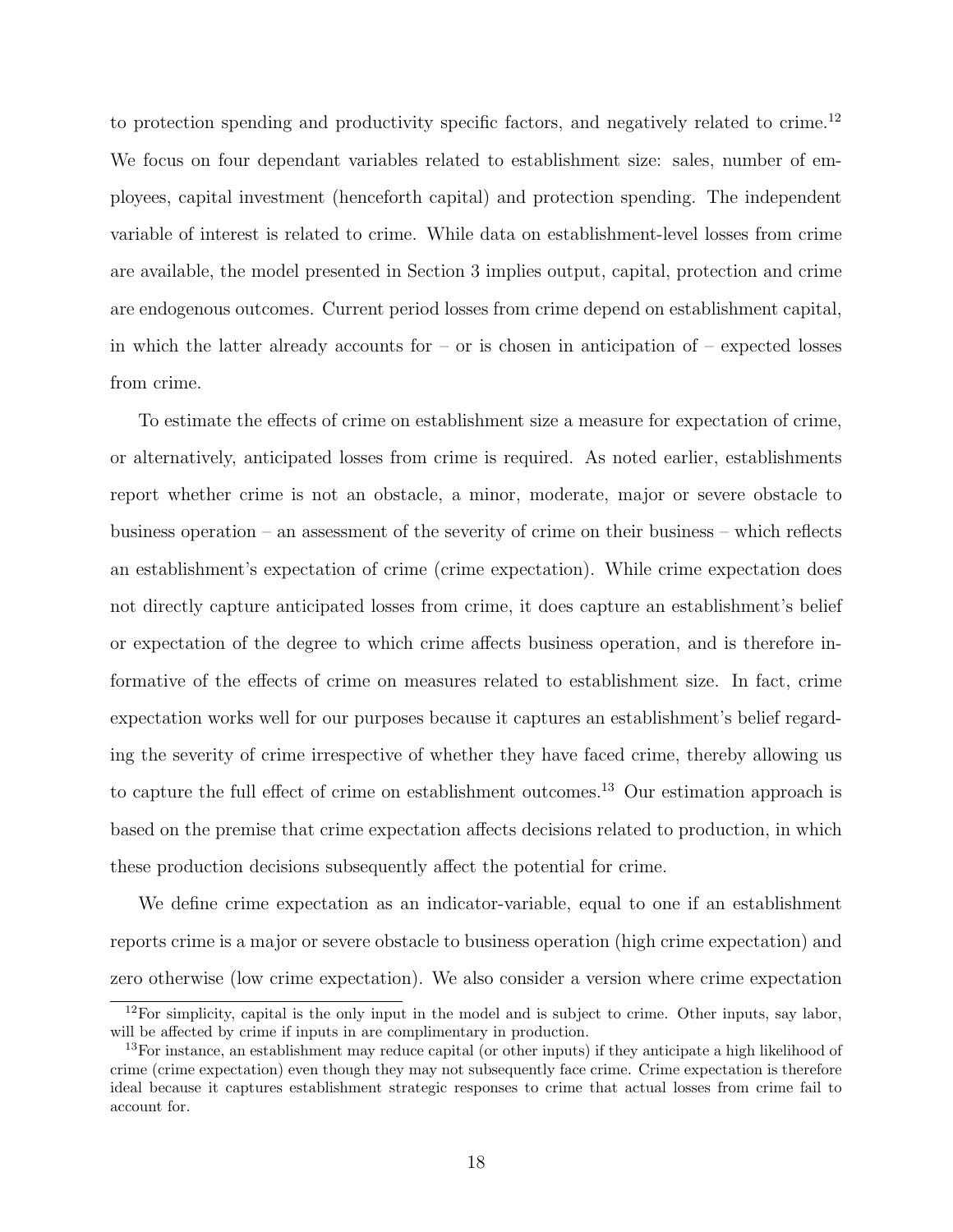is a continuous measure taking five possible values (from not an obstacle to severe obstacle). Our estimating equation is

$$
ln(y_{ijk}) = \beta_1 s_{ijk} + \beta_2 c e_{ijk} + X_j + Z_k + \epsilon_{ijk}
$$
\n<sup>(7)</sup>

where  $y_{ijk}$  is an outcome of interest – establishment sales, labor, capital or protection spending – for establishment i in country j in industry k,  $s_{ijk}$  are establishment specific characteristics related productivity,  $ce_{ijk}$  is an indicator for establishment crime expectation,  $X_j$  are countrylevel fixed effects and  $Z_k$  are industry-level fixed effects. The variable of interest is  $ce_{ijk}$ . Based on the model we expect  $\beta_2$  is negative – that is to say, all else equal, establishments that have high crime expectation operate on a smaller scale – and in particular, that  $\beta_2$  has a larger negative value for mid-size establishments than small and large establishments. We control for industry-level effects since they affect scale of operation and because crime can be particular to select industries. Similarly, we also control for city characteristics (categories for population size and whether a capital city) since crime may be prevalent to particular regions within countries.

A concern about our estimation approach is whether crime expectation is influenced by current losses from crime, which would bias our results. In the data, the correlation between crime expectation and whether an establishment experienced crime is 0.16, and the correlation between crime expectation and losses attributed to crime is 0.06. This is suggestive evidence that an establishment's expectation of crime maybe driven by other factors – for instance, friends/family experiences with crime, media coverage, cultural norms – and to a lesser extent by current period losses from crime. In this case  $ce_{ijk}$  serves as a reasonable proxy to measure the effects of crime on establishment size.

While the above framework serves as our main empirical framework, we recognize the potential that crime expectation may not be entirely exogenous and can be influenced by factors related to establishment size. To account for these concerns and provide a plausibly casual interpretation our results we consider several robustness checks. First, we re-estimate the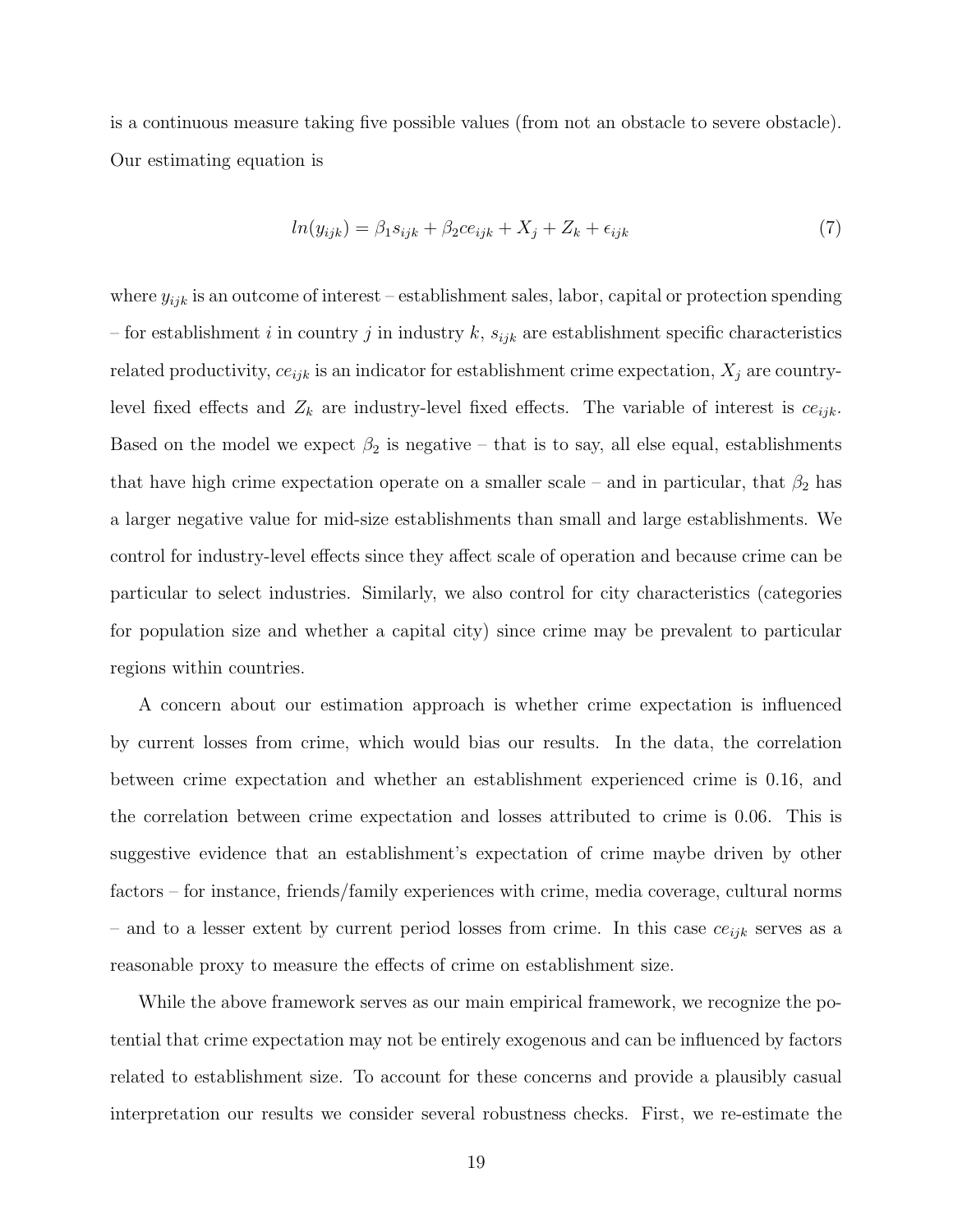effects of crime expectation among establishments that did not face crime, thereby ensuring that crime expectation is not influenced by current losses from crime. Second, we estimate the effects of lagged crime expectation on establishment outcome variables. Specifically, we use panel data for years 2006 and 2010 (though it comes at the cost of sample size) to estimate the effect of establishment crime expectation in 2006 on outcome variables in 2010. The underlying motivation is that crime expectation in 2006 can be influenced by crime in that year but not by establishment-level crime in 2010. By using lagged crime expectation as a regressor we are estimating the effect of crime expectation from a previous period on current establishment outcomes. We also explore an instrumental variable strategy using average crime expectation within industry, city and country to instrument establishment-level crime expectation. In all, we view our primary specification together with these robustness checks as providing evidence for the effects of crime on measures related to establishment size.

Before discussing our results, it is worth noting that crime expectation is a subjective measure and prone to its typical limitations. However, this measure is based on manager responses and should be more in-line within a rational-agent framework than standard household surveys that include subjective measures. Moreover, relevant for our analysis is whether crime expectation affects establishment behaviour, whether real or imagined. Also worth noting is that managers play a central role guiding establishment performance (Bloom and Van Reenen, 2007; Bloom et al. 2013). It is possible that managers who report high crime expectation may be lower quality managers and the effects of crime expectation on measures related to establishment size could be driven by weak management. For instance, a low quality manager might report high crime expectation to justify poor performance, or alternatively, not fully understand the environment and over or understate the severity of crime. In our regressions we attempt to control for this by including the top manager's experience in the industry as a proxy for manager ability (Toth,  $2014$ ).<sup>14</sup> Hence, our estimates for crime

<sup>&</sup>lt;sup>14</sup>Ideally, we would have focused on managers who are present in both panels and differenced-out manager fixed effects. Unfortunately, it is not possible to identify managers in the surveys. We considered a version where we assumed the same manager across panels if years of experience increased by the number of years between the panels (i.e. if manager experience is 5 years in 2006, then we assume it is the same manager in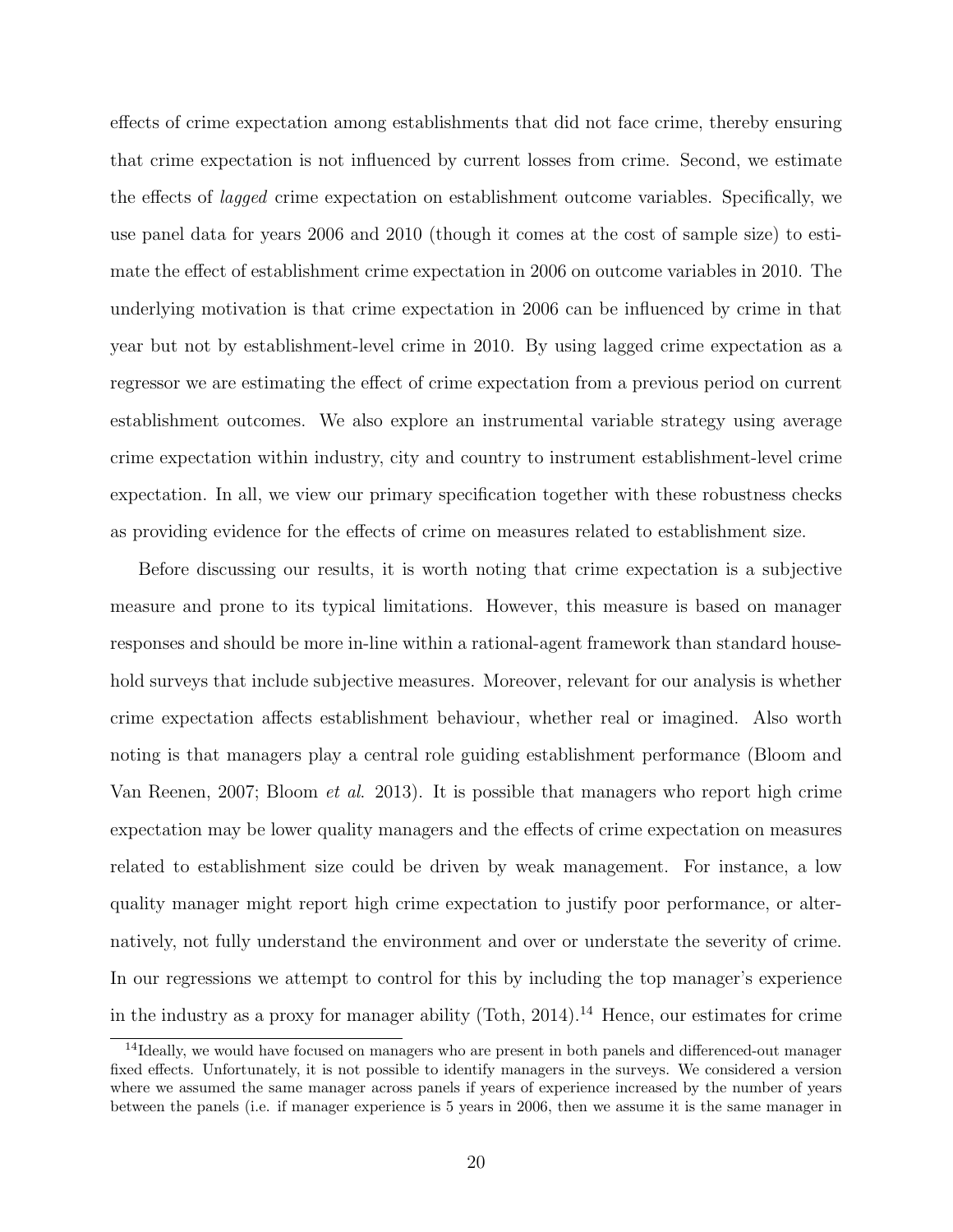expectation are after accounting for managerial quality differences.

## 6 Results

We begin by presenting results for crime expectation on measures related to establishment size. We then compare the effects of crime expectation relative to other establishment-level obstacles to business operation. In particular, we focus on access to finance, tax administration/rates and practises of the informal sector to evaluate the importance of crime on establishment size relative to these distortions in South America. Finally, to address issues related to endogeneity, particularly that crime expectation maybe influenced by current losses from crime, we consider several robustness checks to validate and provide a plausibly casual interpretation of our results.

### 6.1 Effects of crime expectation

Table 3 reports estimates of crime expectation, coefficient  $\beta_2$  from equation 7. Reported are effects of crime expectation on four dependant variables related to establishment size: sales, labor (number of full-time employees), capital and protection spending, all in logs.<sup>15</sup> In column 1 we include only country fixed effects; in column 2 we add industry and city fixed effects and in column 3 we add establishment specific controls for productivity.

The point estimates of crime expectation on establishment sales, labor and capital are negative and significant. Based on columns  $1 - 3$  crime expectation is associated with a reduction in sales in the range of  $25 - 30$  percent, a reduction in employees in the range of 13−18 percent and a reduction in capital in the range of 10−18 percent (though the coefficient for capital in column 3 is not significant).<sup>16</sup> That is to say, on average, establishments

<sup>2010</sup> if experience is 9 years). However, we were left with fewer than 200 observations across all countries under this approach and chose not to pursue it.

<sup>&</sup>lt;sup>15</sup>We also evaluate the annual cost of labor (which can account for quality of the labor force) as a dependant variable. We do not report results for this variable because they are similar to the coefficients we obtain for sales.

<sup>&</sup>lt;sup>16</sup>The estimating equation is semi-log which implies the magnitude of the coefficient is interpreted as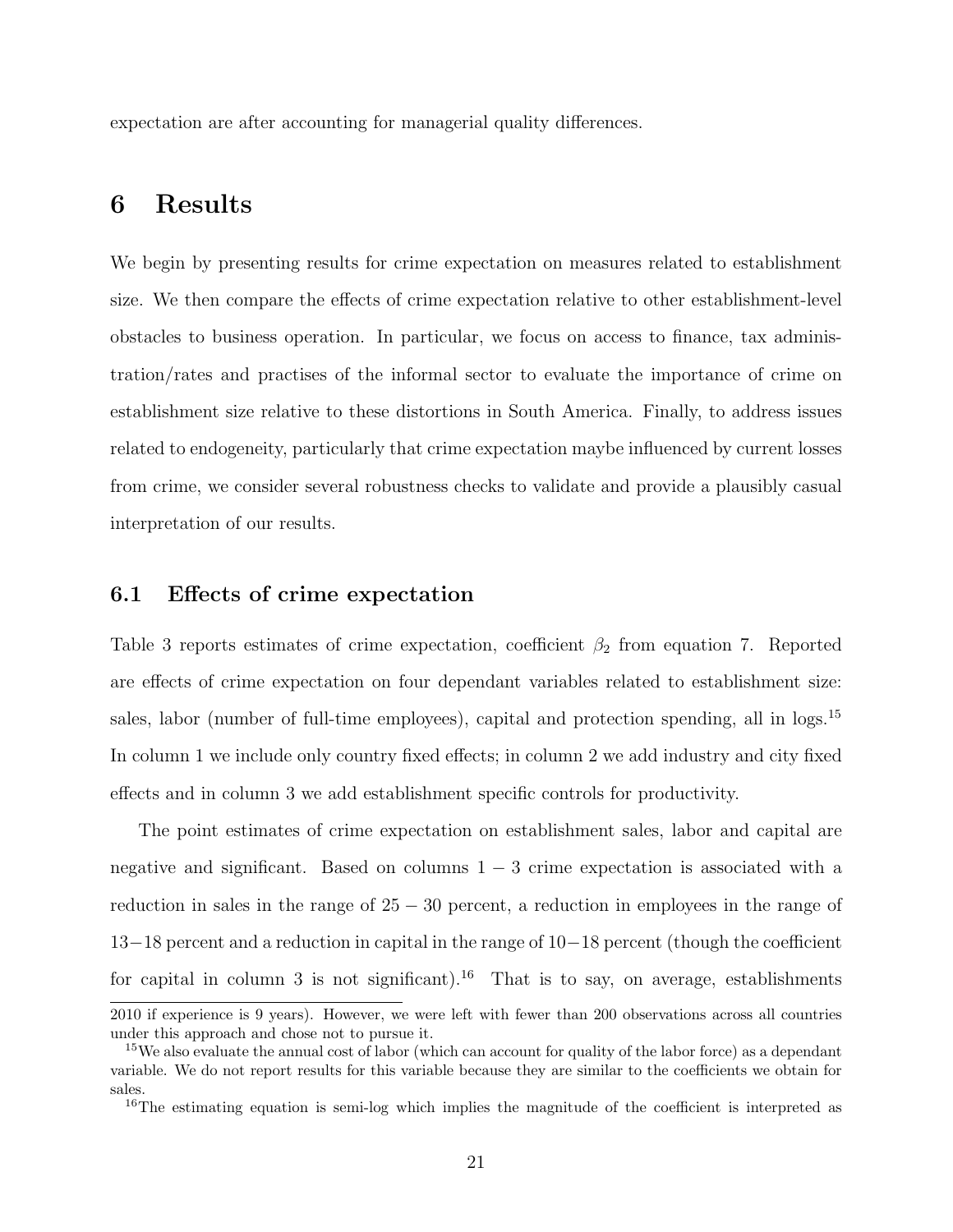|                                 | (1)         | $\overline{(2)}$ | $\overline{(3)}$ | (4)         |
|---------------------------------|-------------|------------------|------------------|-------------|
| Dependant: sales (logs)         |             |                  |                  |             |
| Crime expectation               | $-0.350***$ | $-0.338***$      | $-0.290***$      | $-0.057***$ |
|                                 | (0.0634)    | (0.0627)         | (0.0593)         | (0.0212)    |
| Observations                    | 6076        | 6076             | 6076             | 6076        |
| Dependant: labor (logs)         |             |                  |                  |             |
| Crime expectation               | $-0.203***$ | $-0.182***$      | $-0.146***$      | $-0.023**$  |
|                                 | (0.0358)    | (0.0354)         | (0.0318)         | (0.0115)    |
|                                 |             |                  |                  |             |
| Observations                    | 6075        | 6075             | 6075             | 6075        |
|                                 |             |                  |                  |             |
| Dependant: capital (logs)       |             |                  |                  |             |
| Crime expectation               | $-0.204**$  | $-0.165**$       | $-0.114$         | $-0.031$    |
|                                 | (0.0793)    | (0.0788)         | (0.0761)         | (0.0279)    |
| Observations                    | 3841        | 3841             | 3841             | 3841        |
|                                 |             |                  |                  |             |
| Dependant: protection (logs)    |             |                  |                  |             |
| Crime expectation               | $-0.002$    | 0.008            | 0.073            | $0.061*$    |
|                                 | (0.0903)    | (0.0894)         | (0.0860)         | (0.0311)    |
| Observations                    | 3841        | 3841             | 3841             | 3841        |
| Country-level controls          | Y           | Y                | Y                | Y           |
| Industry & city level controls  | N           | Y                | Y                | Υ           |
| Establishment specific controls | N           | N                | Y                | Y           |
|                                 |             |                  |                  |             |

Table 3: Effect of crime on establishment outcomes

Notes: Columns 1-3 report estimates of crime expectation on establishment sales, labor, capital and protection (in logs). Each cell reports point estimates from a separate regression. Crime expectation is an indicator for whether an establishment reports crime is a major or severe obstacle to business operation. Column 4 reports estimates when crime expectation is a continuous measure (five values). Establishment-specific controls are related manager experience, number employees at inception, if formally registered at inception and if the establishment is part of a larger establishment. \*\*\*, \*\*, \* denote significance at the 1, 5 and 10 percent level. The  $R^2$  for specification (3) is approximately 0.35 for sales and capital, and 0.24 for labor and protection.

who report high crime expectation have lower sales, hire fewer workers and spend less on capital than establishments who report low crime expectation. Crime expectation has a smaller magnitude for labor because it is measured in employees while sales and capital are measured in dollar values. When we use log annual cost of labor as the dependant variable, crime expectation lowers establishment spending on labor in the range of  $28 - 33$  percent, similar to estimates for sales. Column 4 reports crime expectation as a continuous measure

 $(\exp(\beta_i) - 1) \times 100$ , where  $\beta_i$  is the coefficient of interest.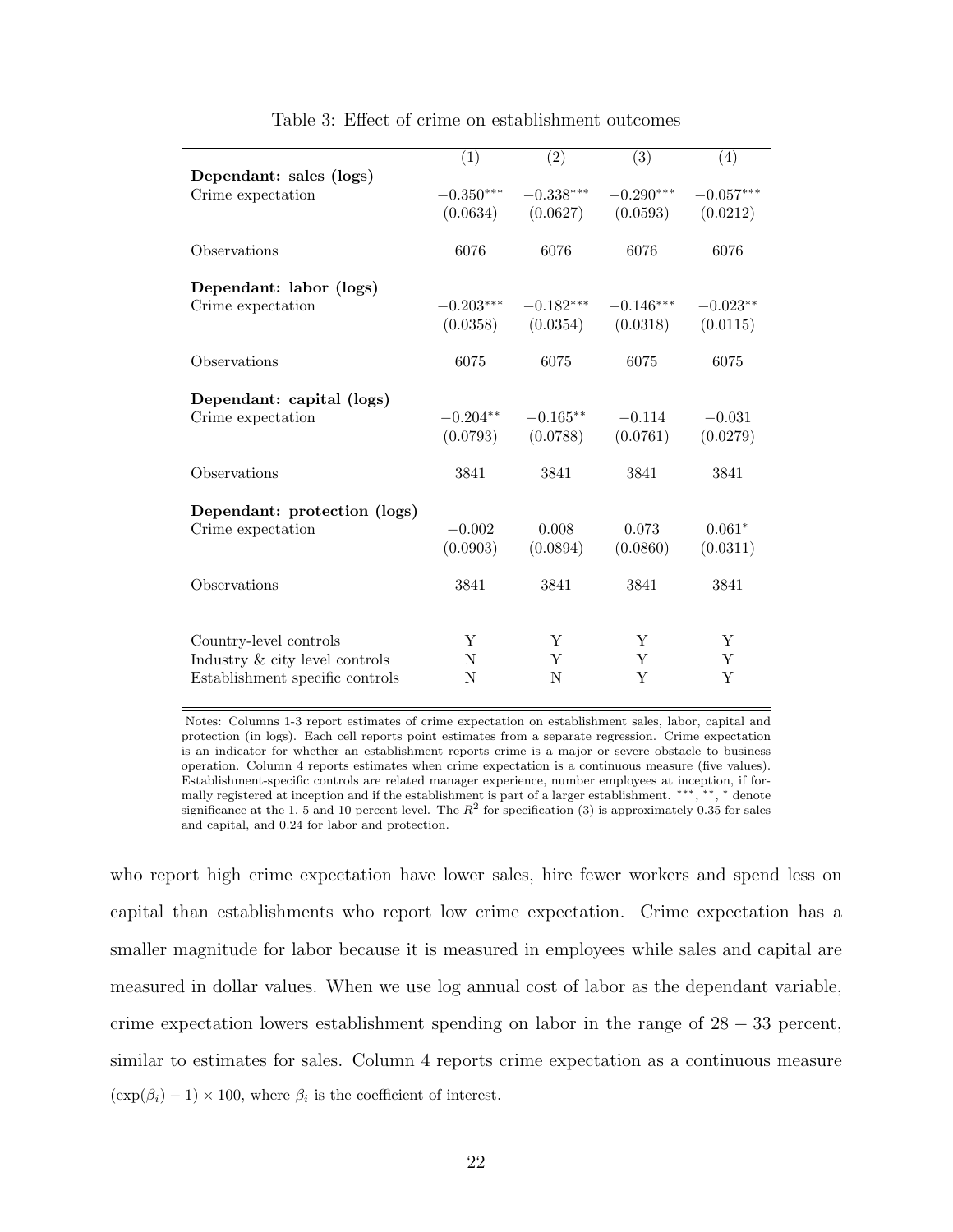and generates results qualitatively similar to those reported in columns 1−3. As the severity of crime rises (as measured by five indicators) sales and labor falls by 5 and 2 percent. The coefficient for protection expenditure is generally positive but significant only in column 4 – establishments spend about 6 percent more on protection as the severity of crime rises.

According to the specification in column 3, which includes all controls, crime expectation has large negative effects on measures related to establishment size in South America, lowering sales and number of employees by 25 and 13 percent. Given that close to one-third of establishments have high crime expectation in the sample, it implies aggregate output losses of about 8 percent percent relative to a crime-free economy, which is larger than the magnitudes founds in general equilibrium macro models of crime/extortion (Ranasinghe 2014; Ranasinghe and Restuccia,  $2015$ ).<sup>17</sup> The effects on capital are negative but not significant.

We also re-run the above specification excluding observations in Brazil. We do this because Brazil accounts for about 25 percent of our sample and close to 70 percent of establishments in Brazil report high crime expectation. Hence, statistical significance of crime expectation maybe driven by and highly sensitive to the inclusion of Brazil. In the Appendix we report these results (Table 9) which confirm that our results are not driven by Brazil. In fact, the coefficient for crime expectation is larger and statistically significant for all dependant variables, including capital investment which falls in the range of  $14 - 20$  percent.

#### 6.2 Crime expectation across establishment size

A central prediction of the model in Section 3 is the severity of crime is heterogeneous across size and most prominent among mid-size establishments. For instance, the fraction of capital lost due to crime is initially rising in capital and falls after passing a critical threshold. We now test the validity of this prediction. We re-estimate the effects of crime expectation – controlling for country, industry, city and establishment specific effects – separately for small,

 $17$ Treating sales as output, crime lowers output on average by 25 percent for one-third of establishments. Relative to an undistorted economy and absent effects along the extensive margin, this implies output losses of about eight percent  $(1 - \frac{1}{3} \times 0.25)$ . The quantitative macro models cited above have lower magnitudes due to equilibrium adjustments.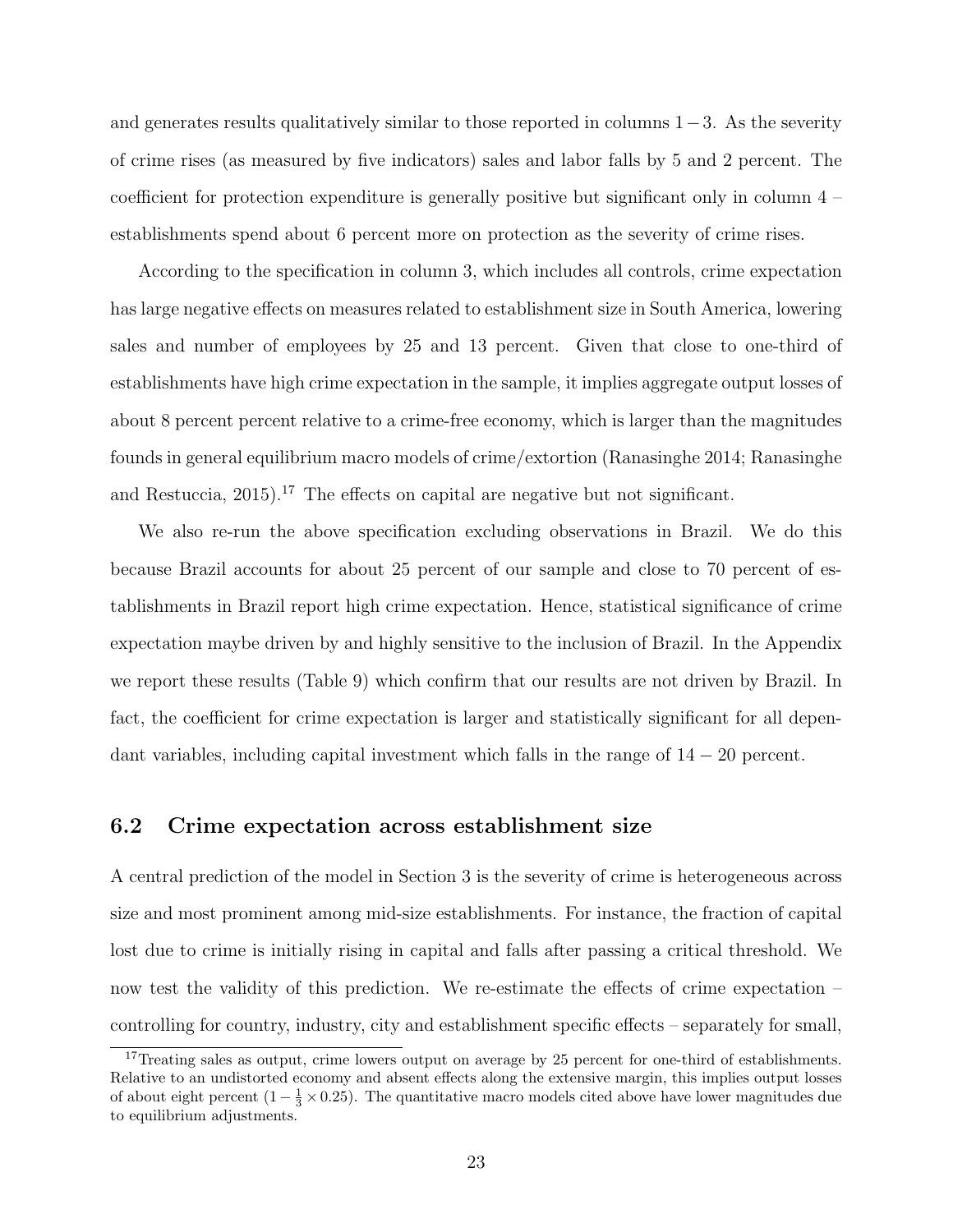medium and large establishments. The definition for size is from the Enterprise Surveys which classifies an establishment as small, medium or large if the number of full-time employees is between  $5 - 19$ ,  $20 - 99$  and greater than  $99<sup>18</sup>$  Based on our theory the coefficient on crime expectation  $\beta_2$ , should be larger (more negative) among mid-size establishments than small and large establishments when sales, labor and capital are dependant variables. For protection expenditure we expect that  $\beta_2$  is positive and increasing in size. Specifically, crime expectation should be associated with a larger response in protection expenditure among large establishments since they have more to lose from crime.

Table 4 reports estimates across establishment size. For sales and labor the coefficient on crime expectation is negative and significant for mid-size establishments, and non-significant for small and large establishments, broadly in-line with the predictions from our theory. For instance, among mid-size establishments, crime expectation lowers sales and number of employees by 30 and 7 percent. The coefficient for capital is negative but not significant among mid-size establishments. For protection, the coefficient for crime expectation is positive and significant across small and large establishments, and not significant across mid-size establishments. We also consider a specification that interacts establishment size categories (small, medium or large) with crime expectation to determine if there are differential effects across size (see Table 11 in Appendix). Consistent with the results reported in Table 4, the coefficient for crime expectation interacted with medium size establishments is negative and statistically significant for sales and labor.

Taken together, crime expectation increases protection spending but has no effect on sales and labor among small and large establishments; in contrast, among mid-size establishments crime expectation is associated with lower sales and labor but has no effect on protection spending. Our theory offers a unified interpretation of these results. Large establishments that have high crime expectation have the most to lose from crime. They respond by raising protection expenditure substantially which reduces the likelihood of crime, and operate close

<sup>&</sup>lt;sup>18</sup>We also considered different definitions for size. The results in Table 4 are generally robust to defining a mid-size establishment as having more than 15 employees.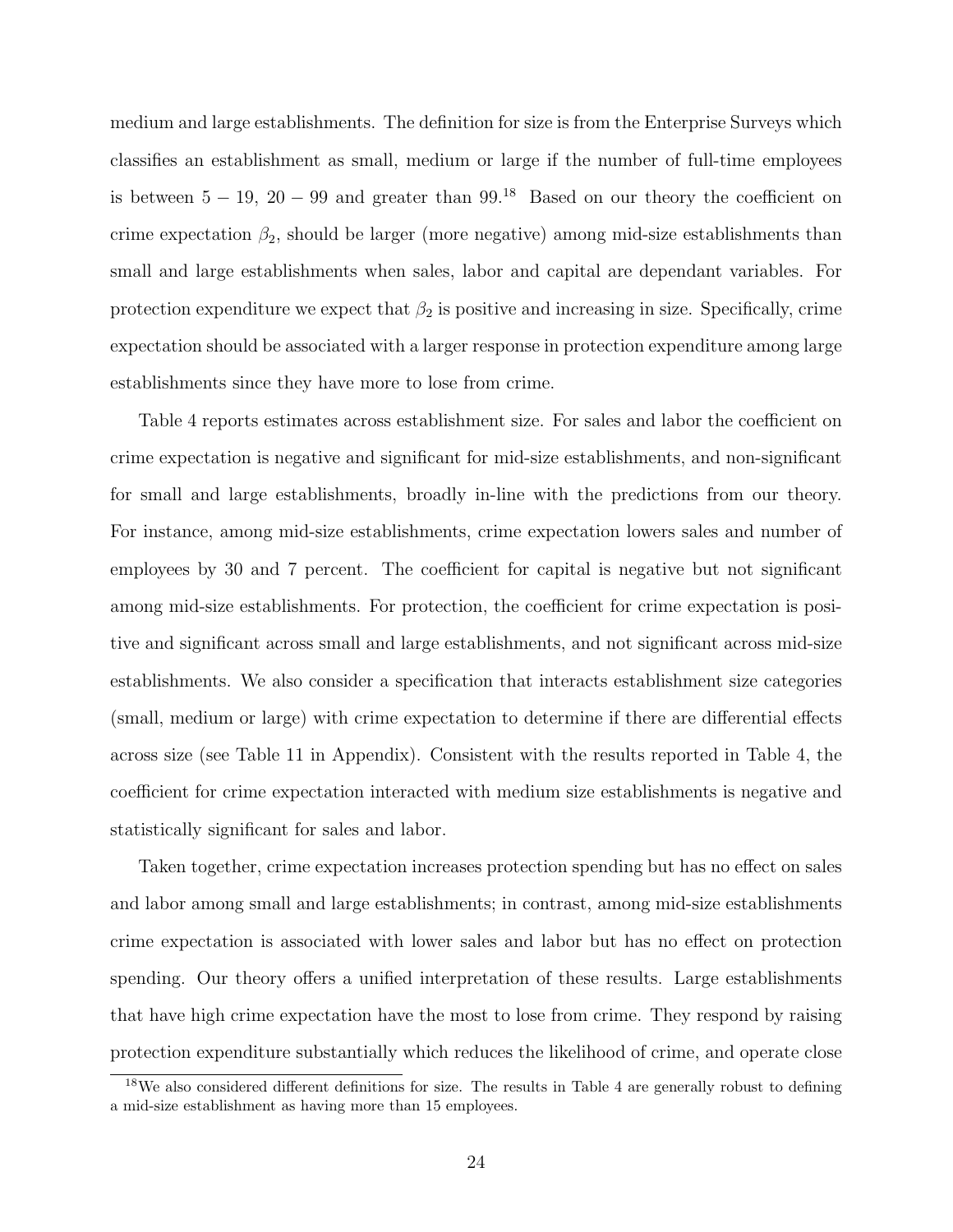|                                 | Dependant variable (in logs) |             |          |            |  |
|---------------------------------|------------------------------|-------------|----------|------------|--|
|                                 | Sales                        | Labor       | Capital  | Protection |  |
| Sample: small establishments    |                              |             |          |            |  |
| Crime expectation               | 0.000                        | 0.023       | 0.014    | $0.290**$  |  |
|                                 | (0.0801)                     | (0.0250)    | (0.1180) | (0.1210)   |  |
|                                 |                              |             |          |            |  |
| Observations                    | 2204                         | 2204        | 1061     | 1061       |  |
| Sample: mid-size establishments |                              |             |          |            |  |
| Crime expectation               | $-0.312***$                  | $-0.073***$ | $-0.015$ | 0.158      |  |
|                                 | (0.0754)                     | (0.0245)    | (0.1040) | (0.1250)   |  |
|                                 |                              |             |          |            |  |
| Observations                    | 2336                         | 2336        | 1579     | 1579       |  |
| Sample: large establishments    |                              |             |          |            |  |
| Crime expectation               | $-0.027$                     | $-0.004$    | 0.235    | $0.364**$  |  |
|                                 | (0.1040)                     | (0.0500)    | (0.1450) | (0.1560)   |  |
| Observations                    | 1494                         | 1494        | 1187     | 1187       |  |
|                                 |                              |             |          |            |  |
|                                 |                              |             |          |            |  |
| Country-level controls          | Y                            | Y           | Y        | Y          |  |
| Industry & city level controls  | Υ                            | Y           | Υ        | Υ          |  |
| Establishment specific controls | Y                            | Y           | Y        | Y          |  |
|                                 |                              |             |          |            |  |

Table 4: Effect of crime expectation on establishment outcomes, by size

to optimal capacity (relative to large establishments with low crime expectation). Small establishments are not a lucrative target for crime – they have fewer items of value – and those that have high crime expectation need to spend only little on protection to limit the likelihood of crime, and operate close to optimal capacity (relative to small establishments with low crime expectation). For mid-size establishments the margin for adjustment is through production. They are a lucrative target for crime and need to spend a substantial fraction of profit on protection to limit the likelihood of crime. The optimal response for establishments that have high crime expectation is to lower sales and labor because they are not sufficiently profitable to buy adequate protection. These results provide an explanation for the results in

Notes: This table reports estimates of crime expectation on establishment sales, labor, capital and protection (in logs) across small, medium and large establishments. Each cell reports point estimates from a separate regression. An establishment is small, medium or large if the number of employees is between 5 to 19, 20 to 99 or greater than 99, respectively. Crime expectation is an indicator for whether an establishment reports crime is a major or severe obstacle to business operation. \*\*\*, \*\*, \* denote significance at the 1, 5 and 10 percent level.  $R^2$  for the regressions related to sales and capital are above 0.35, and for protection is above 0.2.  $R^2$  for labor ranges from 0.08 – 0.15. Results for crime expectation interacted with size tell a similar story (see Appendix).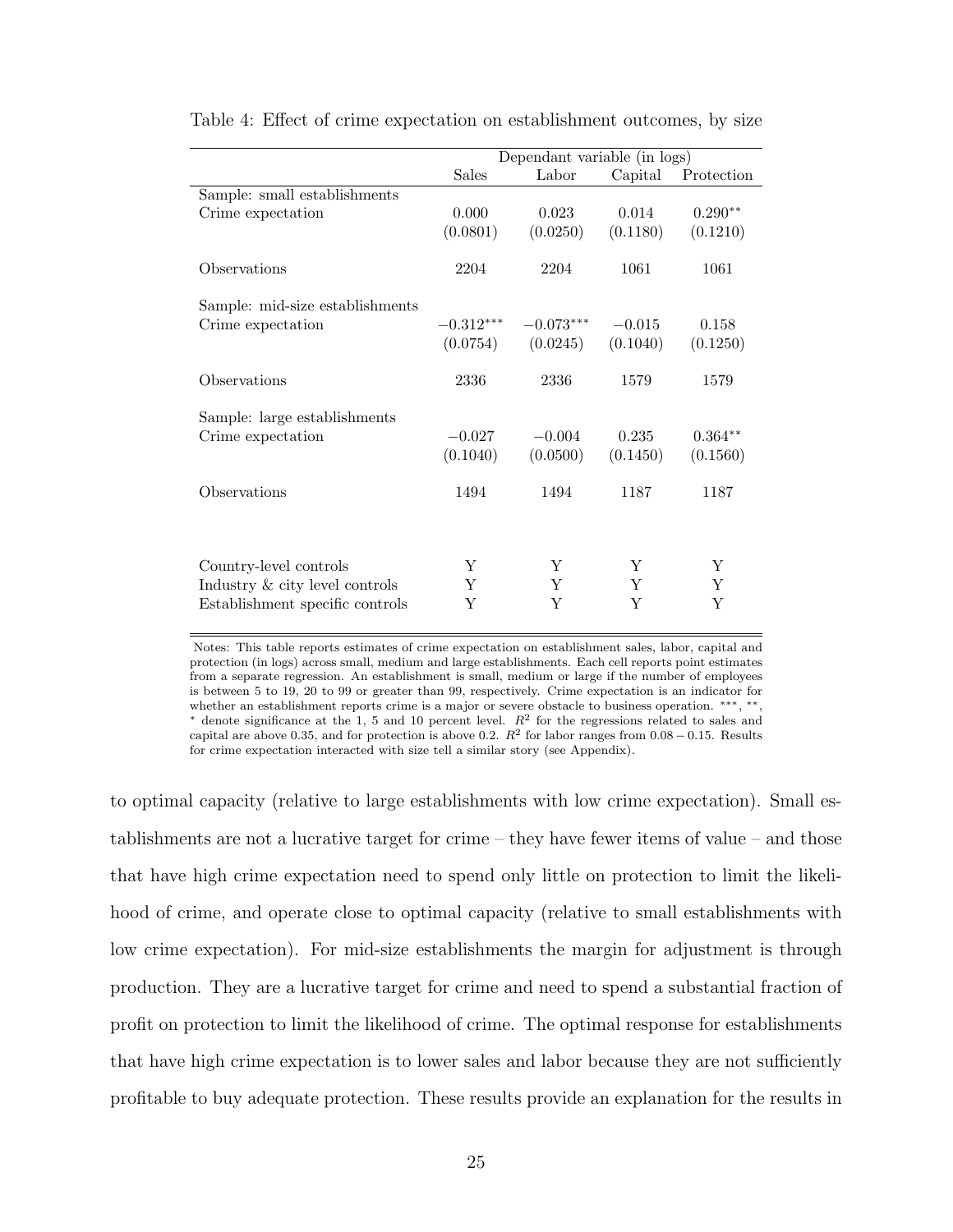Hsieh and Klenow (2014) who find that establishments in Mexico and India grow at a slower rate over the life-cycle than establishments in the US. Our results suggest that crime is a contributing factor, especially if small establishments anticipate that future growth comes with the burden of additional crime.

### 6.3 Crime and other establishment-level distortions

As the preceding sections shows, crime expectation is associated with substantial negative effects on establishment outcomes, lowering sales, for example, in the range of 25−30 percent. While crime is a severe problem in South America, it is merely one among myriad distortions establishments face in day-to-day operations. For instance, access to finance is identified as a major impediment to business expansion and operation (Banerjee and Duflo, 2012; Buera et al. 2011). Likewise, the informal sector can be a drag on formal establishments (D'Erasmo and Moscoso Boedo, 2012; La Porta and Shleifer, 2014), corruption in the form of payingoff bureaucrats to obtain permits can limit growth potential (Dusha, forthcoming), high barriers to entry including transportation development can distort selection (Adamopoulos, 2011; Gollin and Rogerson, 2014; Moscoso Boedo and Mukoyama, 2012) and high tax rates can impede growth (Gollin, 2006). While crime is a severe distortion, how important is crime relative to these other distortions emphasised in the literature?

Ideal for our analysis is the Enterprise Surveys provide comparable 'expectation' data on these distortions which allow us to examine this question. In particular, establishments are asked, across a wide-range of specific distortions, to report whether a given distortion is a severe, major, moderate, minor or non-obstacle to business operation. We focus on functioning of the courts system, access to finance, practices of the informal sector, tax rates, transportation and corruption, and examine their effects on measures related to establishment size in comparison to those for crime. We define 'expectation' variables for these distortions similar to crime expectation – for example, we set 'corruption expectation' equal to one if an establishment reports corruption is a major/severe obstacle to business operation, and zero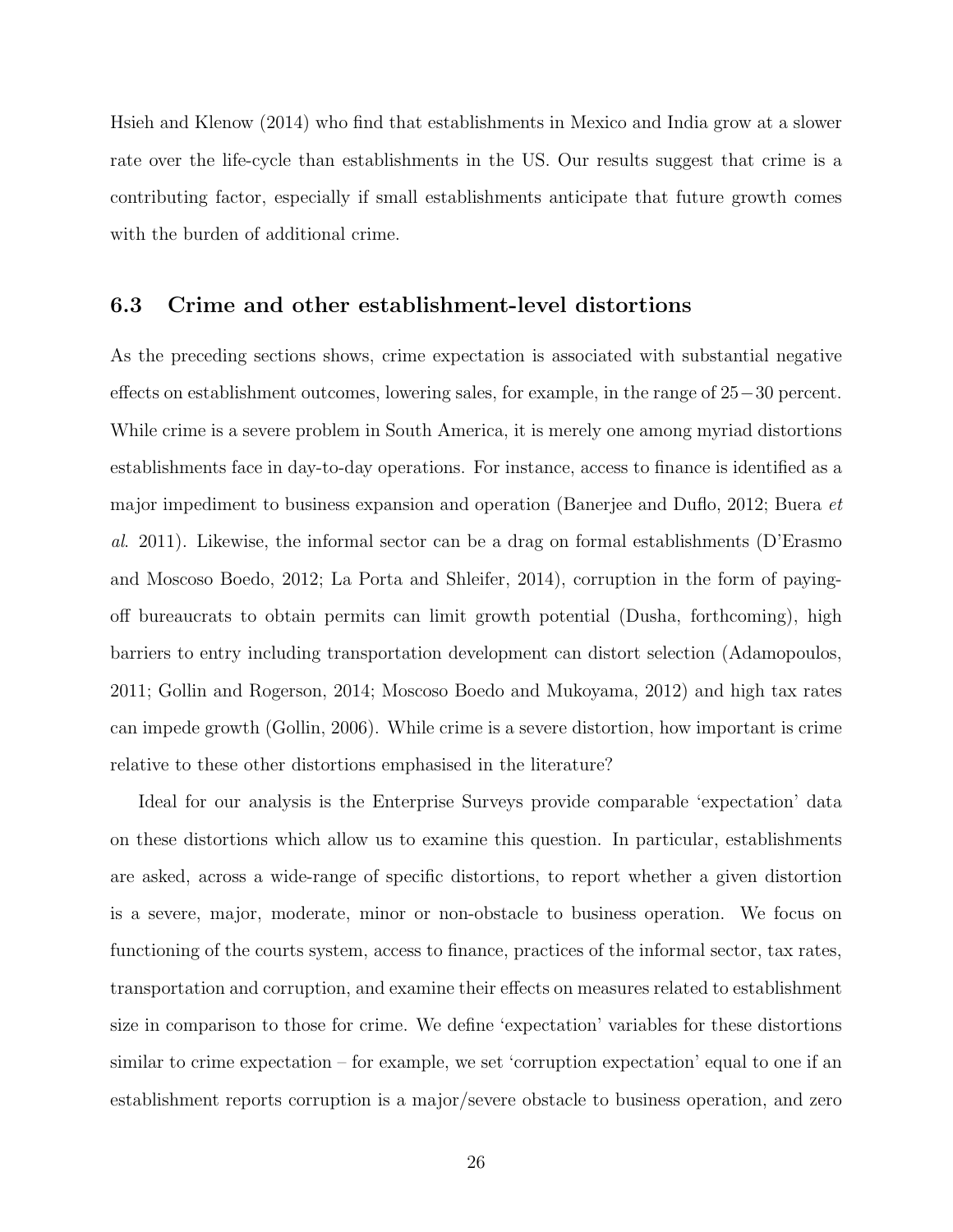|                                   |              |             |             | Dependant variable (in logs) |                  |
|-----------------------------------|--------------|-------------|-------------|------------------------------|------------------|
|                                   | <b>Sales</b> | Labor       | Capital     | Protection                   | Sales (mid-size) |
|                                   |              |             |             |                              |                  |
| Crime expectation                 | $-0.229***$  | $-0.106***$ | $-0.134$    | 0.0384                       | $-0.315***$      |
|                                   | (0.0638)     | (0.0339)    | (0.0817)    | (0.0929)                     | (0.0808)         |
| Corruption expectation            | $-0.212***$  | $-0.119***$ | $-0.072$    | $-0.096$                     | $-0.054$         |
|                                   | (0.0649)     | (0.0360)    | (0.0835)    | (0.0932)                     | (0.0799)         |
| Courts expectation                | $0.288***$   | $0.090**$   | $0.349***$  | $0.321***$                   | $0.180*$         |
|                                   | (0.0675)     | (0.0365)    | (0.0844)    | (0.0975)                     | (0.0837)         |
| Finance expectation               | $-0.363***$  | $-0.182***$ | $-0.159*$   | $-0.287***$                  | $-0.203**$       |
|                                   | (0.0644)     | (0.0333)    | (0.0855)    | (0.0963)                     | (0.0833)         |
| Informal sector expectation       | $-0.329***$  | $-0.189***$ | $-0.146*$   | $-0.104$                     | $-0.149**$       |
|                                   | (0.0564)     | (0.0307)    | (0.0733)    | (0.0825)                     | (0.0708)         |
| Tax-rate expectation              | 0.055        | 0.024       | $-0.025$    | $-0.006$                     | 0.100            |
|                                   | (0.0622)     | (0.0361)    | (0.0801)    | (0.0898)                     | (0.0772)         |
| Transportation expectation        | $0.264***$   | $0.193***$  | 0.076       | $0.238***$                   | 0.113            |
|                                   | (0.0648)     | (0.0351)    | (0.0824)    | (0.0937)                     | (0.0811)         |
|                                   |              |             |             |                              |                  |
| Country-level controls            | Υ            | Y           | Y           | Y                            | $\mathbf Y$      |
| Industry & country level controls | Y            | Υ           | Y           | Υ                            | $\mathbf Y$      |
| Establishment specific controls   | $\mathbf Y$  | Y           | $\mathbf Y$ | Y                            | $\mathbf Y$      |
| Observations                      | 6076         | 6075        | 3841        | 3841                         | 2236             |
| $\mathbb{R}^2$                    | 0.39         | 0.25        | 0.35        | 0.24                         | 0.46             |

#### Table 5: Effects of crime relative to other distortions

Notes: This table reports estimates of various distortions on establishment sales, labor, capital expenditure and protection expenditure. Each expectation variable is an indicator for whether an establishment reports the given expectation is a major or severe obstacle to business operation. The last column reports the effects of expectation variables on sales among mid-size establishments. Results for labor among mid-size establishments are similar to those reported in the preceding column. ∗∗∗, ∗∗, <sup>∗</sup> denote significance at the 1, 5 and 10 percent level.

otherwise. We then re-estimate equation 7 by including these additional distortions together with crime.

Table 5 reports the effects of these distortions on sales, labor, capital and protection, after controlling for country, industry, city and establishment productivity controls as before. There are several key results that stand-out. Crime, access to finance, corruption and informal sector expectation have negative and significant effects on sales, labor and capital, while functioning of courts and transportation have positive and significant effects on the four dependant variables. We discuss the implications of these in turn.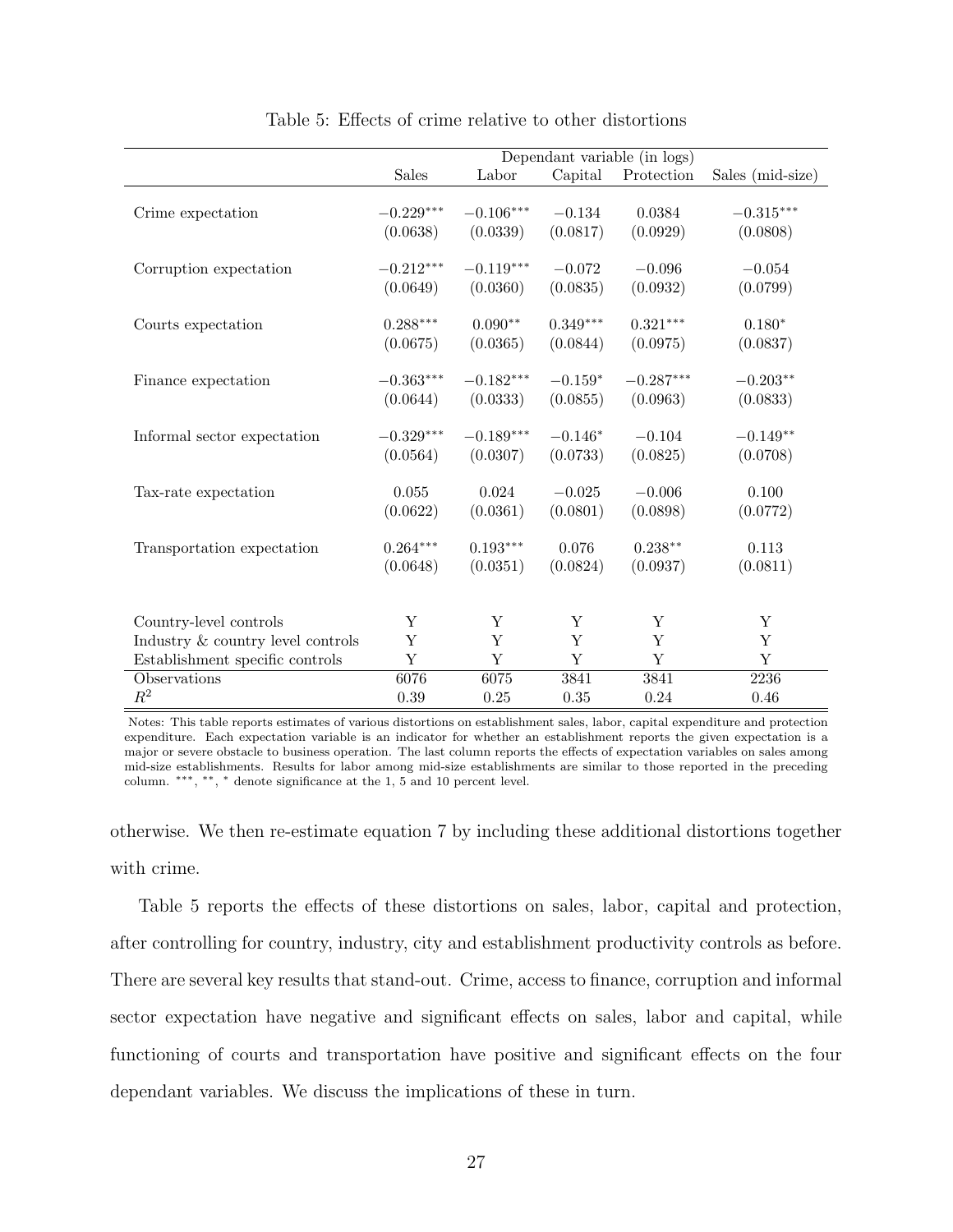Crime expectation is associated with a 20, 10 and 13 percent reduction in sales, labor and capital, essentially the same values found in Table 3 (capital is marginally non-significant at the 10 percent level). Finance expectation, net of other distortions, has the largest coefficient and is associated with a 30, 16 and 15 percent reduction in sales, capital and labor. The coefficient for informal sector (corruption) expectation are generally higher (lower) in magnitude than those for crime expectation. The point here is not necessarily the size of these coefficients – in fact, we cannot reject that the effects of crime expectation on sales, capital and labor are statistically different from those related access to finance, informal sector or corruption – but rather to highlight that crime remains an important determinant of establishment size after controlling for these additional distortions. From a policy perspective crime may be an equally important obstacle to business operation as these other distortions examined in the literature, at least in South America. Moreover, given that improving access to finance is a policy tool for development often emphasized, our results suggest that policies that strive to lower crime can also have an important role for spurring enterprise (Johnson et al., 2012).

We also re-estimate the effects of these 'expectations' separately for small, medium and large establishments. Consistent with the results from Table 4, crime is most problematic among mid-size establishments. This can be seen in the last column of Table 5 which reports the effects of these distortions on sales among mid-size establishments. The coefficient for crime expectation is larger than the coefficients for access to finance, informal sector and corruption, though not statistically different. The results are similar across capital and labor for mid-size establishments as well.

Also of interest, the coefficients for courts and transportation expectation are uniformly positive (and significant in all but one instance) across the four dependant variables. That is to say, establishments that view functioning of courts or transportation as a major or severe obstacle to business operation on average have higher sales, labor, capital and protection. This maybe due to courts and transportation picking-up establishments that patent, innovate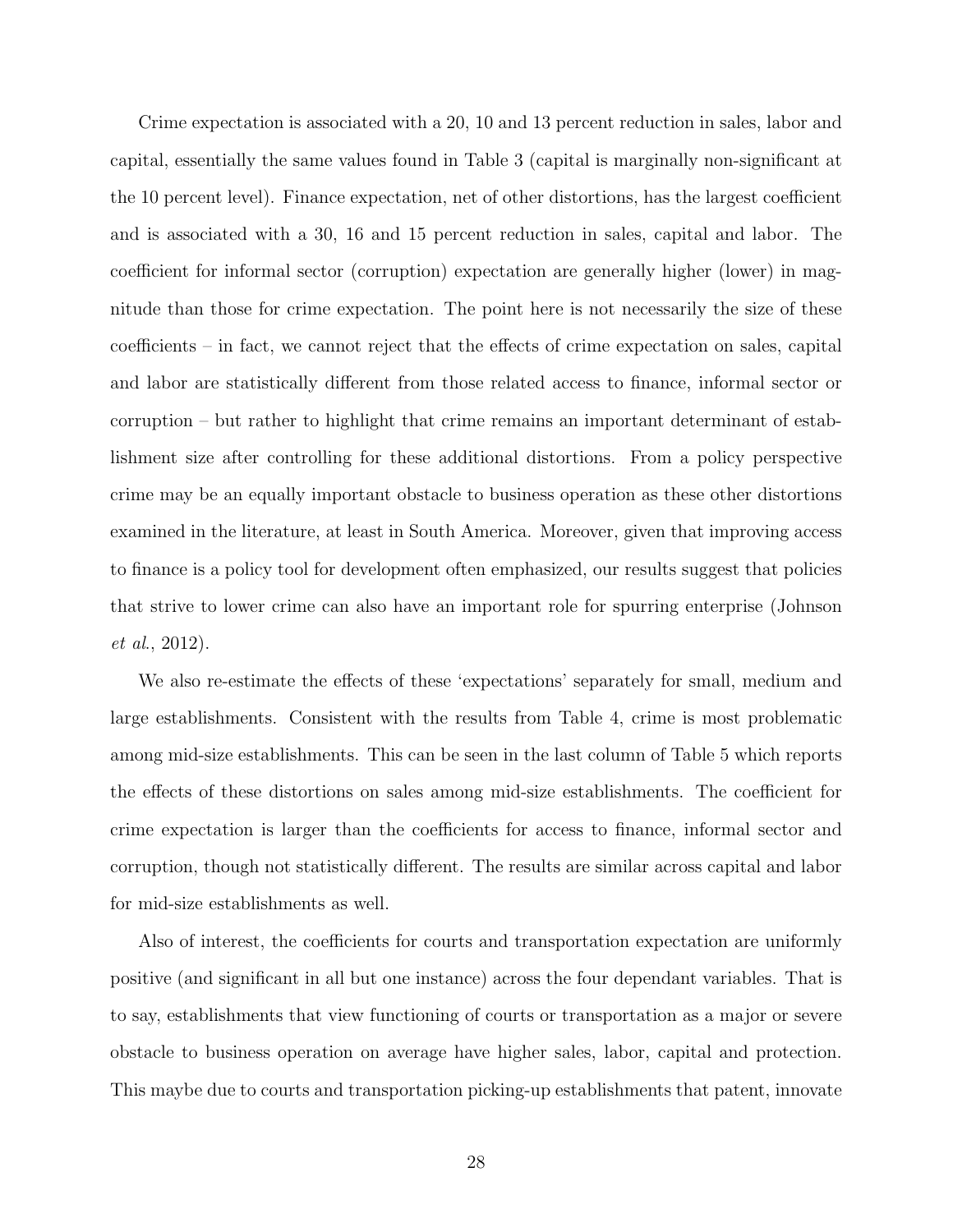and/or export; essentially high growth establishments. However, since we control across 20 industries it is not clear which effects are being isolated. We also control for export status and R&D spending across small, medium and large establishments, however, do not find systematic patterns in favor of a particular view.

### 6.4 Robustness

Inputs in production and losses due to crime at the establishment-level are endogenous outcomes. The rationale in using crime expectation is that it captures an establishment's belief or perception of the severity of crime, and is therefore informative of how crime affects establishment decisions related to size. However, what we have is crime expectation at the end, not at the start of the period. If crime expectation is influenced by current period losses from crime, then crime expectation itself may be an endogenous outcome and thereby bias our results. We now aim to address this concern.

About one-third of establishments in our sample report facing crime. Not surprisingly, the percentage who report high crime expectation is higher among establishments that faced crime than among those who did not face crime (45 vs. 28 percent). Even though the correlation between facing crime and high crime expectation is low (16 percent), the preceding numbers imply that facing crime may influence expectation of crime. To account for this, we re-estimate equation 7 for firms that face crime and those that did not separately. These regressions provide evidence whether the effects of crime expectation on establishment outcomes systematically differ across the sub-groups.

Table 6 reports estimates for crime expectation on outcome variables among these subgroups (columns  $1 - 2$ ) and among mid-size establishments that did and did not face crime (columns  $3 - 4$ ). The results tell a similar story to those already reported. The coefficient for crime expectation is negative for sales, labor and capital; they are also larger among establishments that faced crime than those who did not. We assume if an establishment does not face crime, crime expectation between the start and end of period should fall or remain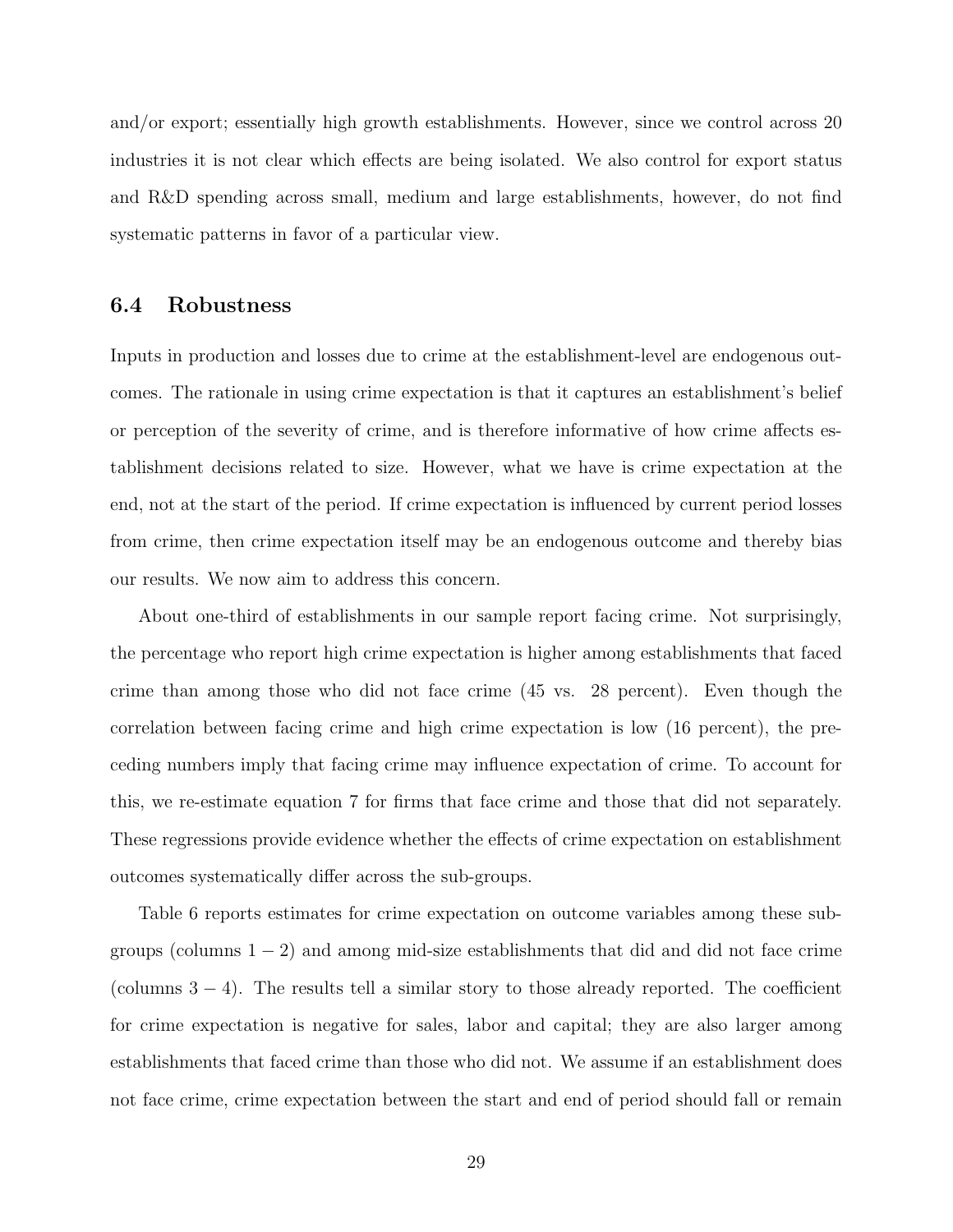|                                 | (1)         | $\overline{(2)}$        | $\overline{(3)}$     | (4)                  |
|---------------------------------|-------------|-------------------------|----------------------|----------------------|
|                                 | Faced Crime | Did not Face Crime      | Faced Crime          | Did not Face Crime   |
|                                 |             |                         | $(mid-size)$         | $(mid-size)$         |
| Sales (logs)                    | $-0.424***$ | $-0.323***$             | $-0.410***$          | $-0.269***$          |
|                                 | (0.0962)    | (0.0769)                | (0.116)              | (0.1020)             |
| Observations                    | 1914        | 4162                    | 765                  | 1571                 |
| Labor (logs)                    | $-0.230***$ | $-0.185^{\ast\ast\ast}$ | $-0.094**$           | $-0.079**$           |
|                                 | (0.0568)    | (0.0383)                | (0.0400)             | (0.0319)             |
| Observations                    | 1914        | 4161                    | 765                  | 1571                 |
|                                 |             |                         |                      |                      |
| Capital (logs)                  | $-0.120$    | $-0.162$                | $-0.059$<br>(0.1710) | $-0.013$<br>(0.1380) |
|                                 | (0.123)     | (0.1000)                |                      |                      |
| Observations                    | 1339        | 2502                    | 554                  | 1025                 |
|                                 |             |                         |                      |                      |
| Protection (logs)               | 0.028       | $-0.029$                | 0.112                | 0.133                |
|                                 | (0.133)     | (0.1130)                | (0.193)              | (0.1720)             |
| Observations                    | 1339        | 2502                    | 554                  | 1025                 |
| Country-level controls          | Y           | Y                       | Y                    | Y                    |
| Industry & city level controls  | $\mathbf Y$ | $\mathbf Y$             | $\mathbf Y$          | $\mathbf Y$          |
| Establishment specific controls | Y           | Y                       | Y                    | Y                    |
|                                 |             |                         |                      |                      |

#### Table 6: Effects of Crime expectation across sub-samples

Notes: Columns 1-2 report estimates of crime expectation on establishment sales, labor, capital and protection (in logs) among establishments that did and did not face crime. Columns 3-4 report the same estimates among mid-size establishments. Estimates for small and large establishments among those who did and did not face crime are not significant. Each cell reports point estimates from a separate regression. Crime expectation is an indicator for whether an establishment reports crime is a major or severe obstacle to business operation. Establishment-specific controls are related manager experience, number employees at inception, if formally registered at inception and if the establishment is part of a larger establishment. \*\*\*, \*\*, \* denote significance at the 1, 5 and 10 percent level.

unchanged. Under this premise, establishments that did not face crime and report high crime expectation should have high crime expectation at the start of the period as well. That crime expectation is statistically significant for sales and labor – and marginally non-significant at the 10 percent level for capital – among establishments that did not face crime is supportive that our results are not driven by current period losses from crime. We also find that crime is most problematic among mid-size establishments and is robust to whether an establishment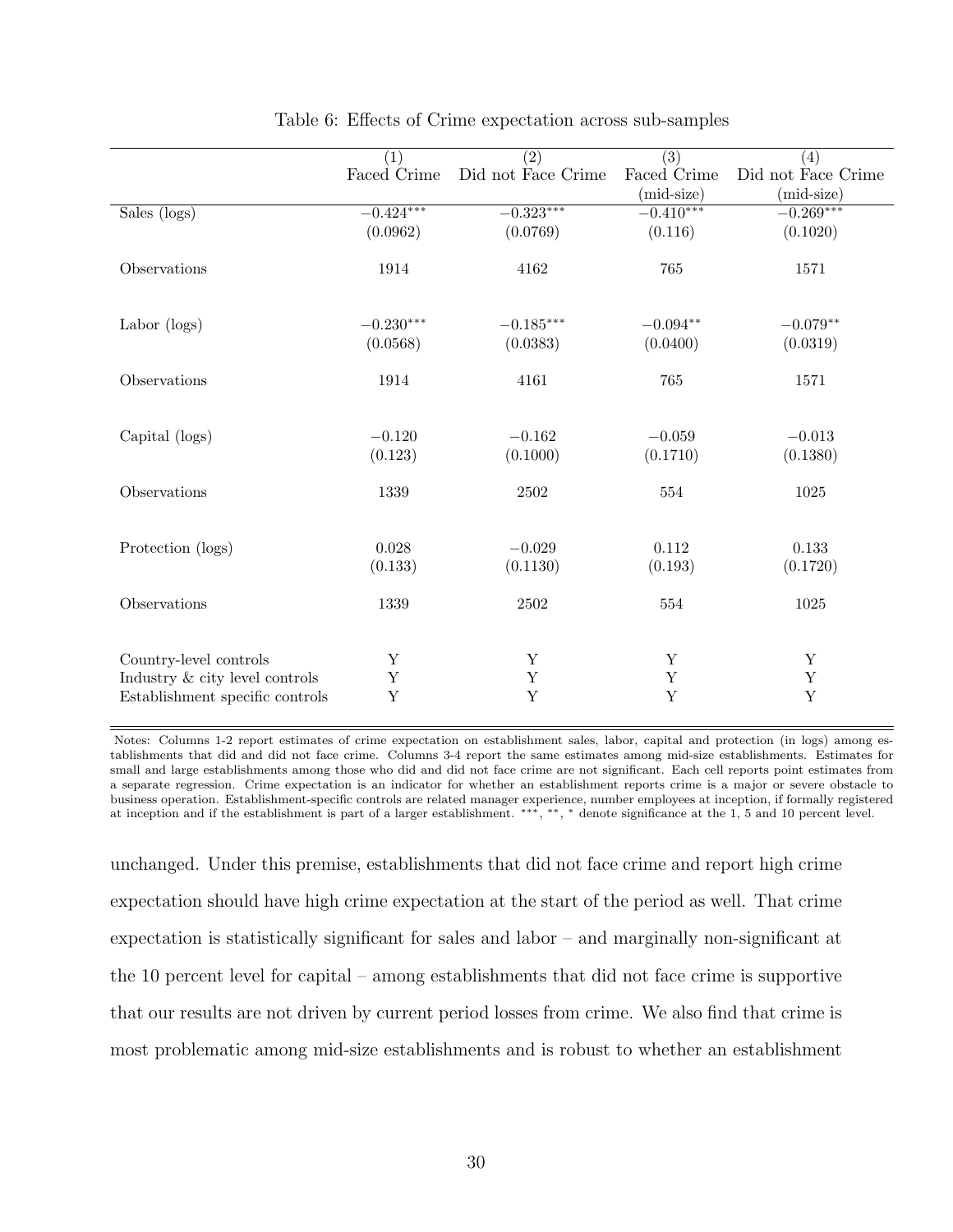has or has not faced crime in the current period.<sup>19</sup>

Lagged crime expectation: While the preceding table shows that our results are not driven by establishments that faced crime, it nonetheless does not fully resolve issues related to endogeneity, arising in part due to reverse causality. For instance, it may be that establishment size is driving crime expectation, instead of the other way around. To address this we replace current crime expectation with *lagged* crime expectation. In particular, we evaluate the effects of crime expectation in 2006 on establishment decisions in 2010 (OLS regressions). The underlying premise is that lagged crime expectation has a one-directional and plausibly causal interpretation: crime expectation in 2006 can influence future establishment decisions (in 2010), but not the other way around.

There are two main limitations to this approach. First, the Enterprise Surveys are conducted over a four-year span, which implies a four-year gap between lagged crime expectation and establishment decisions. In particular, establishments may update their expectation based on more recent episodes of crime. However, this is what our first robustness check is intended to account for: by restricting the sample to establishments who did not face crime in the current period, we are capturing the effects of previous incidents of crime (and thus current expectation of crime) on establishment outcomes. A second limitation is the sample size is considerably smaller for the panels. We also exclude Brazil because its panel is for 2003 and 2009. To maintain as much of the panel as possible we restrict industry controls to two aggregated ones – manufacturing and non-manufacturing – instead of 30 separate industries. We are left with a quarter of the original sample used in our previous results (from about 6000 observations to 1500 for sales and labor, and from over 3500 observations to about 900 for capital and protection).

With these limitations in mind, Table 7 reports the results for lagged crime expectation on establishment outcomes. Columns 1 −3 report results when country, aggregated industry

<sup>&</sup>lt;sup>19</sup>The effects of crime expectation on sales, labor, capital and protection are not significant for small and large establishments, across the two sub-groups, similar to earlier results.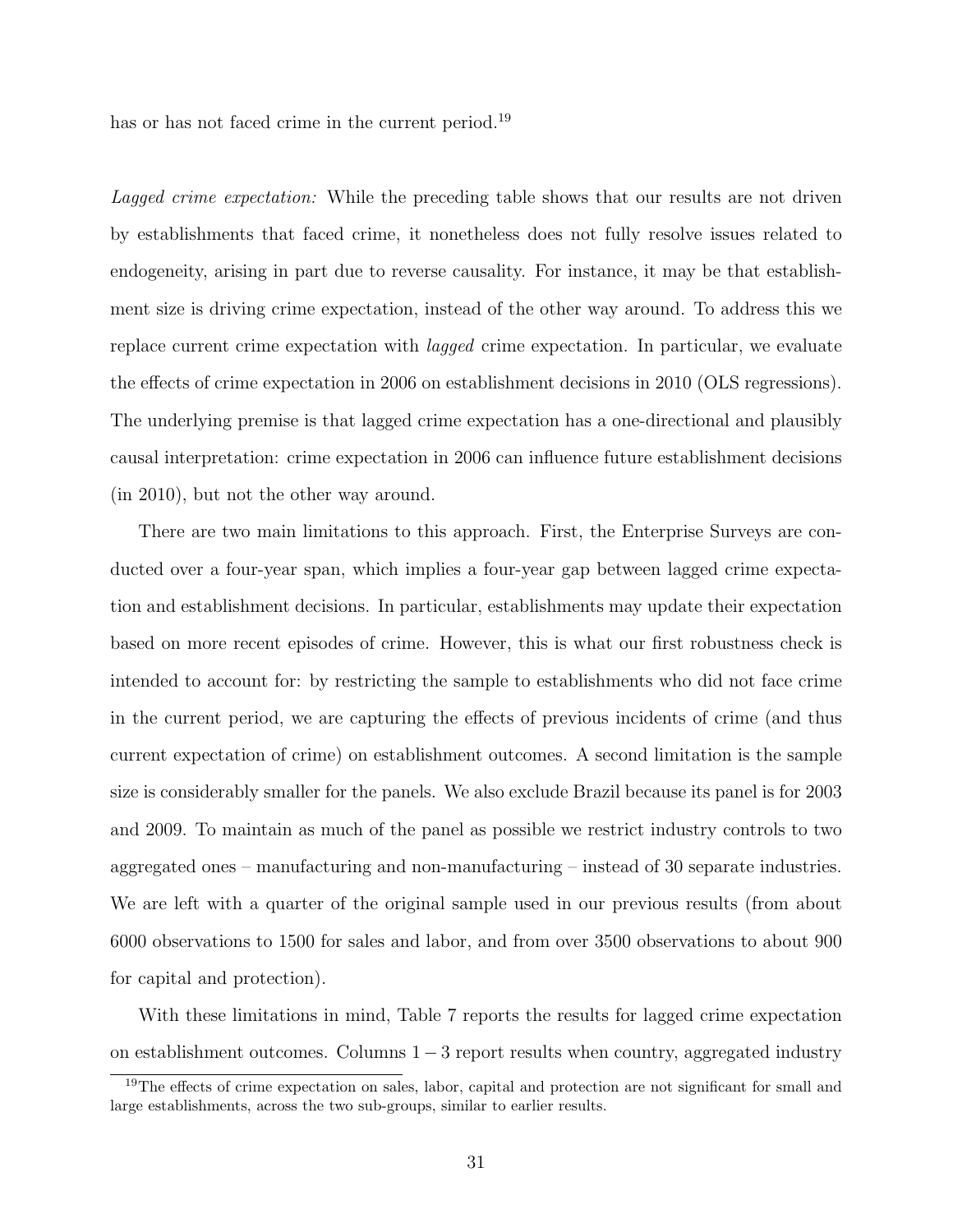|                                           | $\left( 1\right)$ | $\left( 2\right)$ | $\left( 3\right)$ | (4)         |
|-------------------------------------------|-------------------|-------------------|-------------------|-------------|
| Dependant: sales (logs)                   |                   |                   |                   |             |
| Lagged crime expectation                  | $-0.236**$        | $-0.224**$        | $-0.134$          | $-0.271***$ |
|                                           | (0.1030)          | (0.1030)          | (0.0953)          | (0.0965)    |
|                                           |                   |                   |                   |             |
| Observations                              | 1482              | 1482              | 1482              | 1482        |
|                                           |                   |                   |                   |             |
| Dependant: labor (logs)                   |                   |                   |                   |             |
| Lagged crime expectation                  | $-0.158**$        | $-0.135*$         | $-0.062$          | $-0.122*$   |
|                                           | (0.0718)          | (0.0715)          | (0.0655)          | (0.0654)    |
| Observations                              | 1481              | 1481              | 1481              | 1481        |
|                                           |                   |                   |                   |             |
| Dependant: capital (logs)                 |                   |                   |                   |             |
| Lagged crime expectation                  | $-0.401***$       | $-0.380***$       | $-0.297**$        | $-0.226*$   |
|                                           | (0.1330)          | (0.1440)          | (0.1310)          | (0.1270)    |
|                                           |                   |                   |                   |             |
| Observations                              | 900               | 900               | 900               | 900         |
| Dependant: protection (logs)              |                   |                   |                   |             |
| Lagged crime expectation                  | $-0.191$          | $-0.157$          | $-0.066$          | $-0.036$    |
|                                           | (0.1400)          | (0.1390)          | (0.1340)          | (0.1390)    |
|                                           |                   |                   |                   |             |
| Observations                              | 900               | 900               | 900               | 900         |
|                                           |                   |                   |                   |             |
| Country-level controls                    | Y                 | Y                 | Y                 | Υ           |
| Aggregated industry & city level controls | Ν                 | Υ                 | Y                 | Υ           |
| Establishment specific controls           | N                 | N                 | Y                 | Y           |
|                                           |                   |                   |                   |             |

Table 7: Effect of lagged crime expectation on establishment outcomes

Notes: This table reports OLS estimates of lagged crime expectation on establishment current sales, labor, capital expenditure and protection expenditure, in logs. Each cell reports point estimates from a separate regression. Column 4 reports the effects of crime expectation (non-lagged) using approximately equivalent sample as those reported in Columns 1-3. Crime expectation is an indicator for whether an establishment reports crime is a major or severe obstacle to business operation. Establishment-specific controls are related manager experience, number employees at inception, if formally registered at inception and if the establishment is part of a larger establishment. ∗∗∗, ∗∗, <sup>∗</sup> denote significance at the 1, 5 and 10 percent level.

and city, and productivity fixed effects are sequentially included. We also report effects of crime expectation (non-lagged) on outcome variables using the same aggregated industry controls in column 4, so the magnitudes can be easily compared with those in column 3. Lagged crime expectation is associated with approximately a 20 and 13 percent reduction in sales and labor (columns  $1 - 2$ ). When establishment productivity controls are included estimates for sales and labor are negative but not significant, and are considerably smaller than those reported in column 4 (when non-lagged crime expectation is the regressor). How-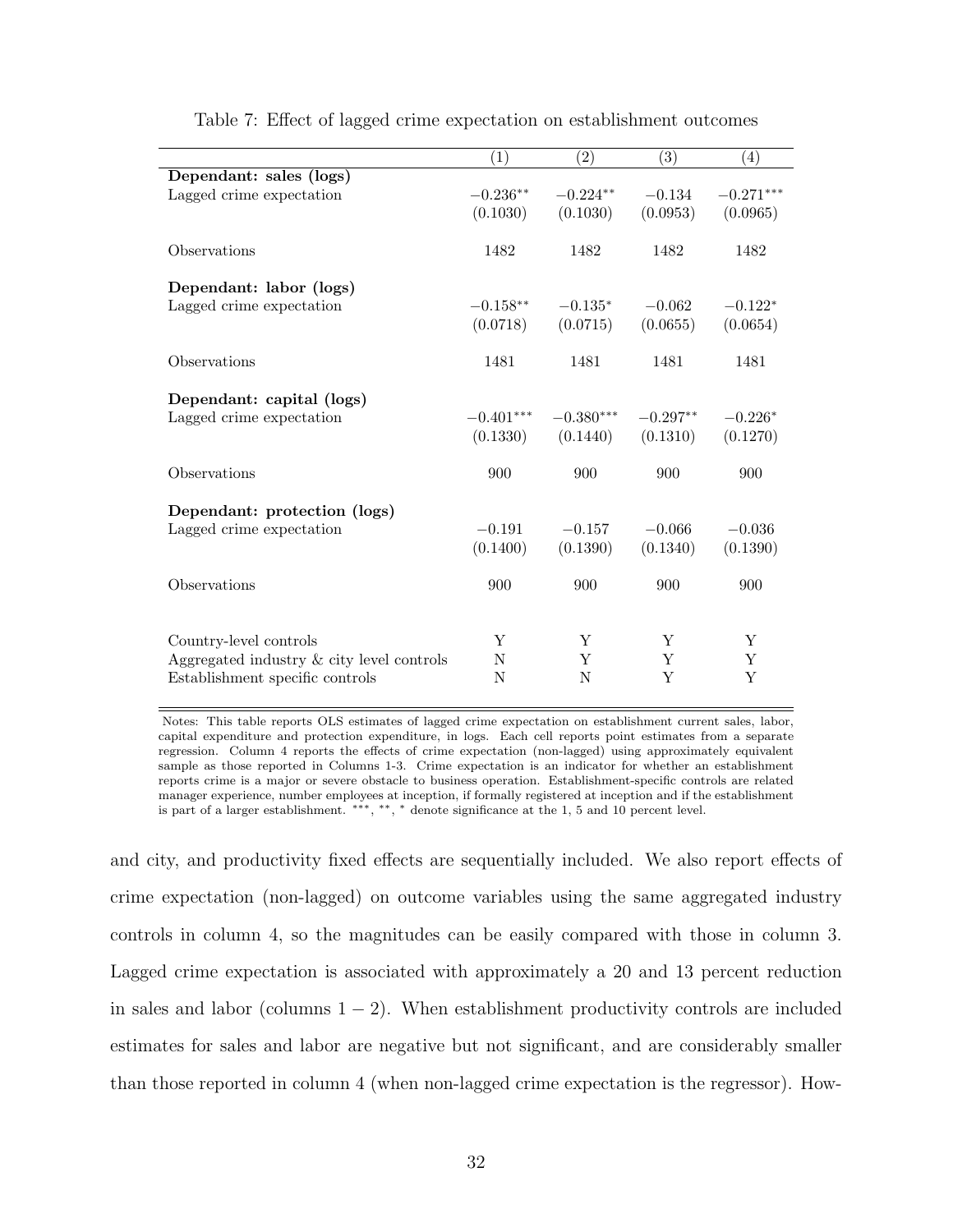ever, the coefficient for lagged crime expectation on capital is negative and significant under all specifications: establishments that report high lagged crime expectation spend about 26 percent less on capital investment (column 3). While this is in part due to a coarser definition of industry, it is nonetheless larger than the coefficient for capital reported in column 4. The effects of lagged crime expectation on protection are negative and not significant under all specifications.

Instrumental Variable Approach: As a final approach to support a causal interpretation of our results we adopt an instrumental variable strategy using crime expectation averages. Specifically, in the first-stage we regress average crime expectation within country, industry and city, together with dummy variables for establishment size (small, medium or large) and previous controls on establishment-level crime expectation.<sup>20</sup> In the second stage we regress predicted crime expectation and previous control variables on measures related to establishment size (sales, labor, capital and protection). To have a causal interpretation we need to assume that average crime expectation (within country, industry and city) affects measures related to size only through its effect on establishment-level crime expectation. While this may be a strong identification assumption it serves as an additional test, together with our previous tests, for evaluating the effects of crime on establishment outcomes.

Columns  $1 - 2$  in Table 8 presents estimates when crime expectation is an indicator variable and columns  $3 - 4$  when crime expectation is a continuous variable taking five possible values. Notable is the coefficients for crime expectation on sales and capital are negative and significant; labor and protection are not significant. The estimates imply that crime expectation (discrete variable) reduces sales and capital by 43 and 53 percent, which are considerably larger than the OLS estimates reported in Table 3 and lagged crime expectation estimates reported in Table 7. The estimates for crime expectation as a continuous variable imply that an increase in the severity of crime reduces sales and capital by 20 and 30 percent.

 $20\text{In}$  using the average crime expectation instrument, we only consider those that have 10 or more observations in each grouping.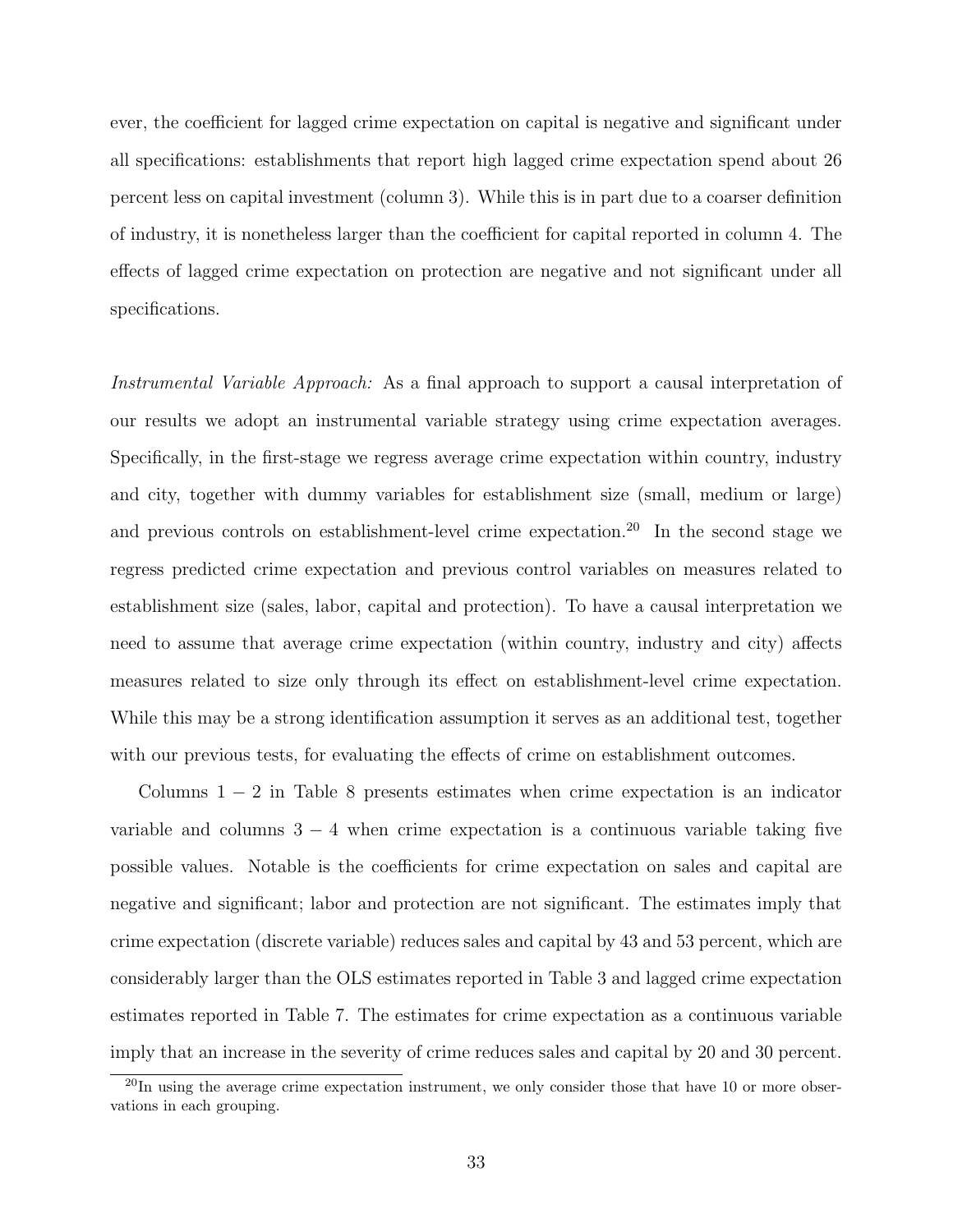|                                    | (1)        | $\left( 2\right)$ | (3)         | (4)        |
|------------------------------------|------------|-------------------|-------------|------------|
| Dependant: sales (logs)            |            |                   |             |            |
| Crime expectation                  | $-0.561**$ | $-0.559**$        | $-0.235***$ | $-0.226**$ |
|                                    | (0.252)    | (0.250)           | (0.091)     | (0.090)    |
|                                    |            |                   |             |            |
| Observations                       | 2182       | 2182              | 2182        | 2182       |
|                                    |            |                   |             |            |
| Dependant: labor (logs)            |            |                   |             |            |
| Crime expectation                  | 0.013      | 0.014             | $-0.016$    | $-0.013$   |
|                                    | (0.124)    | (0.121)           | (0.046)     | (0.045)    |
|                                    |            |                   |             |            |
| Observations                       | 2182       | 2182              | 2182        | 2182       |
|                                    |            |                   |             |            |
| Dependant: capital (logs)          |            |                   |             |            |
| Crime expectation                  | $-0.734*$  | $-0.772**$        | $-0.355**$  | $-0.364**$ |
|                                    | (0.379)    | (0.376)           | (0.144)     | (0.144)    |
|                                    |            |                   |             |            |
| Observations                       | 1327       | 1327              | 1327        | 1327       |
|                                    |            |                   |             |            |
| Dependant: protection (logs)       |            |                   |             |            |
| Crime expectation                  | $-0.497$   | $-0.470$          | $-0.263$    | $-0.254$   |
|                                    | (0.425)    | (0.421)           | (0.162)     | (0.162)    |
|                                    |            |                   |             |            |
| Observations                       | 1327       | 1327              | 1327        | 1327       |
|                                    |            |                   |             |            |
|                                    |            |                   |             |            |
| Country, industry & level controls | Y          | Y                 | Y           | Y          |
| Size controls                      | Y          | Y                 | Y           | Υ          |
| Establishment specific controls    | N          | Υ                 | N           | Y          |
|                                    |            |                   |             |            |

Table 8: IV results - average crime expectation within country, industry and city

Notes: This table reports estimates when average crime expectation within a city, industry and country is used as an instrument for crime expectation. Columns  $1-2(3-4)$  are when establishmentlevel crime expectation is an indicator variable (continuous variable – a severe, major, moderate, minor or non-obstacle to doing business). Size controls are dummy variables for small, medium and large establishments, where a medium size establishment is one that has between 20 − 99 employees. Each cell reports the point estimates from a separate IV regression. ∗∗∗, ∗∗, <sup>∗</sup> denote significance at the 1, 5 and 10 percent level.

These estimates are also considerably larger than the OLS estimates reported in Table 3. The estimates for labor and protection are not significant.

Notable is that under the lagged crime and IV approaches, we find that high crime expectation has a substantial effect in lowering establishment capital investment. This result is consistent with Johnson et al. (2002) who find that among transition, post-Communist European countries where property rights are weak, firms re-invest considerably less in their business due to expropriation. Our results show this effect is clearly evident and acute in South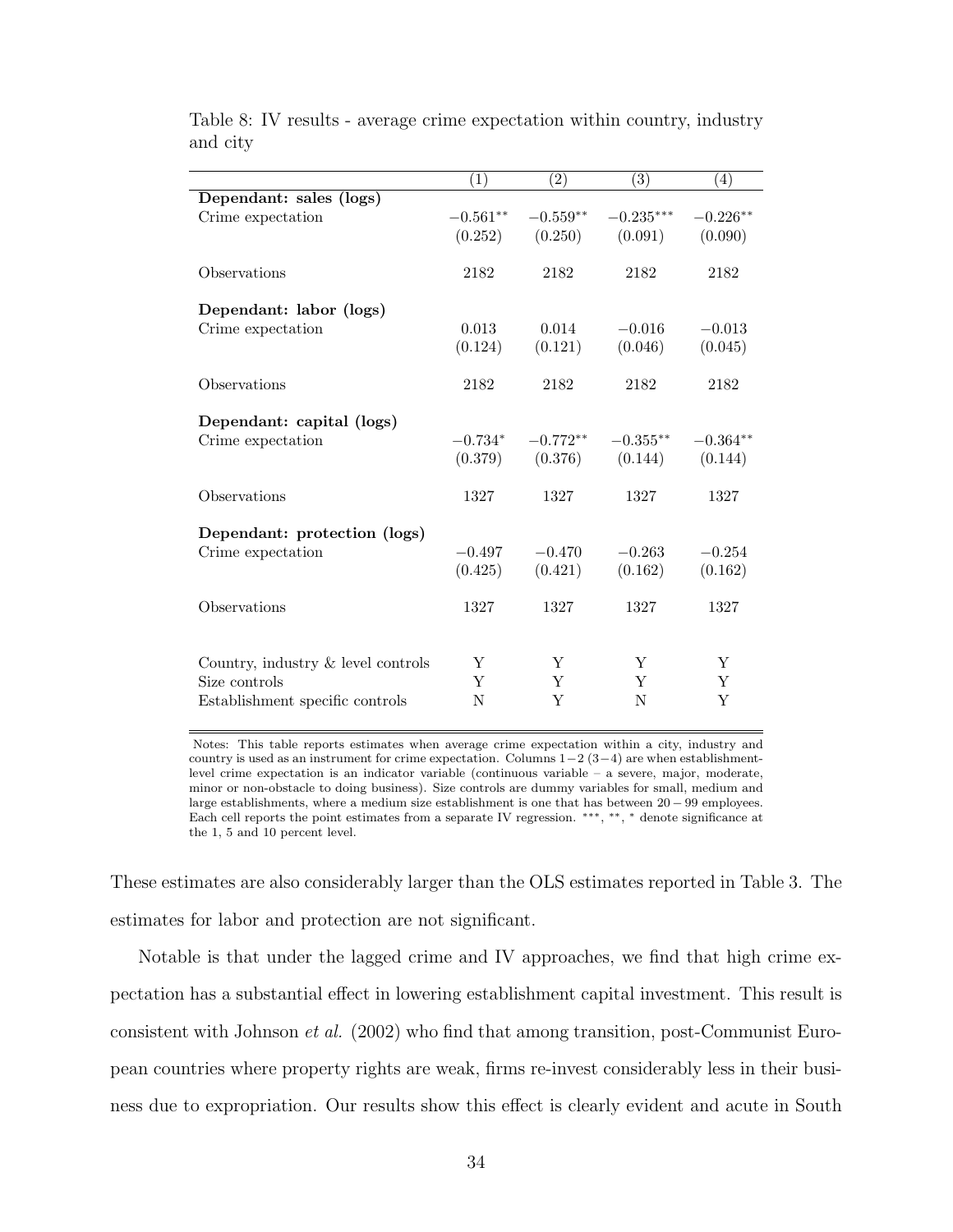America, and is an important factor for understanding establishment under-performance in this region.

# 7 Conclusion

In this paper we document that crime is a frequent occurrence and one of the biggest obstacles to doing business in South America. To account for its effects we present a simple theory to highlight that establishments strategically under-produce in order to mitigate losses from crime. Our theory implies that losses from crime and establishment size are co-dependant variables, and generate testable predictions that we validate against the data. We use crime expectation, which captures an establishment's belief regarding the severity of crime for business operation, to evaluate its effects on measures related to establishment size. We find that establishments who report high crime expectation are strongly associated with lower sales, labor and capital. Consistent with the predictions of our theory, crime is most problematic among mid-size establishments lowering sales in the range of 30 percent. We also evaluate the importance of crime relative to other distortions emphasized in the literature, notably access to finance, the informal sector and corruption. Our results confirm that crime is one of the biggest obstacles to business performance even after we control for these factors.

We also consider several specifications that are tenable to a causal interpretation of crime on measures related to size: across sub-samples for establishments that did and did not face crime, using lagged crime expectation and an IV approach that uses average crime expectation by country, industry and city. Across these specifications we find overwhelming and consistent evidence that high crime expectation lowers sales, labor and capital investment. Taken together, our results imply that lowering crime maybe one of the more relevant policy reforms for spurring development.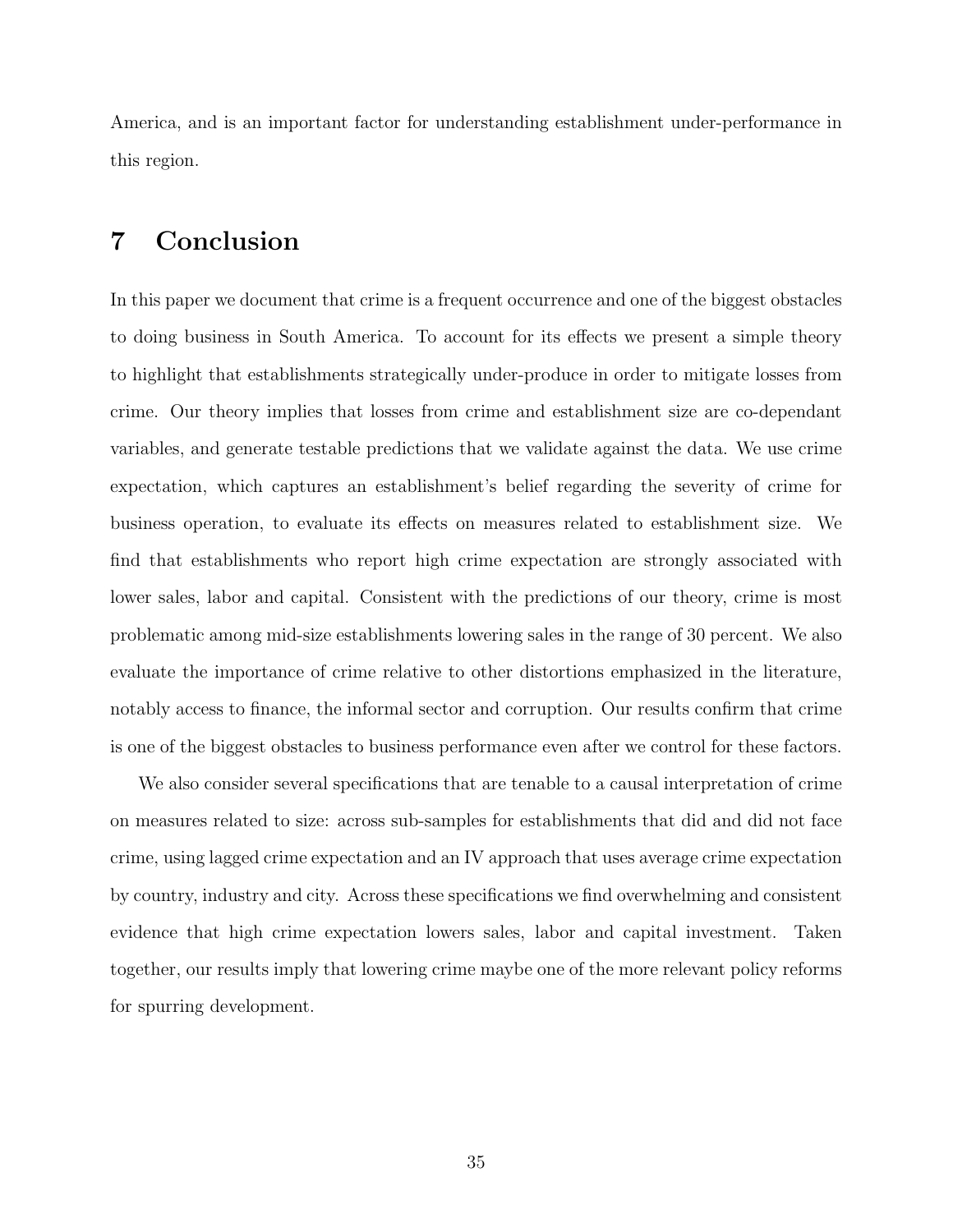#### References

Adamopoulos, T. (2011). Transportation Costs, Agricultural Productivity, and Cross-Country Income Differences. International Economic Review, 52(2), 489-521.

Banerjee, A. and E. Duflo. 2014. Do Firms Want to Borrow More? Testing Credit Constraints Using a Directed Lending Program. Review of Economic Studies, 81 (2), 572-607.

Bartelsman, E., Haltiwanger, J., Scarpetta, S., 2013. Cross Country Differences in Productivity: The Role of Allocation and Selection. The American Economic Review, 103 (1), 305-334.

Bento, P., and D. Restuccia. 2015. Misallocation, Establishment Size and Productivity. mimeo.

Bloom, N., and J. Van Reenen. 2007. Measuring and Explaining Management Practices Across Firms and Countries. Quarterly Journal of Economics, 122 (4), 1351-1408.

Bloom, N., B. Eifert, A. Mahajan, D. McKenzie and J. Roberts. 2013. Does Management Matter? Evidence From India. *Quarterly Journal of Economics*, 128 (1), 1-51.

Buera, F., J. Kaboski and Y. Shin. 2011. Finance and Development: A Tale of Two Sectors. American Economic Review, 101(5), 1964-2002.

Brunetti, A., G. Kisunko., and B. Weder. 1997. Institutional obstacles to doing business: region-by-region results from a worldwide survey of the private sector. Vol. 1759. World Bank Publications, 1997.

D'Erasmo, P. and H. Moscoso Boedo. 2012. Financial Structure, Informality and Development. Journal of Monetary Economics, 59(3), 286-302.

Dell, M. 2015. Trafficking Networks and the Mexican Drug War. American Economic Review, 105(6), 1738-1779.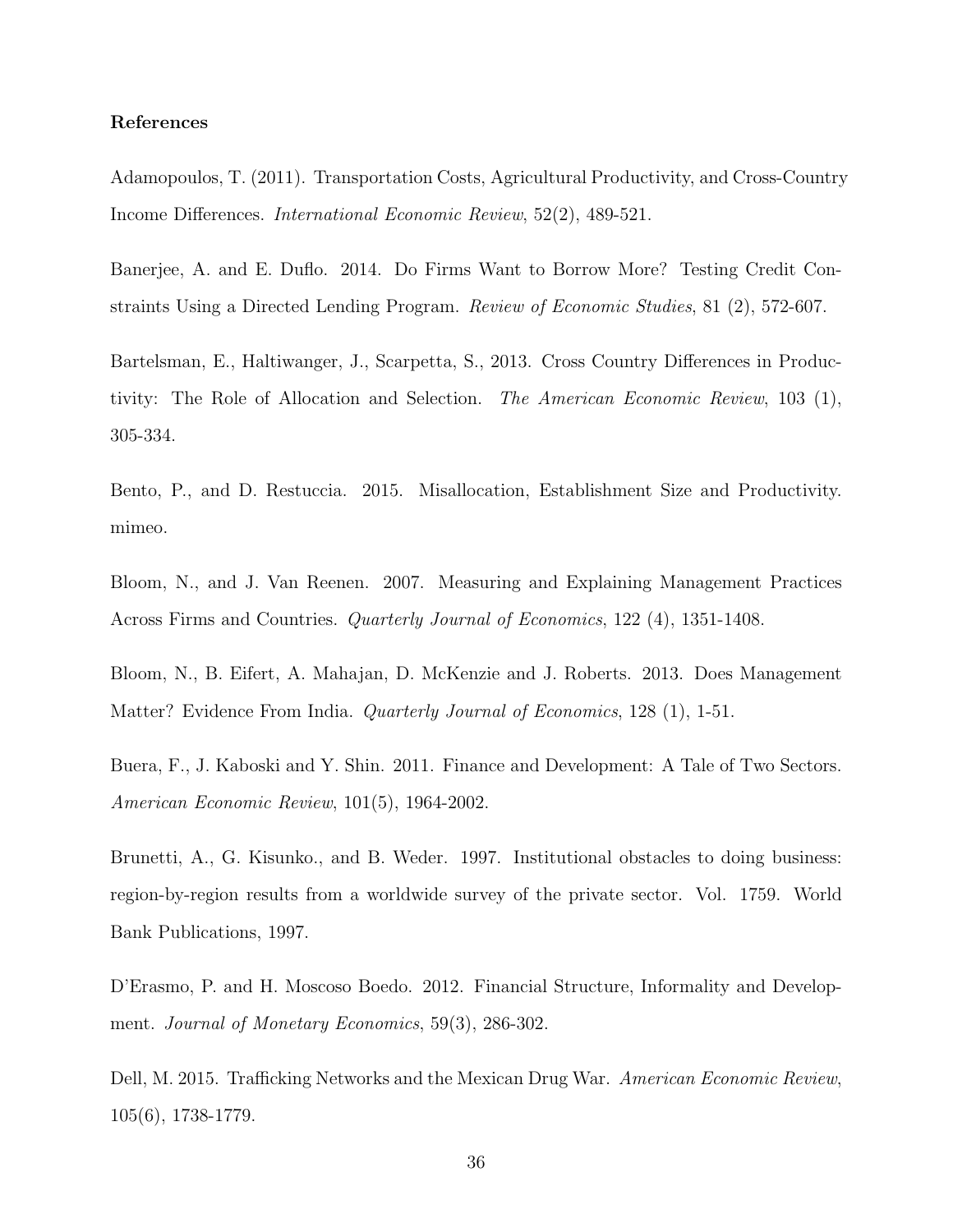Di Tella, R, and E. Schargrodsky. 2004. Do Police Reduce Crime? Estimates Using the Allocation of Police Forces After a Terrorist Attack. American Economic Review, 94(1), 115-133.

Dusha, E. (forthcoming). Intermediated Corruption. International Economic Review.

Fajnzylber, P., D. Lederman, and N. Loayza. 1998. Determinants of Crime Rates in Latin America and the World: An Empirical Assessment. World Bank Latin American and Caribbean Studies, World Bank Publications 18544.

Glaeser, E., B. Sacerdote., and J. Scheinkman. 1996. Crime and Social Interactions. Quarterly Journal of Economics, 111, 507-548.

Gollin, D. 2006. Do Taxes on Large Firms Impede Growth? Evidence from Ghana. mimeo.

Gollin, D, and R. Rogerson. 2014. Productivity, Transportations Costs and Subsistence Agriculture. Journal of Development Economics, 107, 38-48.

Guner, N., Ventura, G., Xu, D., 2008. Macroeconomic implications of size dependent policies. Review of Economic Dynamics 11(4), 721-744.

Hsieh, C, and P. Klenow. 2009. Misallocation and Manufacturing TFP in China and India. Quarterly Journal of Economics, 124(4), 1403-1448.

Hsieh, C, and P. Klenow. The life cycle of plants in India and Mexico. *Quarterly Journal of* Economics, 129(2), 1035-1084.

Johnson, S., J. McMillan. and C. Woodruff. 2002. Property Rights and Finance. American Economic Review, 92(5), 1335-1356.

Kalemli-Ozcan, S., and B. Sorensen. 2012. Misallocation, Property Rights, and Access to Finance: Evidence from Within and Across Africa. *NBER Working Paper Series*, 18030.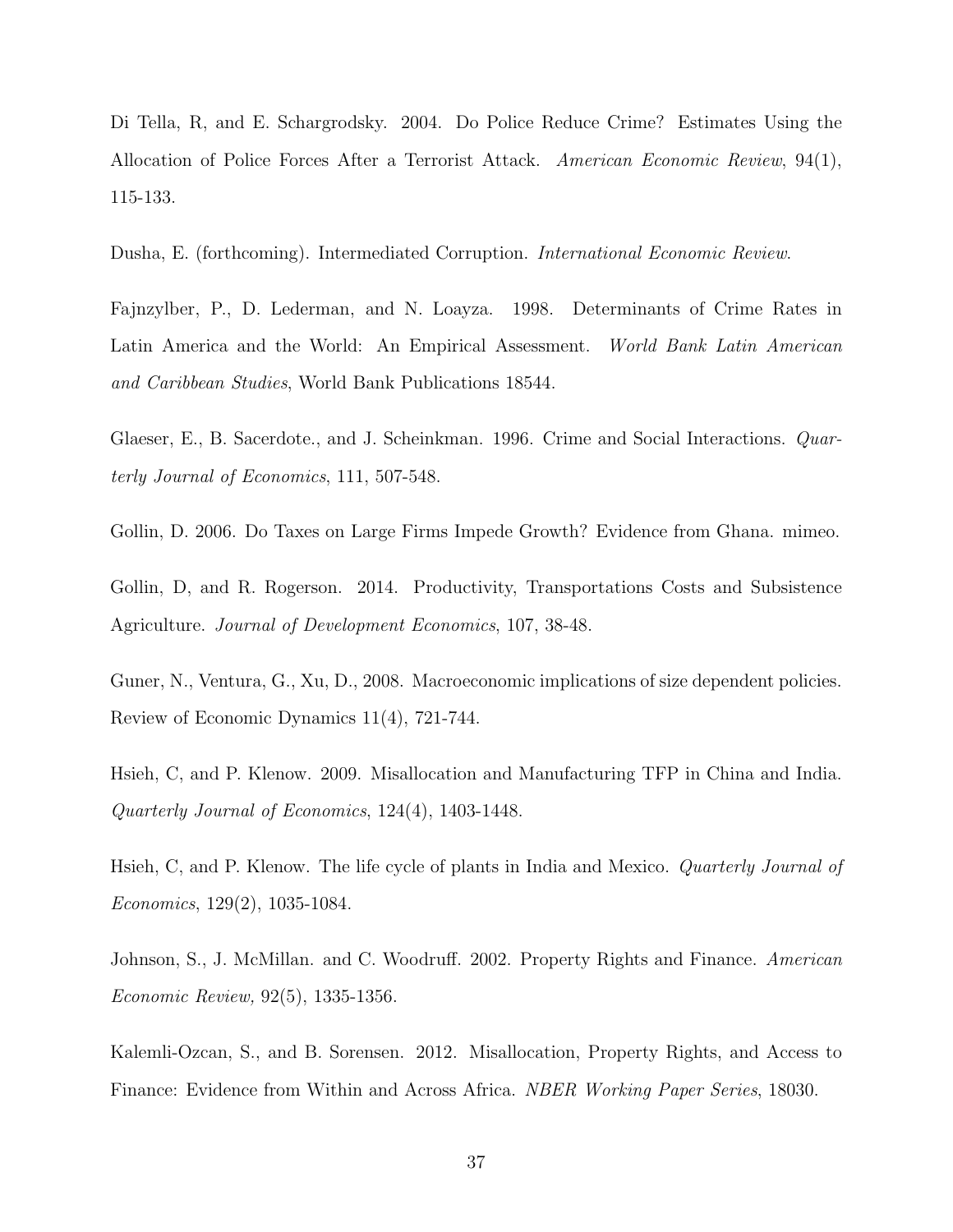La Porta, R. and A. Shleifer. 2014. Informality and Development. *Journal of Economic* Perspectives, 28(3), 109-126.

Midrigan, V. and D. Xu. 2014. Finance and Misallocation: Evidence from Plant-Level Data. American Economic Review, 104(2), 422-458.

Miron, J. 2001. Violence, Guns and Drugs: A Cross-Country Analysis. *Journal of Law and* Economics, 2(2), 615-634.

Moscoso Boedo, H. and T. Mukoyama. 2012. Evaluating the Effects of Entry Regulations and Firing Costs on International Income Differences. Journal of Economic Growth, 17(2), 143-170.

Munyo, I. 2015. The juvenile crime dilemma. Review of Economic Dynamics, 18(2), 201-211.

Ranasinghe, A. 2014. Property Rights, Extortion and the Misallocation of Talent. mimeo.

Ranasinghe, A and D. Restuccia. 2014. Financial frictions and the rule of law. mimeo.

Restuccia, D and R. Rogerson. 2008. Policy Distortions and aggregate productivity with heterogeneous establishments. *Review of Economic Dynamics*, 11(4), 707-720.

Svensson, Jakob. 1998. Investment, Property Rights and Political Instability: Theory and Evidence. European Economic Review, 42(7), 1317-1341.

Toth, R. 2014. Experience Does Matter: Managerial Capital and the Dynamics of Entrepreneurship. mimeo.

Treisman, D. 2000. The causes of corruption: a cross-national study. *Journal of Public* Economics, 76, 399-457.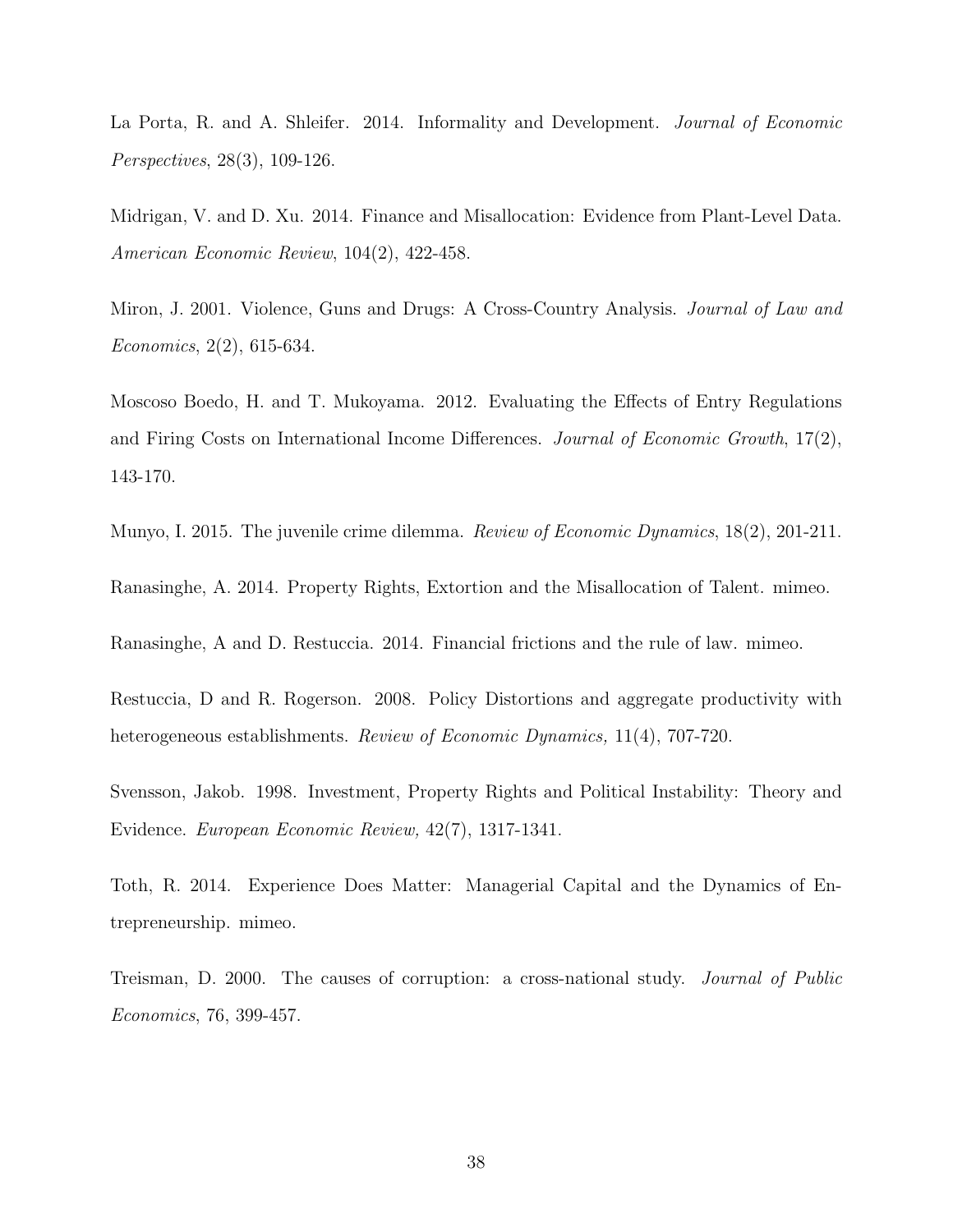|                                   | (1)         | (2)                   | $\overline{(3)}$ | (4)         |
|-----------------------------------|-------------|-----------------------|------------------|-------------|
| Dependant: sales (logs)           |             |                       |                  |             |
| Crime expectation                 | $-0.370***$ | $-0.360***$           | $-0.321***$      | $-0.064***$ |
|                                   | (0.0619)    | (0.0602)              | (0.0557)         | (0.0198)    |
| Observations                      | 4553        | 4553                  | 4553             | 4553        |
| Dependant: labor (logs)           |             |                       |                  |             |
| Crime expectation                 | $-0.212***$ | $-0.193***$           | $-0.162***$      | $-0.016$    |
|                                   | (0.0433)    | (0.0425)              | (0.0383)         | (0.0136)    |
| Observations                      | 4552        | 4552                  | 4552             | 4552        |
| Dependant: capital (logs)         |             |                       |                  |             |
| Crime expectation                 | $-0.225***$ | $-0.196***$           | $-0.152**$       | $-0.044*$   |
|                                   |             | $(0.0744)$ $(0.0736)$ | (0.0707)         | (0.0257)    |
| Observations                      | 2823        | 2823                  | 2823             | 2823        |
| Dependant: protection (logs)      |             |                       |                  |             |
| Crime expectation                 | $-0.192**$  | $-0.175**$            | $-0.115$         | 0.023       |
|                                   | (0.0824)    | (0.0815)              | (0.0778)         | (0.0281)    |
| Observations                      | 2823        | 2823                  | 2823             | 2823        |
| Country-level controls            | Υ           | Y                     | Y                | Y           |
| Industry & country level controls | N           | Y                     | Y                | Y           |
| Establishment specific controls   | N           | N                     | Y                | Y           |

Table 9: Effect of crime in South America (excluding Brazil)

J.  $\overline{a}$ 

Notes: This table is identical to the one in Table 3 but excludes establishment observations in Brazil. Columns 1-3 report the estimates of crime expectation on establishment sales, labor (number of fulltime employees), capital expenditure (in the given year) and protection expenditure, in logs. Each cell reports the point estimates from a separate regression. Crime expectation is an indicator for whether an establishment reports that crime is a major or severe obstacle to business operation. Column 4 reports the estimates when crime expectation is a continuous measure (five values). Establishmentspecific controls are related manager experience, number employees at inception, if formally registered at inception and if the establishment is part of a larger establishment. ∗∗∗, ∗∗, <sup>∗</sup> denote significance at the 1, 5 and 10 percent level.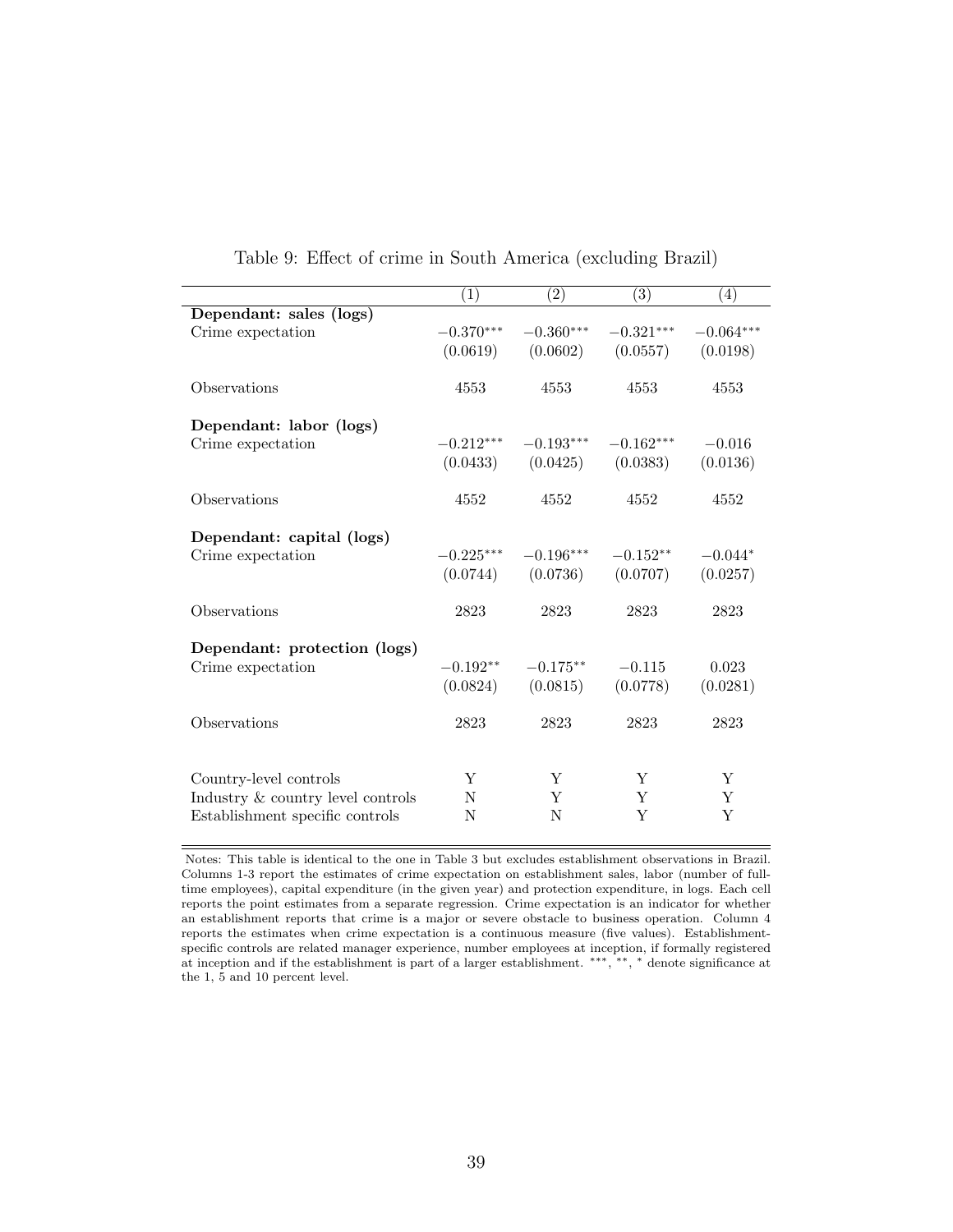|                                 |             | Dependant variable (in logs) |          |            |  |  |
|---------------------------------|-------------|------------------------------|----------|------------|--|--|
|                                 | Sales       | Labor                        | Capital  | Protection |  |  |
| Sample: small establishments    |             |                              |          |            |  |  |
| Crime expectation               | $-0.049$    | 0.006                        | $0.175*$ | $-0.045$   |  |  |
|                                 | (0.0662)    | (0.0241)                     | (0.0977) | (0.0952)   |  |  |
| Observations                    | 1554        | 1554                         | 700      | 700        |  |  |
| Sample: mid-size establishments |             |                              |          |            |  |  |
| Crime expectation               | $-0.237***$ | $-0.051*$                    | 0.124    | 0.003      |  |  |
|                                 | (0.0590)    | (0.0270)                     | (0.0883) | (0.105)    |  |  |
| Observations                    | 1743        | 1743                         | 1149     | 1149       |  |  |
| Sample: large establishments    |             |                              |          |            |  |  |
| Crime expectation               | $-0.098$    | 0.007                        | 0.079    | $0.288*$   |  |  |
|                                 | (0.0833)    | (0.0545)                     | (0.133)  | (0.1450)   |  |  |
| Observations                    | 1224        | 1224                         | 960      | 960        |  |  |
|                                 | Y           | Y                            | Y        | Y          |  |  |
| Country level controls          | Y           | Y                            | Y        | Y          |  |  |
| Industry & city level controls  | Y           | Y                            | Y        | Y          |  |  |
| Establishment specific controls |             |                              |          |            |  |  |

Table 10: Effect of crime on establishment outcomes, by size (excluding Brazil)

Notes: This table is identical to the one in Table 4 but excludes establishment observations in Brazil. It reports estimates of crime expectation on establishment sales, labor, capital expenditure and protection expenditure, for small, medium and large establishments. Each cell reports point estimates from a separate regression. An establishment is small, medium or large if the number of employees is between 5 to 19, 20 to 99 or greater than 99, respectively. Crime expectation is an indicator for whether an establishment reports crime is a major or severe obstacle to business operation. ∗∗∗, ∗∗, <sup>∗</sup> denote significance at the 1, 5 and 10 percent level.